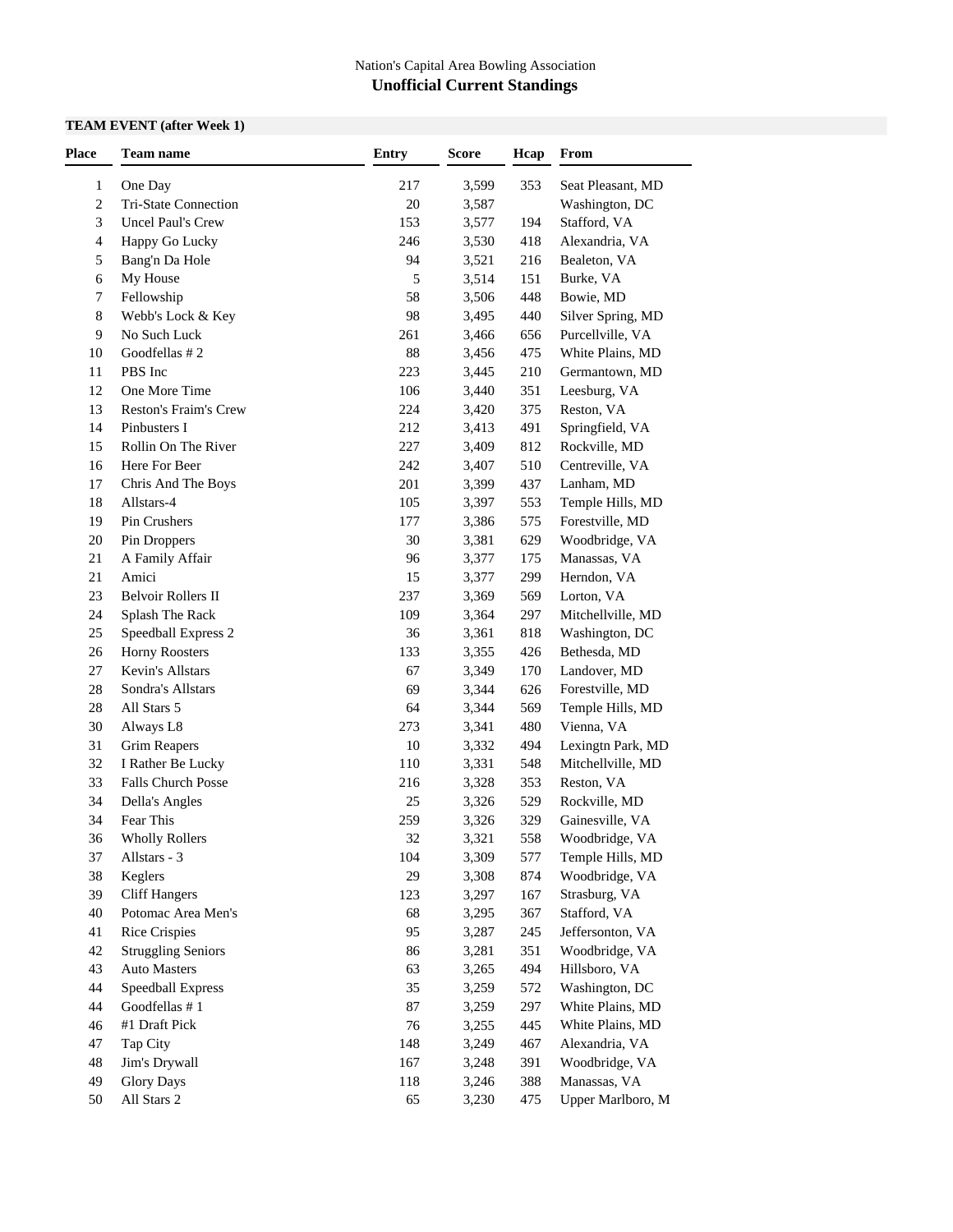| 51 | S. O. S.                  | 16             | 3,229 | 353 | Bealeton, VA      |
|----|---------------------------|----------------|-------|-----|-------------------|
| 52 | <b>Belvior Rollers I</b>  | 236            | 3,223 | 421 | Lorton, VA        |
| 53 | <b>Boneheads</b>          | 228            | 3,217 | 499 | Lorton, VA        |
| 54 | <b>Newcomers</b>          | 74             | 3,211 | 445 | Rockville, MD     |
| 55 | We Are Strikin            | 111            | 3,205 | 224 | Ft Washington, MD |
| 56 | Speed Ball Express 3      | 37             | 3,195 | 699 | Washington, DC    |
| 57 | <b>SOLID SOUL</b>         | 197            | 3,187 | 675 | Accokeek, MD      |
| 58 | Tailgaters                | 210            | 3,184 | 734 | Chantilly, VA     |
| 59 | Lane Rollers              | 190            | 3,167 | 569 | Clinton, MD       |
| 60 | Buck & Extra Change       | 145            | 3,161 | 326 | Centreville, VA   |
| 61 | <b>Trash Talkers</b>      | 122            | 3,146 | 453 | Laurel, MD        |
| 62 | <b>Mighty Ones</b>        | 34             | 3,135 | 583 | Alexandria, VA    |
| 63 | <b>Unfortuned Cookies</b> | 17             | 3,128 | 429 | Manassas, VA      |
| 64 | Man On                    | 8              | 3,125 | 332 | Fairfax, VA       |
| 65 | Give Us More Hits         | 129            | 3,115 | 183 | Reston, VA        |
| 66 | Tubar's Allstars          | 66             | 3,114 | 288 | Landover, MD      |
| 67 | Freight Train             | $\overline{4}$ | 3,102 | 216 | Springfield, VA   |
| 68 | Road Runners              | 257            | 3,097 | 218 | California, MD    |
| 69 | <b>Couch Potatoes</b>     | 71             | 3,077 | 469 | Centreville, VA   |
| 70 | Cheerios                  | 97             | 3,068 | 202 | Manassas, VA      |
| 71 | <b>Black Crackers</b>     | 85             | 3,061 | 172 | Woodbridge, VA    |
| 72 | Tim's River Shore         | 168            | 3,059 | 326 | Woodbridge, VA    |
| 73 | Please Spare Us           | 31             | 3,057 | 677 | Woodbridge, VA    |
|    |                           |                |       |     |                   |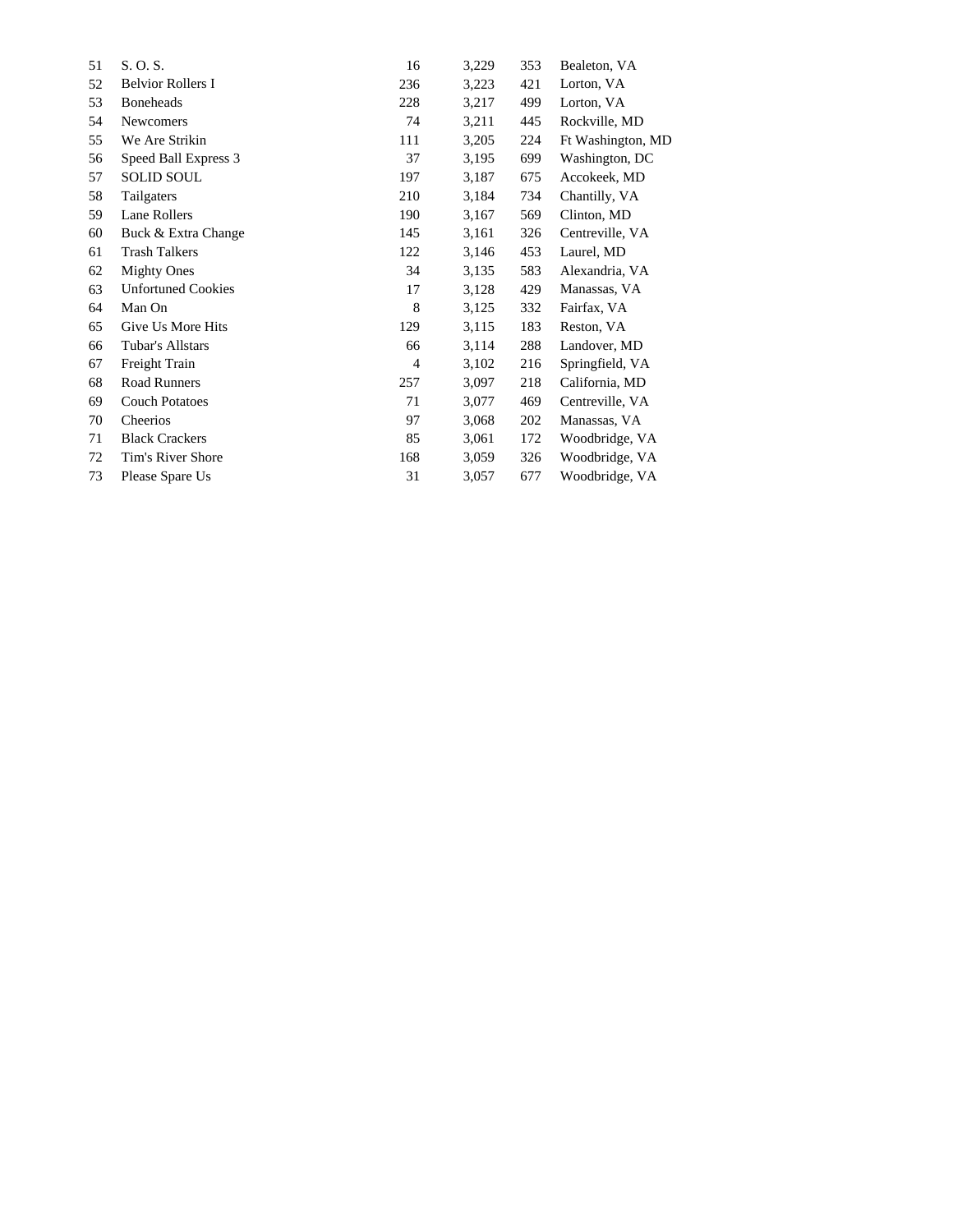### **SCRATCH TEAM EVENT (after Week 1)**

| <b>Place</b> | Team name                   | Entry | <b>Score</b> | From              |
|--------------|-----------------------------|-------|--------------|-------------------|
|              | <b>Tri-State Connection</b> | 20    | 3,587        | Washington, DC    |
| 2            | <b>Uncel Paul's Crew</b>    | 153   | 3,383        | Stafford, VA      |
| 3            | My House                    | 5     | 3,363        | Burke, VA         |
| 4            | PBS Inc                     | 223   | 3,235        | Germantown, MD    |
| 5            | Kevin's Allstars            | 67    | 3,179        | Landover, MD      |
| 6            | One More Time               | 106   | 3,089        | Leesburg, VA      |
|              | Amici                       | 15    | 3,078        | Herndon, VA       |
| 8            | We Are Strikin              | 111   | 2,981        | Ft Washington, MD |
| 9            | Give Us More Hits           | 129   | 2,932        | Reston, VA        |
| 10           | Potomac Area Men's          | 68    | 2,928        | Stafford, VA      |
| 11           | Road Runners                | 257   | 2.879        | California, MD    |
| 12           | Tubar's Allstars            | 66    | 2,826        | Landover, MD      |
| 13           | Pin Crushers                | 177   | 2,811        | Forestville, MD   |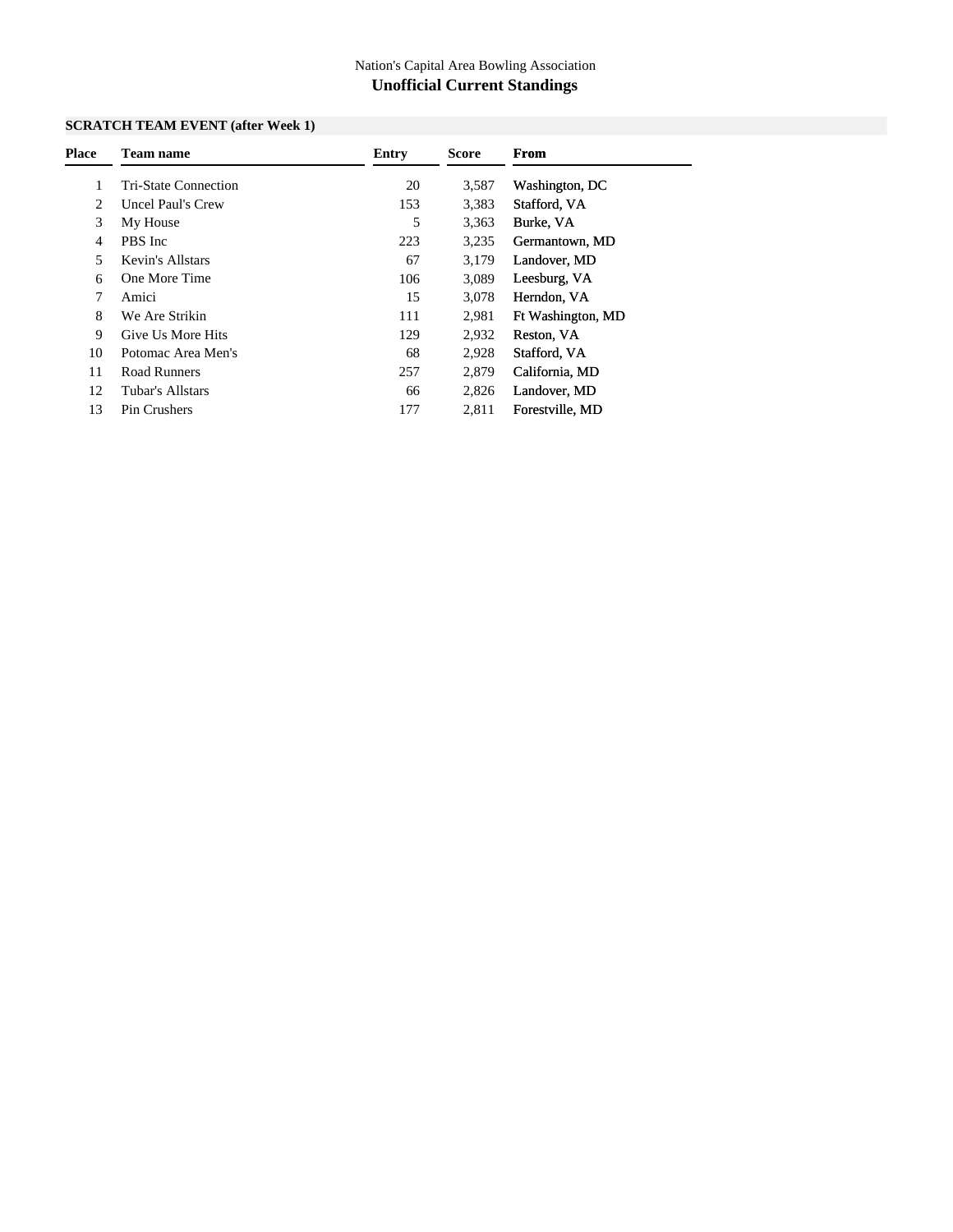### **DOUBLES EVENT (after Week 1)**

| Place          | <b>Team name</b>                           | <b>Entry</b> | <b>Score</b> | Hcap | From              |
|----------------|--------------------------------------------|--------------|--------------|------|-------------------|
| 1              | Allen, Thomas M / Smith, Robert J          | 106          | 1,512        | 167  | Leesburg, VA      |
| $\overline{c}$ | Limtrakul, Pera / Burroughs, Clifton       | 223          | 1,441        | 102  | Germantown, MD    |
|                | E, Jr                                      |              |              |      |                   |
| 3              | Meade, David L, Jr / Flanagan,             | 97           | 1,440        | 75   | Manassas, VA      |
|                | Michael K                                  |              |              |      |                   |
| 4              | Thompson, Thomas L / Simms,                | 63           | 1,418        | 135  | Hillsboro, VA     |
|                | Maynard L                                  |              |              |      |                   |
| 5              | Allen, Susan G / Lucey, Richard, Jr        | 106          | 1,416        | 72   | Leesburg, VA      |
| 6              | Brantley, Wendee G / Miller, Bill R        | 98           | 1,410        | 207  | Silver Spring, MD |
| 7              | Hosler, Jeffrey C / Ellison, Thomas A      | 122          | 1,403        | 356  | Laurel, MD        |
| 8              | Herbert, Albert P, Sr / Jones, Samuel      | 88           | 1,400        | 175  | White Plains, MD  |
| 9              | Kwok, Wanda W / Woo, Richard L             | 212          | 1,395        | 170  | Springfield, VA   |
| 10             | Woodson, Leroy D, Jr / Sheppard,           | 210          | 1,390        | 278  | Chantilly, VA     |
|                | Curtis E                                   |              |              |      |                   |
| 11             | Bell, Veronica M / Strickland,             | 258          | 1,381        | 183  | Oxon Hill, MD     |
|                | Michael                                    |              |              |      |                   |
| 12             | Medina, Hector M, II / McDaniel,           | 85           | 1,378        | 29   | Woodbridge, VA    |
|                | Amick J                                    |              |              |      |                   |
| 13             | Hamlett, Deon L / Brooks, David M          | 87           | 1,375        | 148  | White Plains, MD  |
| 14             | Williams, Derrick / Green, Gerald M        | 177          | 1,373        | 216  | Forestville, MD   |
| 15             | Smith, Jason A / Dale, Thomas E, Jr        | 68           | 1,368        | 126  | Stafford, VA      |
| 16             | Smith, Thomas A / Dorsey, William C        | 76           | 1,366        | 175  | White Plains, MD  |
| 16             | Shumaker, Kenneth E / Halsall,             | 16           | 1,366        | 226  | Bealeton, VA      |
|                | Robert J, Jr                               |              |              |      |                   |
| 18             | Osborne, Troy H / Wilson, John R, Jr       | 34           | 1,365        | 180  | Alexandria, VA    |
| 18             | Turner, Gregory L / Spriggs, Ernest W      | 20           | 1,365        |      | Washington, DC    |
| 18             | Johnson, Chris M / Glover, Mark R          | 20           | 1,365        |      | Washington, DC    |
| 21             | West, Becky L / West, Roger L              | 36           | 1,363        | 383  | Washington, DC    |
| 22             | Dillard, Sharon L / Banks, George A        | 190          | 1,362        | 245  | Clinton, MD       |
| 23             | Fronda, Fe B / Exten, David C              | 259          | 1,359        | 132  | Gainesville, VA   |
| 23             | Simms, Marvin V / Veney, Andre' T          | 210          | 1,359        | 297  | Chantilly, VA     |
| 25             | Mace, Leslie H / Whitman,                  | 173          | 1,357        | 110  | Reston, VA        |
|                | Christopher W                              |              |              |      |                   |
| 26             | Lorete, Dioscoro S / Velasco, Rodolfo<br>G | 74           | 1,354        | 207  | Rockville, MD     |
| 27             | McCaffrey, John E / Roth, Raymond          | 222          | 1,353        | 156  | Falls Church, VA  |
|                | G, Jr                                      |              |              |      |                   |
| 27             | Crouch, Charles W / Weber, Ronald L        | 145          | 1,353        | 89   | Centreville, VA   |
| 29             | Shipe, Glenwood A / Jenkins, Jerry L       | 37           | 1,352        | 178  | Washington, DC    |
| 29             | Hassell, A Jane / Rhea, Melissa            | 15           | 1,352        | 113  | Herndon, VA       |
| 31             | Ward, Joseph C, IV / Knoth, Douglas        | 189          | 1,346        |      | Washington, DC    |
|                | B, Jr                                      |              |              |      |                   |
| 32             | Kilpatrick, Dennis L / Richards, David     | 228          | 1,345        | 121  | Lorton, VA        |
|                | $\mathbf C$                                |              |              |      |                   |
| 32             | Luk, Andrew W / Kirland,                   | 212          | 1,345        | 89   | Springfield, VA   |
|                | Christopher W                              |              |              |      |                   |
| 34             | Budynas, Donald M / Wynkoop,               | 273          | 1,344        | 132  | Vienna, VA        |
|                | Kevin L                                    |              |              |      |                   |
| 35             | Page, James R / Page, Robert M             | 224          | 1,343        | 108  | Reston, VA        |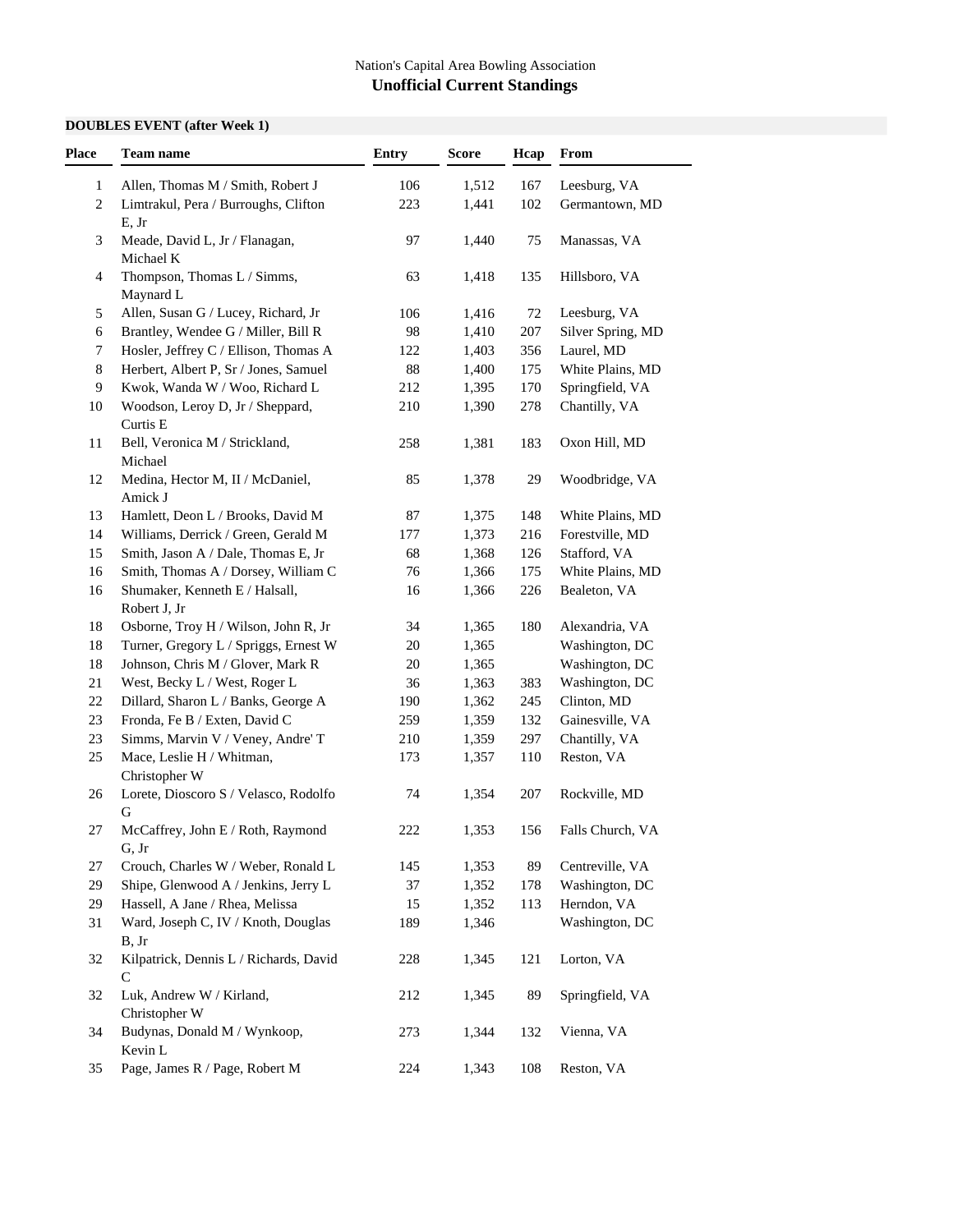| 36 | Dyson, Charles A / Dyson, Stephanie<br>A           | 11     | 1,342 | 116 | Waldorf, MD       |  |
|----|----------------------------------------------------|--------|-------|-----|-------------------|--|
| 36 | Bourdon, Richard J / Green, Robert<br>M, Sr        | 242    | 1,342 | 202 | Centreville, VA   |  |
| 38 | Johnson, Brian J / Grant, Larry V                  | $30\,$ | 1,337 | 175 | Woodbridge, VA    |  |
| 39 | Hile, Andrew M / Tomlin, Gregory A                 | 5      | 1,334 | 37  | Burke, VA         |  |
| 39 | Clark, Barbara J / Dickens, Samuels L              | 25     | 1,334 | 207 | Rockville, MD     |  |
| 41 | Point, Gregory L / Fortier, Laurence R             | 16     | 1,332 | 21  | Bealeton, VA      |  |
| 41 | Melancon, Clyde J / Melancon, Arthur<br>J          | 63     | 1,332 | 207 | Hillsboro, VA     |  |
| 41 | Payne, Derek M / Knoth, Douglas B,<br>Jr           | $20\,$ | 1,332 |     | Washington, DC    |  |
| 44 | Stephens, Jessica H / Rivers, Paul L,<br>Jr        | 227    | 1,331 | 307 | Rockville, MD     |  |
| 44 | Holmes, Richard H, Sr / Pires, Robert<br>E         | 123    | 1,331 | 83  | Strasburg, VA     |  |
| 44 | Anderson-Dupree, Noni N / Dupree,<br>Jimmy C       | 30     | 1,331 | 359 | Woodbridge, VA    |  |
| 47 | Hutko, Richard B / Turley, Geoffrey<br>М           | 2      | 1,330 | 180 | Silver Spring, MD |  |
| 48 | Dadisman, Patrick M, Jr / Dadisman,<br>Patrick, Sr | 98     | 1,329 | 140 | Silver Spring, MD |  |
| 49 | Trimble, Steven D / Gruber, Raymond<br>S           | 5      | 1,328 | 37  | Burke, VA         |  |
| 50 | Constantino, Dennis R / Vail, David<br>W           | 216    | 1,327 | 137 | Reston, VA        |  |
| 50 | Burns, Bobby J / Pratt, Robert                     | 65     | 1,327 | 113 | Upper Marlboro, M |  |
| 52 | Clark, Karen L / Bock, Cathy A                     | 95     | 1,322 | 110 | Jeffersonton, VA  |  |
| 52 | Boehm, Alan F / Opoien, Thomas P                   | 29     | 1,322 | 375 | Woodbridge, VA    |  |
| 54 | Bogan, John F, Jr / Shore, Daniel A                | 129    | 1,319 | 86  | Reston, VA        |  |
| 54 | Campbell, Charles R / Foxwell, Henry<br>W, Jr      | 8      | 1,319 | 145 | Fairfax, VA       |  |
| 56 | Compton, Harold M / Foskey, Tom                    | 145    | 1,318 | 135 | Centreville, VA   |  |
| 57 | Grice, Wendy Y / Hall-Sutton,<br>Theresa G         | 236    | 1,317 | 321 | Lorton, VA        |  |
| 58 | Hawkes, Matthew J / Salgado, Jaime<br>G            | 118    | 1,316 | 216 | Manassas, VA      |  |
| 59 | Johnston, Jamie L / Wilson, John A                 | 237    | 1,314 | 99  | Lorton, VA        |  |
| 59 | Robinson, Gene A / Smith, Marc D                   | 201    | 1,314 | 224 | Lanham, MD        |  |
| 61 | Powell, Charles E / Moleski, Walter F              | 122    | 1,312 | 132 | Laurel, MD        |  |
| 62 | Blair-McManus, Cynthia / McManus,<br>Gilbert S     | 237    | 1,309 | 305 | Lorton, VA        |  |
| 63 | Griffin, William, Jr / Roberson,<br>Alonzo         | 236    | 1,308 | 153 | Lorton, VA        |  |
| 64 | Jones, Tiffanie / Bell, Darnell R                  | 258    | 1,307 | 175 | Oxon Hill, MD     |  |
| 65 | Sherrill, Margaret J / Reeves, Charles<br>Ε        | 69     | 1,306 | 278 | Forestville, MD   |  |
| 65 | Jefferson, Quintina R / Davis, Edwin<br>A          | 111    | 1,306 | 59  | Ft Washington, MD |  |
| 67 | Fowler, Clarence J / Blatt, Brian A                | 85     | 1,302 | 72  | Woodbridge, VA    |  |
| 67 | Bush, Victoria M / Dyson, Stephanie<br>A           | 15     | 1,302 | 132 | Herndon, VA       |  |
| 69 | Savage, Paul A / Dysart, Noel K                    | 2      | 1,300 | 207 | Silver Spring, MD |  |
| 70 | Beghtol, Linda A / Moore, Daniel C                 | 29     | 1,299 | 291 | Woodbridge, VA    |  |
| 71 | Mellinger, David S / Somerville,<br>Allen F        | 257    | 1,298 | 27  | California, MD    |  |
| 71 | Holt, Ted L / Keen, Merle W                        | 224    | 1,298 | 197 | Reston, VA        |  |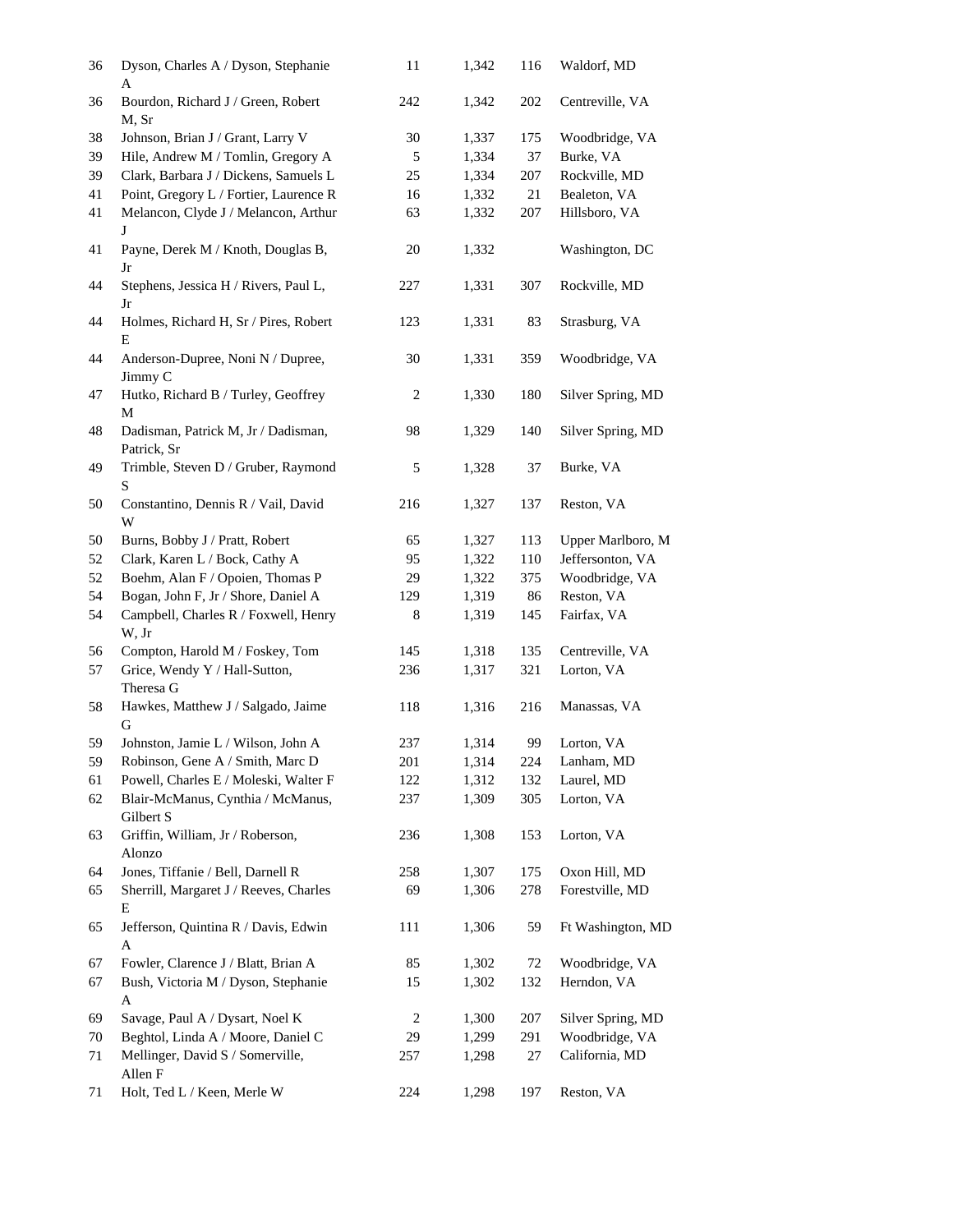| 73      | Chulick, Nelson E / New, James W, Jr    | 8      | 1,295 | 156 | Fairfax, VA       |
|---------|-----------------------------------------|--------|-------|-----|-------------------|
| 74      | Purcell, Douglas W / Bustle, John K     | 4      | 1,293 | 91  | Springfield, VA   |
| 75      | Ward, Kathleen J / Wallace, Larry K     | 96     | 1,292 | 126 | Manassas, VA      |
| 76      | Jaramillo, Gilbert D / Jaramillo, Linda | 37     | 1,290 | 390 | Washington, DC    |
|         | L                                       |        |       |     |                   |
| 77      | Lee, Jeffrey T / Peterson, Allen W      | 223    | 1,285 | 81  | Germantown, MD    |
| 78      | Connor, Auvelio M / Bowman,             | 76     | 1,284 | 207 | White Plains, MD  |
|         | Michael D                               |        |       |     |                   |
| 79      | Bonner, Michael S / Jones, Frank H      | 257    | 1,279 | 143 | California, MD    |
| 79      | Baker, Jeffrey A / Proctor, Sterling L, | 88     | 1,279 | 207 | White Plains, MD  |
|         | Sr                                      |        |       |     |                   |
| 81      | Mehio, Kevin D / Mehio, Bryant C        | 95     | 1,278 | 32  | Jeffersonton, VA  |
| 81      | Charite, Gilbert / Woodson, Milton L    | 210    | 1,278 |     | Chantilly, VA     |
|         |                                         |        |       | 340 |                   |
| 83      | Reid, Jessica D / Willis, Dee L         | 227    | 1,277 | 353 | Rockville, MD     |
| 83      | Jennings, Donald G / Downey, Roy J,     | 63     | 1,277 | 205 | Hillsboro, VA     |
|         | Ш                                       |        |       |     |                   |
| 85      | Gonzales, Larry A / Lancaster,          | 68     | 1,276 | 137 | Stafford, VA      |
|         | Timothy W                               |        |       |     |                   |
| 86      | Jones, A Lamont / Graves, Willie H,     | 102    | 1,275 | 197 | Temple Hills, MD  |
|         | Jr                                      |        |       |     |                   |
| 87      | Ellison, Thomas G / Richardson, Mark    | 122    | 1,274 | 210 | Laurel, MD        |
|         | ${\bf P}$                               |        |       |     |                   |
| 87      | Chulick, David C / Ward, Phillip A      | 8      | 1,274 | 129 | Fairfax, VA       |
| 87      | Keating, Paul A / Kirkman, James D      | 129    | 1,274 | 51  | Reston, VA        |
| 90      | Deitterick, Charlie W / Deitterick,     | 31     | 1,273 | 310 | Woodbridge, VA    |
|         | Deanie                                  |        |       |     |                   |
| 90      | Mitchell, Stanley A, Sr / Roy, Kevin    | 67     | 1,273 | 75  | Landover, MD      |
|         | A                                       |        |       |     |                   |
| 92      | Proctor, Sterling L, Jr / Poe, David C, | $87\,$ | 1,271 | 113 | White Plains, MD  |
|         | Jr                                      |        |       |     |                   |
| 93      | Cewe, Katie M / Dishner, Patrick L      | 106    | 1,270 | 183 | Leesburg, VA      |
| 94      | Blanton, Jon D / Gray, Keith L, Jr      | 153    | 1,267 | 129 | Stafford, VA      |
| 95      | Fritter, Tom W / Meadows, John L        | 216    | 1,264 | 197 | Reston, VA        |
| 95      | Romberger, Gary G / Webb, Jim R         | 259    | 1,264 | 153 | Gainesville, VA   |
| 97      | Mohler, Carol L / Baucum, George D      | $25\,$ | 1,263 | 264 | Rockville, MD     |
| 97      | Cherryholmes, James E / Smith,          | 86     |       | 137 |                   |
|         | Alfred D                                |        | 1,263 |     | Woodbridge, VA    |
|         |                                         |        |       |     |                   |
| 99      | Johnson, Shirley A / Hoskins, Roy L     | 197    | 1,262 | 270 | Accokeek, MD      |
| 100     | Thomas, Danny L / Keller, Jeff J        | 242    | 1,261 | 116 | Centreville, VA   |
| 101     | Hall, Chris D / Partlow, Keith A        | 201    | 1,260 | 105 | Lanham, MD        |
| 102     | Pereira, Karla L / Hunt, Annie L        | 15     | 1,259 | 97  | Herndon, VA       |
| 102     | Hinton, Raynell / Pugh, Floyd L, Jr     | 111    | 1,259 | 108 | Ft Washington, MD |
| 104     | Wilson, Deborah A / Wilson, Samuel      | 190    | 1,256 | 259 | Clinton, MD       |
|         | B                                       |        |       |     |                   |
| 105     | Drakes, Luis A / Stewart, Deloid M      | 66     | 1,255 | 83  | Landover, MD      |
| 105     | Schless, Stephen E / Moran, Jerry L     | 148    | 1,255 | 172 | Alexandria, VA    |
| 107     | Bell, Thomas F / Bell, Robert F         | 258    | 1,253 | 210 | Oxon Hill, MD     |
| $107\,$ | Simmons, Donald L / Fortier, Annette    | 16     | 1,253 | 272 | Bealeton, VA      |
|         | S                                       |        |       |     |                   |
| 107     | Bailey, DuWayne S / McNeal, Jeff J      | 201    | 1,253 | 213 | Lanham, MD        |
| 110     | Carreon, Darryl V / Ryan, Susan M       | 12     | 1,251 | 35  | Falls Church, VA  |
| 110     | Adams-Johnson, Cheryl I / Oetker,       | 31     | 1,251 | 194 | Woodbridge, VA    |
|         | Michael F                               |        |       |     |                   |
|         |                                         |        |       |     |                   |
| 112     | Wallace, Barry K / Inouye, Gregory S    | 94     | 1,250 | 59  | Bealeton, VA      |
| 112     | Villoso, Frank A / Marchanyvalentin,    | 74     | 1,250 | 108 | Rockville, MD     |
|         | Willmundo J                             |        |       |     |                   |
| 114     | Fraim, Lester J / Fraim, Jonathan E     | 224    | 1,247 | 178 | Reston, VA        |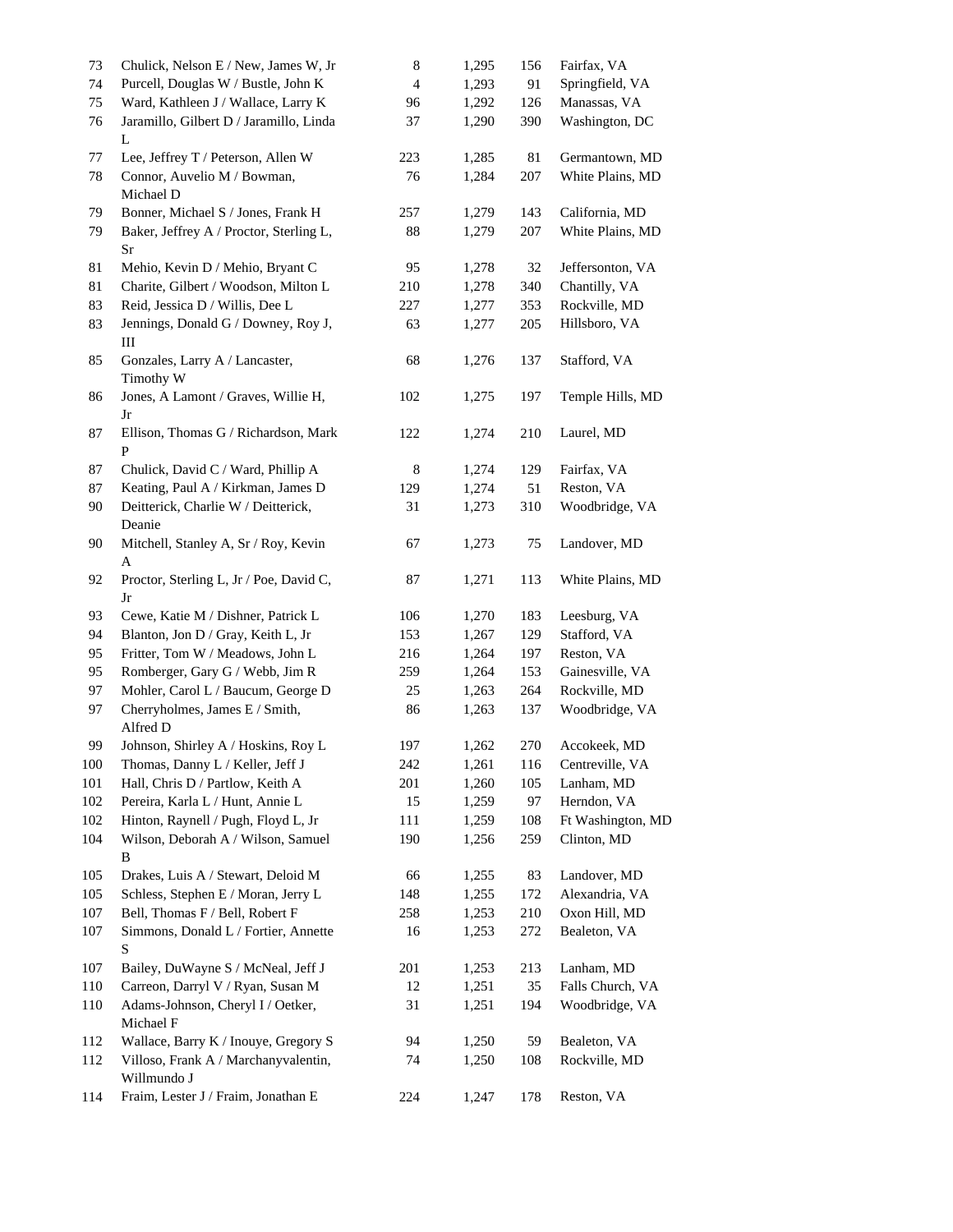| 115        | Arrington, Phillip E / Anderson,<br>Jeffery D                       | 87         | 1,246          | 126        | White Plains, MD                  |
|------------|---------------------------------------------------------------------|------------|----------------|------------|-----------------------------------|
| 116        | Friend, Phyllis B / Bass, David L                                   | 71         | 1,245          | 191        | Centreville, VA                   |
| 117        | Harris, Robert E / Daugette, Michael<br>$\mathbf D$                 | 4          | 1,244          | 83         | Springfield, VA                   |
| 118        | Sinkular, Francis J / Lotter, Kenneth R                             | 10         | 1,242          | 210        | Lexingtn Park, MD                 |
| 118        | Luk, Sunny W / Edillon, Joel A                                      | 212        | 1,242          | 272        | Springfield, VA                   |
| 120        | Williams, Justin M / Warden, Michael<br>G                           | 2          | 1,239          | 151        | Silver Spring, MD                 |
| 121        | Boden, Lawrence R / Myers, Michael<br>S                             | 257        | 1,238          | 102        | California, MD                    |
| 122        | Guilliams, Roger L / Hurley, Max W                                  | 35         | 1,230          | 205        | Washington, DC                    |
| 123        | Blanton, Brandon P / Rumbaugh, Paul<br>L, II                        | 153        | 1,229          | 51         | Stafford, VA                      |
| 124        | Mabry, Aaron H / Greene, Thomas L,<br>Ш                             | 105        | 1,226          | 291        | Temple Hills, MD                  |
| 125        | Clark, Samuel A, Jr / Chappell, Darryl<br>E                         | 25         | 1,225          | 94         | Rockville, MD                     |
| 125        | Guilliams, Raymond L / Kilby, Carl<br>W, Sr                         | 36         | 1,225          | 135        | Washington, DC                    |
| 125        | Blackmore, Christopher J / Stennett,<br>Joevon A                    | 12         | 1,225          | 140        | Falls Church, VA                  |
| 125        | Holt, Alice / Butler, Curtis W, Jr                                  | 190        | 1,225          | 283        | Clinton, MD                       |
| 129        | Opoien, Sun / Boehm, Joan P                                         | 29         | 1,224          | 345        | Woodbridge, VA                    |
| 130        | Jarrett, Tim T / Woskobunik, Anthony<br>A                           | 32         | 1,223          | 126        | Woodbridge, VA                    |
| 131        | Cunningham, Darryl K / Gregory,<br>Wilson S, Jr                     | 242        | 1,222          | 199        | Centreville, VA                   |
| 131        | Fullmer, Ronald W / Vega, Jose M                                    | 273        | 1,222          | 189        | Vienna, VA                        |
| 133        | Brown, William M, Jr / Lawson,<br>Edward S, Jr                      | 67         | 1,218          | 32         | Landover, MD                      |
| 134        | Barbour, Dorothy A / Barbour, Eddie<br>L                            | 71         | 1,217          | 226        | Centreville, VA                   |
| 134        | Edwards, Ronald R / Lenc, Joseph E                                  | 177        | 1,217          | 183        | Forestville, MD                   |
| 136        | Sprague, Richard J / Rodriguez, Jason<br>$\mathsf{C}$               | 228        | 1,216          | 205        | Lorton, VA                        |
| 137        | Kwakopien, Jae I / Kwak, Jae J                                      | 31         | 1,215          | 253        | Woodbridge, VA                    |
| 138        | Kellogg, Kasey K / Brenneisen,<br>Richard B                         | 97         | 1,209          | 102        | Manassas, VA                      |
| 139        | Biroonak, Rose / Flemming, Gerry J                                  | 11         | 1,208          | 129        | Waldorf, MD                       |
| 139        | Leatherman, David J / Hicks, Daniel L                               | 123        | 1,208          | 5          | Strasburg, VA                     |
| 141        | Zabko, Ronald E / Zabko, Kara                                       | 32         | 1,206          | 307        | Woodbridge, VA                    |
| 142        | Borbajo, Lee S / Borbajo, Eli A                                     | 74         | 1,205          | 313        | Rockville, MD                     |
| 143        | Blakey, Sondra A / Lee, Alonzo                                      | 69         | 1,204          | 259        | Forestville, MD                   |
| 143<br>145 | Fronda, David B / Hughes, Ricky L<br>Zinkus, John C / Reves, Dane K | 259<br>148 | 1,204<br>1,203 | 121<br>253 | Gainesville, VA<br>Alexandria, VA |
| 146        | Franck, Randy L / Bock, Donald B, Jr                                | 95         | 1,197          | 67         | Jeffersonton, VA                  |
| 147        | Kitaguchi, Allan N / Fuller, Jonathan                               | 129        | 1,195          | 64         | Reston, VA                        |
| 148        | L<br>Horwath, Michael J / Marlin, Carl B                            | 4          | 1,194          | 116        | Springfield, VA                   |
| 149        | Meadows, Kimberly A / Grim,                                         | 216        | 1,190          | 108        | Reston, VA                        |
|            | Howard B                                                            |            |                |            |                                   |
| 150        | Parsons, George W / Rogers, Michael<br>L                            | 97         | 1,184          | 64         | Manassas, VA                      |
| 151        | Jarbeau, Penny J / Jarbeau, Raymond<br>J, Jr                        | 94         | 1,183          | 91         | Bealeton, VA                      |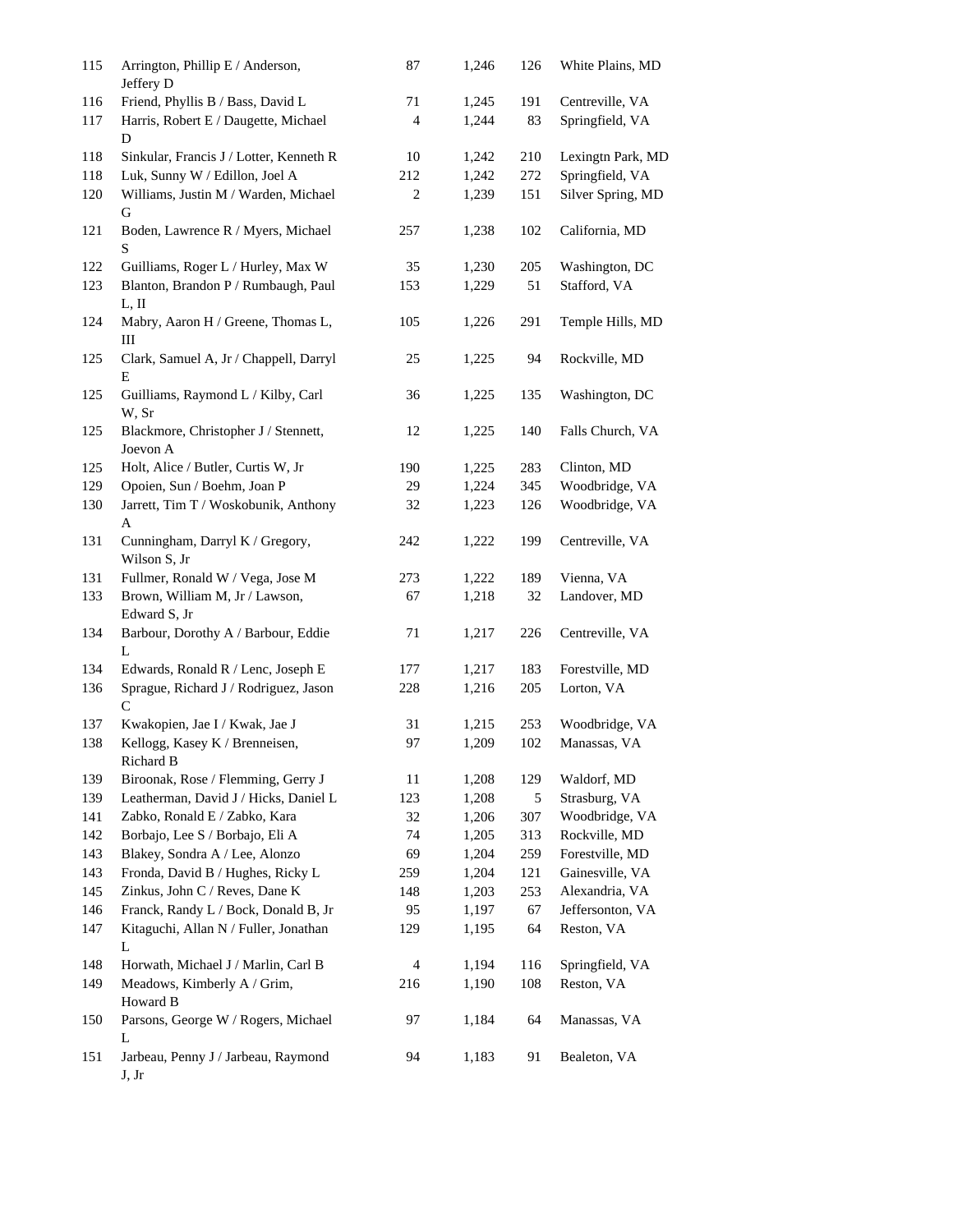| 152 | Willoughby, Leamon / Smoaks, Aaron<br>D              | 101    | 1,181 | 240 | Upper Marlboro, M |  |
|-----|------------------------------------------------------|--------|-------|-----|-------------------|--|
| 152 | Portman, Jerry L / Maitland, George R                | 145    | 1,181 | 189 | Centreville, VA   |  |
| 154 | Thomas, Jacqueline / Smith, Roland D                 | 34     | 1,180 | 216 | Alexandria, VA    |  |
| 155 | Lorence, Richard M / Yasutis,<br>William C           | 35     | 1,179 | 291 | Washington, DC    |  |
| 156 | Black, Cheryl / Black, Kevin R, Sr                   | 36     | 1,173 | 326 | Washington, DC    |  |
| 157 | Lawson, John R, Jr / Whetsell, Clifton<br>E          | 94     | 1,168 | 132 | Bealeton, VA      |  |
| 158 | Patchan, Andrew, Jr / Lyon, John S                   | 118    | 1,162 | 83  | Manassas, VA      |  |
| 159 | Smith, Martin A / Hinton, Stanley T                  | 66     | 1,158 | 218 | Landover, MD      |  |
| 160 | LaRocca, George T / Michell, Richard                 | 118    | 1,157 | 175 | Manassas, VA      |  |
|     | E                                                    |        |       |     |                   |  |
| 161 | Bolden, James T / Hall, Jeffrey E                    | 17     | 1,150 | 180 | Manassas, VA      |  |
| 162 | Leonard, Jack W / Powers, Jennifer A                 | 17     | 1,140 | 256 | Manassas, VA      |  |
| 163 | Hoskins, Bery D / Johnson, Willard R                 | 197    | 1,138 | 288 | Accokeek, MD      |  |
| 164 | Hameed, Malaki / Felker, Kent R                      | $10\,$ | 1,137 | 191 | Lexingtn Park, MD |  |
| 164 | Tinsley, Michael / Lindsey, Lawrence<br>$\mathbf{L}$ | 217    | 1,137 | 148 | Seat Pleasant, MD |  |
| 166 | Bush, Victoria M / Bush, Lamont M                    | 11     | 1,135 | 105 | Waldorf, MD       |  |
| 167 | Dawson, Johnnie S / Dawson, Joyce L                  | 236    | 1,134 | 221 | Lorton, VA        |  |
| 168 | Hankerson, Willie M / Guillams, Kay                  | 35     | 1,127 | 167 | Washington, DC    |  |
|     | E                                                    |        |       |     |                   |  |
| 169 | Cornwell, Joyce A / Ward, Harlan A                   | 96     | 1,125 | 67  | Manassas, VA      |  |
| 170 | Brown, Carolyn A / Greene, Kenneth<br>J              | 217    | 1,124 | 259 | Seat Pleasant, MD |  |
| 171 | Tomlin, Paul D / Burd, Ronald P                      | 153    | 1,118 | 78  | Stafford, VA      |  |
| 172 | Morgan, Michael B / Coates, James G                  | 217    | 1,110 | 94  | Seat Pleasant, MD |  |
| 173 | Phannavong, John B, Jr / Webb, Alton<br>$\mathbb{R}$ | 98     | 1,109 | 224 | Silver Spring, MD |  |
| 174 | O'Connor, John H / Havens, Joseph A                  | 223    | 1,098 | 27  | Germantown, MD    |  |
| 175 | Meadows, E Anthony / Lee, Herman                     | 189    | 1,058 | 8   | Washington, DC    |  |
|     | E, Jr                                                |        |       |     |                   |  |
| 176 | Simmons, Ronald A / Thompson,<br>Tubar J             | 66     | 1,053 | 48  | Landover, MD      |  |
| 177 | Lemmel, Charles S / Powers, Keith B                  | 17     | 1,027 | 91  | Manassas, VA      |  |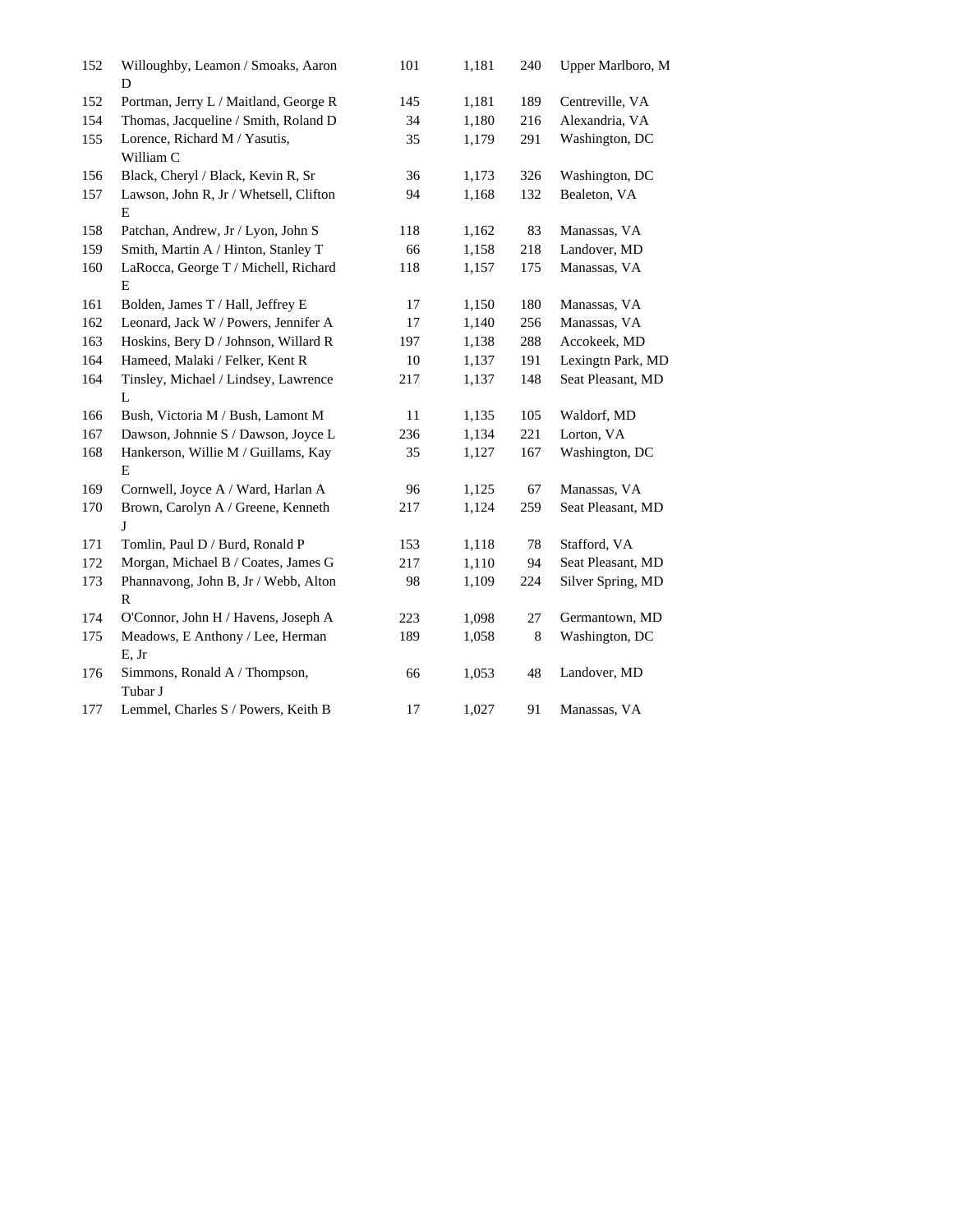# **SCRATCH DOUBLES EVENT (after Week 1)**

| Place        | <b>Team name</b>                                    | <b>Entry</b>   | <b>Score</b> | <b>From</b>       |  |
|--------------|-----------------------------------------------------|----------------|--------------|-------------------|--|
| 1            | Turner, Gregory L / Spriggs, Ernest W               | 20             | 1,365        | Washington, DC    |  |
| $\mathbf{1}$ | Johnson, Chris M / Glover, Mark R                   | 20             | 1,365        | Washington, DC    |  |
| 3            | Ward, Joseph C, IV / Knoth, Douglas<br>B, Jr        | 189            | 1,346        | Washington, DC    |  |
| 4            | Allen, Thomas M / Smith, Robert J                   | 106            | 1,345        | Leesburg, VA      |  |
| 5            | Allen, Susan G / Lucey, Richard, Jr                 | 106            | 1,344        | Leesburg, VA      |  |
| 6            | Limtrakul, Pera / Burroughs, Clifton<br>E, Jr       | 223            | 1,339        | Germantown, MD    |  |
| 7            | Payne, Derek M / Knoth, Douglas B,<br>Jr            | 20             | 1,332        | Washington, DC    |  |
| 8            | Hile, Andrew M / Tomlin, Gregory A                  | 5              | 1,297        | Burke, VA         |  |
| 9            | Trimble, Steven D / Gruber, Raymond<br>${\bf S}$    | 5              | 1,291        | Burke, VA         |  |
| 10           | Mellinger, David S / Somerville,<br>Allen F         | 257            | 1,271        | California, MD    |  |
| 11           | Mace, Leslie H / Whitman,<br>Christopher W          | 173            | 1,247        | Reston, VA        |  |
| 11           | Jefferson, Quintina R / Davis, Edwin<br>A           | 111            | 1,247        | Ft Washington, MD |  |
| 13           | Smith, Jason A / Dale, Thomas E, Jr                 | 68             | 1,242        | Stafford, VA      |  |
| 14           | Hassell, A Jane / Rhea, Melissa                     | 15             | 1,239        | Herndon, VA       |  |
| 15           | Bogan, John F, Jr / Shore, Daniel A                 | 129            | 1,233        | Reston, VA        |  |
| 16           | Hamlett, Deon L / Brooks, David M                   | 87             | 1,227        | White Plains, MD  |  |
| 17           | Dyson, Charles A / Dyson, Stephanie<br>$\mathbf A$  | 11             | 1,226        | Waldorf, MD       |  |
| 18           | Kwok, Wanda W / Woo, Richard L                      | 212            | 1,225        | Springfield, VA   |  |
| 19           | Keating, Paul A / Kirkman, James D                  | 129            | 1,223        | Reston, VA        |  |
| 20           | Carreon, Darryl V / Ryan, Susan M                   | 12             | 1,216        | Falls Church, VA  |  |
| 21           | Budynas, Donald M / Wynkoop,<br>Kevin L             | 273            | 1,212        | Vienna, VA        |  |
| 22           | Lee, Jeffrey T / Peterson, Allen W                  | 223            | 1,204        | Germantown, MD    |  |
| 23           | Purcell, Douglas W / Bustle, John K                 | $\overline{4}$ | 1,202        | Springfield, VA   |  |
| 24           | Mitchell, Stanley A, Sr / Roy, Kevin<br>$\mathbf A$ | 67             | 1,198        | Landover, MD      |  |
| 25           | McCaffrey, John E / Roth, Raymond<br>G, Jr          | 222            | 1,197        | Falls Church, VA  |  |
| 26           | Brown, William M, Jr / Lawson,<br>Edward S, Jr      | 67             | 1,186        | Landover, MD      |  |
| 27           | Blanton, Brandon P / Rumbaugh, Paul<br>L, II        | 153            | 1,178        | Stafford, VA      |  |
| 28           | Drakes, Luis A / Stewart, Deloid M                  | 66             | 1,172        | Landover, MD      |  |
| 29           | Bush, Victoria M / Dyson, Stephanie<br>A            | 15             | 1,170        | Herndon, VA       |  |
| 30           | Pereira, Karla L / Hunt, Annie L                    | 15             | 1,162        | Herndon, VA       |  |
| 31           | Williams, Derrick / Green, Gerald M                 | 177            | 1,157        | Forestville, MD   |  |
| 32           | Hall, Chris D / Partlow, Keith A                    | 201            | 1,155        | Lanham, MD        |  |
| 33           | Hinton, Raynell / Pugh, Floyd L, Jr                 | 111            | 1,151        | Ft Washington, MD |  |
| 34           | Gonzales, Larry A / Lancaster,<br>Timothy W         | 68             | 1,139        | Stafford, VA      |  |
| 35           | Blanton, Jon D / Gray, Keith L, Jr                  | 153            | 1,138        | Stafford, VA      |  |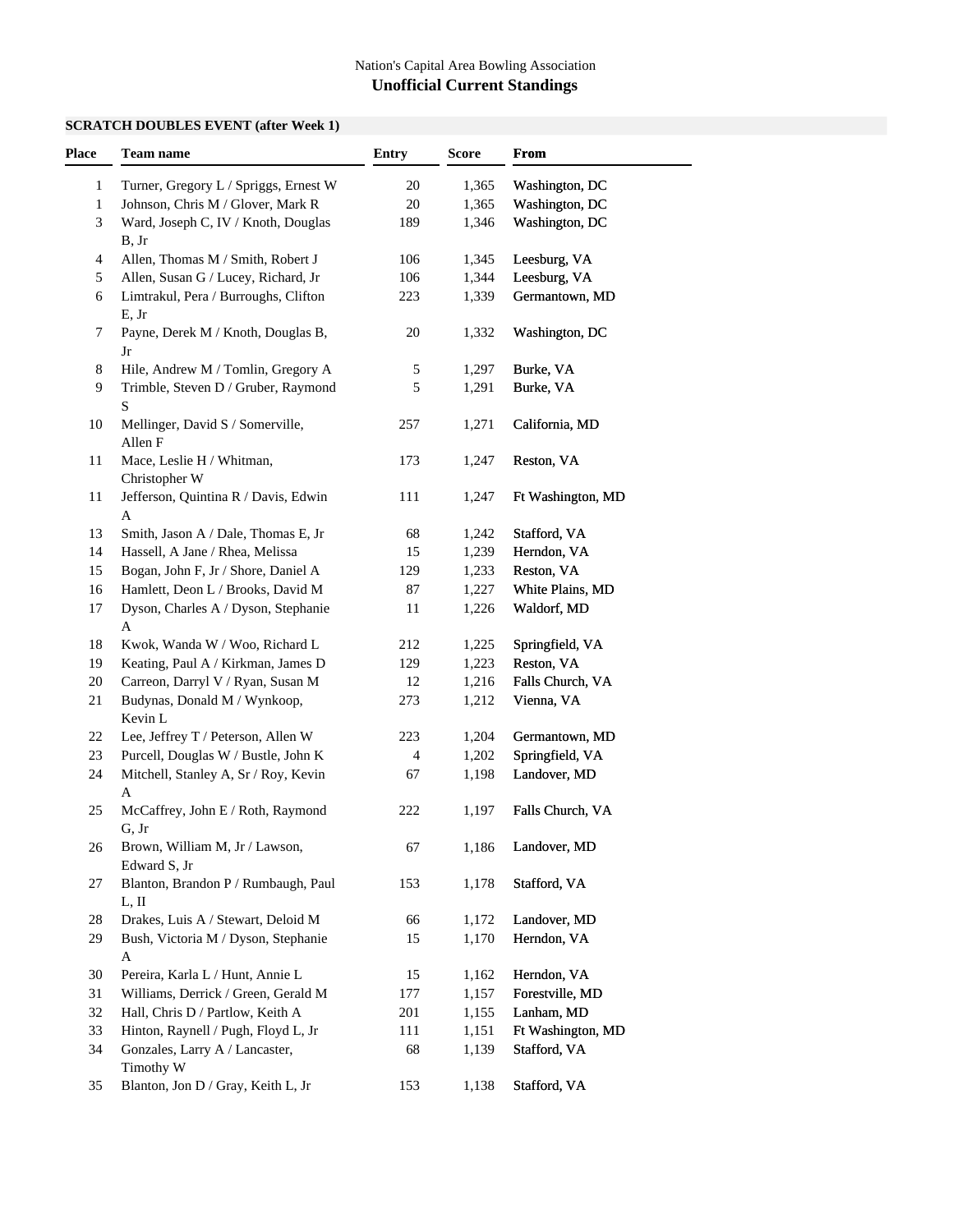| 36 | Bonner, Michael S / Jones, Frank H               | 257 | 1,136 | California, MD   |
|----|--------------------------------------------------|-----|-------|------------------|
| 36 | Boden, Lawrence R / Myers, Michael<br>S          | 257 | 1,136 | California, MD   |
| 38 | Kitaguchi, Allan N / Fuller, Jonathan<br>L       | 129 | 1,131 | Reston, VA       |
| 38 | Clark, Samuel A, Jr / Chappell, Darryl<br>E      | 25  | 1,131 | Rockville, MD    |
| 40 | Blackmore, Christopher J / Stennett,<br>Joevon A | 12  | 1,085 | Falls Church, VA |
| 41 | Biroonak, Rose / Flemming, Gerry J               | 11  | 1,079 | Waldorf, MD      |
| 42 | O'Connor, John H / Havens, Joseph A              | 223 | 1,071 | Germantown, MD   |
| 43 | Meadows, E Anthony / Lee, Herman<br>E, Jr        | 189 | 1,050 | Washington, DC   |
| 44 | Edwards, Ronald R / Lenc, Joseph E               | 177 | 1,034 | Forestville, MD  |
| 45 | Bush, Victoria M / Bush, Lamont M                | 11  | 1,030 | Waldorf, MD      |
| 46 | Simmons, Ronald A / Thompson,<br>Tubar J         | 66  | 1,005 | Landover, MD     |
| 47 | Smith, Martin A / Hinton, Stanley T              | 66  | 940   | Landover, MD     |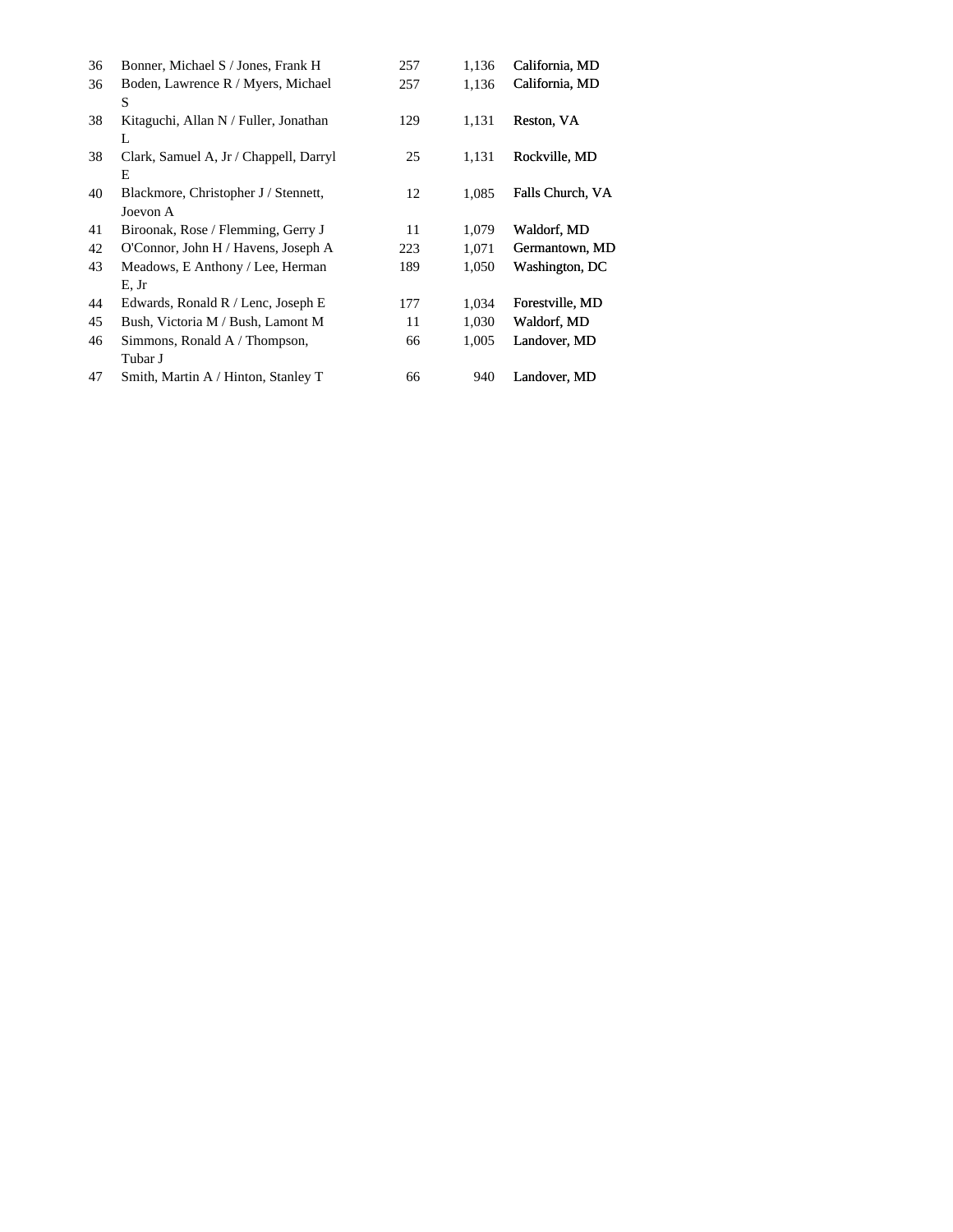### **SINGLES EVENT (after Week 1)**

| Grim, Howard B<br>216<br>67<br>Reston, VA<br>1<br>786<br>223<br>51<br>$\overline{c}$<br>Lee, Jeffrey T<br>779<br>Germantown, MD<br>Allen, Susan G<br>3<br>106<br>763<br>Leesburg, VA<br>64<br>Brown, William M, Jr<br>67<br>Landover, MD<br>4<br>749<br>153<br>Blanton, Jon D<br>745<br>Stafford, VA<br>5<br>78<br>222<br>McCaffrey, John E<br>Falls Church, VA<br>741<br>110<br>6<br>190<br>Banks, George A<br>739<br>56<br>Clinton, MD<br>7<br>$20\,$<br>8<br>Johnson, Chris M<br>738<br>Washington, DC<br>97<br>Kellogg, Kasey K<br>736<br>Manassas, VA<br>9<br>62<br>76<br>Connor, Auvelio M<br>736<br>143<br>White Plains, MD<br>9<br>257<br>Bonner, Michael S<br>730<br>83<br>California, MD<br>11<br>Ellison, Thomas G<br>122<br>12<br>727<br>159<br>Laurel, MD<br>13<br>Page, Robert M<br>224<br>720<br>Reston, VA<br>64<br>13<br>Simms, Maynard L<br>63<br>720<br>54<br>Hillsboro, VA<br>15<br>Mellinger, David S<br>257<br>719<br>$10\,$<br>California, MD<br>Holmes, Richard H, Sr<br>123<br>718<br>Strasburg, VA<br>16<br>10<br>$20\,$<br>17<br>Knoth, Douglas B, Jr<br>717<br>Washington, DC<br>68<br>18<br>Gonzales, Larry A<br>716<br>Stafford, VA<br>97<br>Jones, Frank H<br>19<br>257<br>715<br>California, MD<br>59<br>212<br>Edillon, Joel A<br>715<br>Springfield, VA<br>19<br>113<br>85<br>21<br>Medina, Hector M, II<br>714<br>37<br>Woodbridge, VA<br>68<br>21<br>Lancaster, Timothy W<br>714<br>40<br>Stafford, VA<br>23<br>Kwok, Wanda W<br>212<br>713<br>Springfield, VA<br>113<br>66<br>24<br>Smith, Martin A<br>712<br>110<br>Landover, MD<br>24<br>Robinson, Gene A<br>201<br>712<br>118<br>Lanham, MD<br>26<br>Greene, Thomas L, III<br>105<br>711<br>153<br>Temple Hills, MD<br>15<br>27<br>Hassell, A Jane<br>709<br>59<br>Herndon, VA<br>$28\,$<br>Keller, Jeff J<br>242<br>703<br>8<br>Centreville, VA<br>$20\,$<br>$28\,$<br>Payne, Derek M<br>703<br>Washington, DC<br>30<br>Johnston, Jamie L<br>237<br>702<br>Lorton, VA<br>64<br>85<br>31<br>McDaniel, Amick J<br>700<br>Woodbridge, VA<br>Reves, Dane K<br>148<br>Alexandria, VA<br>31<br>700<br>116<br>33<br>Downey, Roy J, III<br>63<br>698<br>86<br>Hillsboro, VA<br>33<br>Bell, Darnell R<br>258<br>21<br>Oxon Hill, MD<br>698<br>35<br>Maitland, George R<br>145<br>697<br>86<br>Centreville, VA<br>35<br>$210\,$<br>697<br>170<br>Woodson, Leroy D, Jr<br>Chantilly, VA<br>Roth, Raymond G, Jr<br>222<br>697<br>45<br>Falls Church, VA<br>35<br>Boden, Lawrence R<br>257<br>38<br>695<br>48<br>California, MD<br>87<br>38<br>Brooks, David M<br>White Plains, MD<br>695<br>75<br>38<br>Melancon, Clyde J<br>63<br>695<br>110<br>Hillsboro, VA<br>Turner, Gregory L<br>$20\,$<br>38<br>695<br>5<br>Washington, DC<br>Stephens, Jessica H<br>42<br>227<br>693<br>178<br>Rockville, MD<br>Holt, Ted L<br>224<br>692<br>132<br>Reston, VA<br>43<br>Lorete, Dioscoro S<br>74<br>116<br>Rockville, MD<br>43<br>692<br>67<br>45<br>Mitchell, Stanley A, Sr<br>690<br>21<br>Landover, MD<br>Simms, Marvin V<br>210<br>Chantilly, VA<br>46<br>688<br>116<br>Blair-McManus, Cynthia<br>237<br>687<br>186<br>Lorton, VA<br>47<br>Fuller, Jonathan L<br>129<br>687<br>24<br>Reston, VA<br>47 | Place | <b>Team name</b>   | <b>Entry</b> | <b>Score</b> | Hcap | From         |
|--------------------------------------------------------------------------------------------------------------------------------------------------------------------------------------------------------------------------------------------------------------------------------------------------------------------------------------------------------------------------------------------------------------------------------------------------------------------------------------------------------------------------------------------------------------------------------------------------------------------------------------------------------------------------------------------------------------------------------------------------------------------------------------------------------------------------------------------------------------------------------------------------------------------------------------------------------------------------------------------------------------------------------------------------------------------------------------------------------------------------------------------------------------------------------------------------------------------------------------------------------------------------------------------------------------------------------------------------------------------------------------------------------------------------------------------------------------------------------------------------------------------------------------------------------------------------------------------------------------------------------------------------------------------------------------------------------------------------------------------------------------------------------------------------------------------------------------------------------------------------------------------------------------------------------------------------------------------------------------------------------------------------------------------------------------------------------------------------------------------------------------------------------------------------------------------------------------------------------------------------------------------------------------------------------------------------------------------------------------------------------------------------------------------------------------------------------------------------------------------------------------------------------------------------------------------------------------------------------------------------------------------------------------------------------------------------------------------------------------------------------------------------------------------------------------------------------------------------------------------------------------------------------------------------------------------------------------------------------------------------------------------------------------------------------------------------------------------------------------------------------------------------------------------------------|-------|--------------------|--------------|--------------|------|--------------|
|                                                                                                                                                                                                                                                                                                                                                                                                                                                                                                                                                                                                                                                                                                                                                                                                                                                                                                                                                                                                                                                                                                                                                                                                                                                                                                                                                                                                                                                                                                                                                                                                                                                                                                                                                                                                                                                                                                                                                                                                                                                                                                                                                                                                                                                                                                                                                                                                                                                                                                                                                                                                                                                                                                                                                                                                                                                                                                                                                                                                                                                                                                                                                                                |       |                    |              |              |      |              |
|                                                                                                                                                                                                                                                                                                                                                                                                                                                                                                                                                                                                                                                                                                                                                                                                                                                                                                                                                                                                                                                                                                                                                                                                                                                                                                                                                                                                                                                                                                                                                                                                                                                                                                                                                                                                                                                                                                                                                                                                                                                                                                                                                                                                                                                                                                                                                                                                                                                                                                                                                                                                                                                                                                                                                                                                                                                                                                                                                                                                                                                                                                                                                                                |       |                    |              |              |      |              |
|                                                                                                                                                                                                                                                                                                                                                                                                                                                                                                                                                                                                                                                                                                                                                                                                                                                                                                                                                                                                                                                                                                                                                                                                                                                                                                                                                                                                                                                                                                                                                                                                                                                                                                                                                                                                                                                                                                                                                                                                                                                                                                                                                                                                                                                                                                                                                                                                                                                                                                                                                                                                                                                                                                                                                                                                                                                                                                                                                                                                                                                                                                                                                                                |       |                    |              |              |      |              |
|                                                                                                                                                                                                                                                                                                                                                                                                                                                                                                                                                                                                                                                                                                                                                                                                                                                                                                                                                                                                                                                                                                                                                                                                                                                                                                                                                                                                                                                                                                                                                                                                                                                                                                                                                                                                                                                                                                                                                                                                                                                                                                                                                                                                                                                                                                                                                                                                                                                                                                                                                                                                                                                                                                                                                                                                                                                                                                                                                                                                                                                                                                                                                                                |       |                    |              |              |      |              |
|                                                                                                                                                                                                                                                                                                                                                                                                                                                                                                                                                                                                                                                                                                                                                                                                                                                                                                                                                                                                                                                                                                                                                                                                                                                                                                                                                                                                                                                                                                                                                                                                                                                                                                                                                                                                                                                                                                                                                                                                                                                                                                                                                                                                                                                                                                                                                                                                                                                                                                                                                                                                                                                                                                                                                                                                                                                                                                                                                                                                                                                                                                                                                                                |       |                    |              |              |      |              |
|                                                                                                                                                                                                                                                                                                                                                                                                                                                                                                                                                                                                                                                                                                                                                                                                                                                                                                                                                                                                                                                                                                                                                                                                                                                                                                                                                                                                                                                                                                                                                                                                                                                                                                                                                                                                                                                                                                                                                                                                                                                                                                                                                                                                                                                                                                                                                                                                                                                                                                                                                                                                                                                                                                                                                                                                                                                                                                                                                                                                                                                                                                                                                                                |       |                    |              |              |      |              |
|                                                                                                                                                                                                                                                                                                                                                                                                                                                                                                                                                                                                                                                                                                                                                                                                                                                                                                                                                                                                                                                                                                                                                                                                                                                                                                                                                                                                                                                                                                                                                                                                                                                                                                                                                                                                                                                                                                                                                                                                                                                                                                                                                                                                                                                                                                                                                                                                                                                                                                                                                                                                                                                                                                                                                                                                                                                                                                                                                                                                                                                                                                                                                                                |       |                    |              |              |      |              |
|                                                                                                                                                                                                                                                                                                                                                                                                                                                                                                                                                                                                                                                                                                                                                                                                                                                                                                                                                                                                                                                                                                                                                                                                                                                                                                                                                                                                                                                                                                                                                                                                                                                                                                                                                                                                                                                                                                                                                                                                                                                                                                                                                                                                                                                                                                                                                                                                                                                                                                                                                                                                                                                                                                                                                                                                                                                                                                                                                                                                                                                                                                                                                                                |       |                    |              |              |      |              |
|                                                                                                                                                                                                                                                                                                                                                                                                                                                                                                                                                                                                                                                                                                                                                                                                                                                                                                                                                                                                                                                                                                                                                                                                                                                                                                                                                                                                                                                                                                                                                                                                                                                                                                                                                                                                                                                                                                                                                                                                                                                                                                                                                                                                                                                                                                                                                                                                                                                                                                                                                                                                                                                                                                                                                                                                                                                                                                                                                                                                                                                                                                                                                                                |       |                    |              |              |      |              |
|                                                                                                                                                                                                                                                                                                                                                                                                                                                                                                                                                                                                                                                                                                                                                                                                                                                                                                                                                                                                                                                                                                                                                                                                                                                                                                                                                                                                                                                                                                                                                                                                                                                                                                                                                                                                                                                                                                                                                                                                                                                                                                                                                                                                                                                                                                                                                                                                                                                                                                                                                                                                                                                                                                                                                                                                                                                                                                                                                                                                                                                                                                                                                                                |       |                    |              |              |      |              |
|                                                                                                                                                                                                                                                                                                                                                                                                                                                                                                                                                                                                                                                                                                                                                                                                                                                                                                                                                                                                                                                                                                                                                                                                                                                                                                                                                                                                                                                                                                                                                                                                                                                                                                                                                                                                                                                                                                                                                                                                                                                                                                                                                                                                                                                                                                                                                                                                                                                                                                                                                                                                                                                                                                                                                                                                                                                                                                                                                                                                                                                                                                                                                                                |       |                    |              |              |      |              |
|                                                                                                                                                                                                                                                                                                                                                                                                                                                                                                                                                                                                                                                                                                                                                                                                                                                                                                                                                                                                                                                                                                                                                                                                                                                                                                                                                                                                                                                                                                                                                                                                                                                                                                                                                                                                                                                                                                                                                                                                                                                                                                                                                                                                                                                                                                                                                                                                                                                                                                                                                                                                                                                                                                                                                                                                                                                                                                                                                                                                                                                                                                                                                                                |       |                    |              |              |      |              |
|                                                                                                                                                                                                                                                                                                                                                                                                                                                                                                                                                                                                                                                                                                                                                                                                                                                                                                                                                                                                                                                                                                                                                                                                                                                                                                                                                                                                                                                                                                                                                                                                                                                                                                                                                                                                                                                                                                                                                                                                                                                                                                                                                                                                                                                                                                                                                                                                                                                                                                                                                                                                                                                                                                                                                                                                                                                                                                                                                                                                                                                                                                                                                                                |       |                    |              |              |      |              |
|                                                                                                                                                                                                                                                                                                                                                                                                                                                                                                                                                                                                                                                                                                                                                                                                                                                                                                                                                                                                                                                                                                                                                                                                                                                                                                                                                                                                                                                                                                                                                                                                                                                                                                                                                                                                                                                                                                                                                                                                                                                                                                                                                                                                                                                                                                                                                                                                                                                                                                                                                                                                                                                                                                                                                                                                                                                                                                                                                                                                                                                                                                                                                                                |       |                    |              |              |      |              |
|                                                                                                                                                                                                                                                                                                                                                                                                                                                                                                                                                                                                                                                                                                                                                                                                                                                                                                                                                                                                                                                                                                                                                                                                                                                                                                                                                                                                                                                                                                                                                                                                                                                                                                                                                                                                                                                                                                                                                                                                                                                                                                                                                                                                                                                                                                                                                                                                                                                                                                                                                                                                                                                                                                                                                                                                                                                                                                                                                                                                                                                                                                                                                                                |       |                    |              |              |      |              |
|                                                                                                                                                                                                                                                                                                                                                                                                                                                                                                                                                                                                                                                                                                                                                                                                                                                                                                                                                                                                                                                                                                                                                                                                                                                                                                                                                                                                                                                                                                                                                                                                                                                                                                                                                                                                                                                                                                                                                                                                                                                                                                                                                                                                                                                                                                                                                                                                                                                                                                                                                                                                                                                                                                                                                                                                                                                                                                                                                                                                                                                                                                                                                                                |       |                    |              |              |      |              |
|                                                                                                                                                                                                                                                                                                                                                                                                                                                                                                                                                                                                                                                                                                                                                                                                                                                                                                                                                                                                                                                                                                                                                                                                                                                                                                                                                                                                                                                                                                                                                                                                                                                                                                                                                                                                                                                                                                                                                                                                                                                                                                                                                                                                                                                                                                                                                                                                                                                                                                                                                                                                                                                                                                                                                                                                                                                                                                                                                                                                                                                                                                                                                                                |       |                    |              |              |      |              |
|                                                                                                                                                                                                                                                                                                                                                                                                                                                                                                                                                                                                                                                                                                                                                                                                                                                                                                                                                                                                                                                                                                                                                                                                                                                                                                                                                                                                                                                                                                                                                                                                                                                                                                                                                                                                                                                                                                                                                                                                                                                                                                                                                                                                                                                                                                                                                                                                                                                                                                                                                                                                                                                                                                                                                                                                                                                                                                                                                                                                                                                                                                                                                                                |       |                    |              |              |      |              |
|                                                                                                                                                                                                                                                                                                                                                                                                                                                                                                                                                                                                                                                                                                                                                                                                                                                                                                                                                                                                                                                                                                                                                                                                                                                                                                                                                                                                                                                                                                                                                                                                                                                                                                                                                                                                                                                                                                                                                                                                                                                                                                                                                                                                                                                                                                                                                                                                                                                                                                                                                                                                                                                                                                                                                                                                                                                                                                                                                                                                                                                                                                                                                                                |       |                    |              |              |      |              |
|                                                                                                                                                                                                                                                                                                                                                                                                                                                                                                                                                                                                                                                                                                                                                                                                                                                                                                                                                                                                                                                                                                                                                                                                                                                                                                                                                                                                                                                                                                                                                                                                                                                                                                                                                                                                                                                                                                                                                                                                                                                                                                                                                                                                                                                                                                                                                                                                                                                                                                                                                                                                                                                                                                                                                                                                                                                                                                                                                                                                                                                                                                                                                                                |       |                    |              |              |      |              |
|                                                                                                                                                                                                                                                                                                                                                                                                                                                                                                                                                                                                                                                                                                                                                                                                                                                                                                                                                                                                                                                                                                                                                                                                                                                                                                                                                                                                                                                                                                                                                                                                                                                                                                                                                                                                                                                                                                                                                                                                                                                                                                                                                                                                                                                                                                                                                                                                                                                                                                                                                                                                                                                                                                                                                                                                                                                                                                                                                                                                                                                                                                                                                                                |       |                    |              |              |      |              |
|                                                                                                                                                                                                                                                                                                                                                                                                                                                                                                                                                                                                                                                                                                                                                                                                                                                                                                                                                                                                                                                                                                                                                                                                                                                                                                                                                                                                                                                                                                                                                                                                                                                                                                                                                                                                                                                                                                                                                                                                                                                                                                                                                                                                                                                                                                                                                                                                                                                                                                                                                                                                                                                                                                                                                                                                                                                                                                                                                                                                                                                                                                                                                                                |       |                    |              |              |      |              |
|                                                                                                                                                                                                                                                                                                                                                                                                                                                                                                                                                                                                                                                                                                                                                                                                                                                                                                                                                                                                                                                                                                                                                                                                                                                                                                                                                                                                                                                                                                                                                                                                                                                                                                                                                                                                                                                                                                                                                                                                                                                                                                                                                                                                                                                                                                                                                                                                                                                                                                                                                                                                                                                                                                                                                                                                                                                                                                                                                                                                                                                                                                                                                                                |       |                    |              |              |      |              |
|                                                                                                                                                                                                                                                                                                                                                                                                                                                                                                                                                                                                                                                                                                                                                                                                                                                                                                                                                                                                                                                                                                                                                                                                                                                                                                                                                                                                                                                                                                                                                                                                                                                                                                                                                                                                                                                                                                                                                                                                                                                                                                                                                                                                                                                                                                                                                                                                                                                                                                                                                                                                                                                                                                                                                                                                                                                                                                                                                                                                                                                                                                                                                                                |       |                    |              |              |      |              |
|                                                                                                                                                                                                                                                                                                                                                                                                                                                                                                                                                                                                                                                                                                                                                                                                                                                                                                                                                                                                                                                                                                                                                                                                                                                                                                                                                                                                                                                                                                                                                                                                                                                                                                                                                                                                                                                                                                                                                                                                                                                                                                                                                                                                                                                                                                                                                                                                                                                                                                                                                                                                                                                                                                                                                                                                                                                                                                                                                                                                                                                                                                                                                                                |       |                    |              |              |      |              |
|                                                                                                                                                                                                                                                                                                                                                                                                                                                                                                                                                                                                                                                                                                                                                                                                                                                                                                                                                                                                                                                                                                                                                                                                                                                                                                                                                                                                                                                                                                                                                                                                                                                                                                                                                                                                                                                                                                                                                                                                                                                                                                                                                                                                                                                                                                                                                                                                                                                                                                                                                                                                                                                                                                                                                                                                                                                                                                                                                                                                                                                                                                                                                                                |       |                    |              |              |      |              |
|                                                                                                                                                                                                                                                                                                                                                                                                                                                                                                                                                                                                                                                                                                                                                                                                                                                                                                                                                                                                                                                                                                                                                                                                                                                                                                                                                                                                                                                                                                                                                                                                                                                                                                                                                                                                                                                                                                                                                                                                                                                                                                                                                                                                                                                                                                                                                                                                                                                                                                                                                                                                                                                                                                                                                                                                                                                                                                                                                                                                                                                                                                                                                                                |       |                    |              |              |      |              |
|                                                                                                                                                                                                                                                                                                                                                                                                                                                                                                                                                                                                                                                                                                                                                                                                                                                                                                                                                                                                                                                                                                                                                                                                                                                                                                                                                                                                                                                                                                                                                                                                                                                                                                                                                                                                                                                                                                                                                                                                                                                                                                                                                                                                                                                                                                                                                                                                                                                                                                                                                                                                                                                                                                                                                                                                                                                                                                                                                                                                                                                                                                                                                                                |       |                    |              |              |      |              |
|                                                                                                                                                                                                                                                                                                                                                                                                                                                                                                                                                                                                                                                                                                                                                                                                                                                                                                                                                                                                                                                                                                                                                                                                                                                                                                                                                                                                                                                                                                                                                                                                                                                                                                                                                                                                                                                                                                                                                                                                                                                                                                                                                                                                                                                                                                                                                                                                                                                                                                                                                                                                                                                                                                                                                                                                                                                                                                                                                                                                                                                                                                                                                                                |       |                    |              |              |      |              |
|                                                                                                                                                                                                                                                                                                                                                                                                                                                                                                                                                                                                                                                                                                                                                                                                                                                                                                                                                                                                                                                                                                                                                                                                                                                                                                                                                                                                                                                                                                                                                                                                                                                                                                                                                                                                                                                                                                                                                                                                                                                                                                                                                                                                                                                                                                                                                                                                                                                                                                                                                                                                                                                                                                                                                                                                                                                                                                                                                                                                                                                                                                                                                                                |       |                    |              |              |      |              |
|                                                                                                                                                                                                                                                                                                                                                                                                                                                                                                                                                                                                                                                                                                                                                                                                                                                                                                                                                                                                                                                                                                                                                                                                                                                                                                                                                                                                                                                                                                                                                                                                                                                                                                                                                                                                                                                                                                                                                                                                                                                                                                                                                                                                                                                                                                                                                                                                                                                                                                                                                                                                                                                                                                                                                                                                                                                                                                                                                                                                                                                                                                                                                                                |       |                    |              |              |      |              |
|                                                                                                                                                                                                                                                                                                                                                                                                                                                                                                                                                                                                                                                                                                                                                                                                                                                                                                                                                                                                                                                                                                                                                                                                                                                                                                                                                                                                                                                                                                                                                                                                                                                                                                                                                                                                                                                                                                                                                                                                                                                                                                                                                                                                                                                                                                                                                                                                                                                                                                                                                                                                                                                                                                                                                                                                                                                                                                                                                                                                                                                                                                                                                                                |       |                    |              |              |      |              |
|                                                                                                                                                                                                                                                                                                                                                                                                                                                                                                                                                                                                                                                                                                                                                                                                                                                                                                                                                                                                                                                                                                                                                                                                                                                                                                                                                                                                                                                                                                                                                                                                                                                                                                                                                                                                                                                                                                                                                                                                                                                                                                                                                                                                                                                                                                                                                                                                                                                                                                                                                                                                                                                                                                                                                                                                                                                                                                                                                                                                                                                                                                                                                                                |       |                    |              |              |      |              |
|                                                                                                                                                                                                                                                                                                                                                                                                                                                                                                                                                                                                                                                                                                                                                                                                                                                                                                                                                                                                                                                                                                                                                                                                                                                                                                                                                                                                                                                                                                                                                                                                                                                                                                                                                                                                                                                                                                                                                                                                                                                                                                                                                                                                                                                                                                                                                                                                                                                                                                                                                                                                                                                                                                                                                                                                                                                                                                                                                                                                                                                                                                                                                                                |       |                    |              |              |      |              |
|                                                                                                                                                                                                                                                                                                                                                                                                                                                                                                                                                                                                                                                                                                                                                                                                                                                                                                                                                                                                                                                                                                                                                                                                                                                                                                                                                                                                                                                                                                                                                                                                                                                                                                                                                                                                                                                                                                                                                                                                                                                                                                                                                                                                                                                                                                                                                                                                                                                                                                                                                                                                                                                                                                                                                                                                                                                                                                                                                                                                                                                                                                                                                                                |       |                    |              |              |      |              |
|                                                                                                                                                                                                                                                                                                                                                                                                                                                                                                                                                                                                                                                                                                                                                                                                                                                                                                                                                                                                                                                                                                                                                                                                                                                                                                                                                                                                                                                                                                                                                                                                                                                                                                                                                                                                                                                                                                                                                                                                                                                                                                                                                                                                                                                                                                                                                                                                                                                                                                                                                                                                                                                                                                                                                                                                                                                                                                                                                                                                                                                                                                                                                                                |       |                    |              |              |      |              |
|                                                                                                                                                                                                                                                                                                                                                                                                                                                                                                                                                                                                                                                                                                                                                                                                                                                                                                                                                                                                                                                                                                                                                                                                                                                                                                                                                                                                                                                                                                                                                                                                                                                                                                                                                                                                                                                                                                                                                                                                                                                                                                                                                                                                                                                                                                                                                                                                                                                                                                                                                                                                                                                                                                                                                                                                                                                                                                                                                                                                                                                                                                                                                                                |       |                    |              |              |      |              |
|                                                                                                                                                                                                                                                                                                                                                                                                                                                                                                                                                                                                                                                                                                                                                                                                                                                                                                                                                                                                                                                                                                                                                                                                                                                                                                                                                                                                                                                                                                                                                                                                                                                                                                                                                                                                                                                                                                                                                                                                                                                                                                                                                                                                                                                                                                                                                                                                                                                                                                                                                                                                                                                                                                                                                                                                                                                                                                                                                                                                                                                                                                                                                                                |       |                    |              |              |      |              |
|                                                                                                                                                                                                                                                                                                                                                                                                                                                                                                                                                                                                                                                                                                                                                                                                                                                                                                                                                                                                                                                                                                                                                                                                                                                                                                                                                                                                                                                                                                                                                                                                                                                                                                                                                                                                                                                                                                                                                                                                                                                                                                                                                                                                                                                                                                                                                                                                                                                                                                                                                                                                                                                                                                                                                                                                                                                                                                                                                                                                                                                                                                                                                                                |       |                    |              |              |      |              |
|                                                                                                                                                                                                                                                                                                                                                                                                                                                                                                                                                                                                                                                                                                                                                                                                                                                                                                                                                                                                                                                                                                                                                                                                                                                                                                                                                                                                                                                                                                                                                                                                                                                                                                                                                                                                                                                                                                                                                                                                                                                                                                                                                                                                                                                                                                                                                                                                                                                                                                                                                                                                                                                                                                                                                                                                                                                                                                                                                                                                                                                                                                                                                                                |       |                    |              |              |      |              |
|                                                                                                                                                                                                                                                                                                                                                                                                                                                                                                                                                                                                                                                                                                                                                                                                                                                                                                                                                                                                                                                                                                                                                                                                                                                                                                                                                                                                                                                                                                                                                                                                                                                                                                                                                                                                                                                                                                                                                                                                                                                                                                                                                                                                                                                                                                                                                                                                                                                                                                                                                                                                                                                                                                                                                                                                                                                                                                                                                                                                                                                                                                                                                                                |       |                    |              |              |      |              |
|                                                                                                                                                                                                                                                                                                                                                                                                                                                                                                                                                                                                                                                                                                                                                                                                                                                                                                                                                                                                                                                                                                                                                                                                                                                                                                                                                                                                                                                                                                                                                                                                                                                                                                                                                                                                                                                                                                                                                                                                                                                                                                                                                                                                                                                                                                                                                                                                                                                                                                                                                                                                                                                                                                                                                                                                                                                                                                                                                                                                                                                                                                                                                                                |       |                    |              |              |      |              |
|                                                                                                                                                                                                                                                                                                                                                                                                                                                                                                                                                                                                                                                                                                                                                                                                                                                                                                                                                                                                                                                                                                                                                                                                                                                                                                                                                                                                                                                                                                                                                                                                                                                                                                                                                                                                                                                                                                                                                                                                                                                                                                                                                                                                                                                                                                                                                                                                                                                                                                                                                                                                                                                                                                                                                                                                                                                                                                                                                                                                                                                                                                                                                                                |       |                    |              |              |      |              |
|                                                                                                                                                                                                                                                                                                                                                                                                                                                                                                                                                                                                                                                                                                                                                                                                                                                                                                                                                                                                                                                                                                                                                                                                                                                                                                                                                                                                                                                                                                                                                                                                                                                                                                                                                                                                                                                                                                                                                                                                                                                                                                                                                                                                                                                                                                                                                                                                                                                                                                                                                                                                                                                                                                                                                                                                                                                                                                                                                                                                                                                                                                                                                                                |       |                    |              |              |      |              |
|                                                                                                                                                                                                                                                                                                                                                                                                                                                                                                                                                                                                                                                                                                                                                                                                                                                                                                                                                                                                                                                                                                                                                                                                                                                                                                                                                                                                                                                                                                                                                                                                                                                                                                                                                                                                                                                                                                                                                                                                                                                                                                                                                                                                                                                                                                                                                                                                                                                                                                                                                                                                                                                                                                                                                                                                                                                                                                                                                                                                                                                                                                                                                                                |       |                    |              |              |      |              |
|                                                                                                                                                                                                                                                                                                                                                                                                                                                                                                                                                                                                                                                                                                                                                                                                                                                                                                                                                                                                                                                                                                                                                                                                                                                                                                                                                                                                                                                                                                                                                                                                                                                                                                                                                                                                                                                                                                                                                                                                                                                                                                                                                                                                                                                                                                                                                                                                                                                                                                                                                                                                                                                                                                                                                                                                                                                                                                                                                                                                                                                                                                                                                                                |       |                    |              |              |      |              |
|                                                                                                                                                                                                                                                                                                                                                                                                                                                                                                                                                                                                                                                                                                                                                                                                                                                                                                                                                                                                                                                                                                                                                                                                                                                                                                                                                                                                                                                                                                                                                                                                                                                                                                                                                                                                                                                                                                                                                                                                                                                                                                                                                                                                                                                                                                                                                                                                                                                                                                                                                                                                                                                                                                                                                                                                                                                                                                                                                                                                                                                                                                                                                                                |       |                    |              |              |      |              |
|                                                                                                                                                                                                                                                                                                                                                                                                                                                                                                                                                                                                                                                                                                                                                                                                                                                                                                                                                                                                                                                                                                                                                                                                                                                                                                                                                                                                                                                                                                                                                                                                                                                                                                                                                                                                                                                                                                                                                                                                                                                                                                                                                                                                                                                                                                                                                                                                                                                                                                                                                                                                                                                                                                                                                                                                                                                                                                                                                                                                                                                                                                                                                                                |       |                    |              |              |      |              |
|                                                                                                                                                                                                                                                                                                                                                                                                                                                                                                                                                                                                                                                                                                                                                                                                                                                                                                                                                                                                                                                                                                                                                                                                                                                                                                                                                                                                                                                                                                                                                                                                                                                                                                                                                                                                                                                                                                                                                                                                                                                                                                                                                                                                                                                                                                                                                                                                                                                                                                                                                                                                                                                                                                                                                                                                                                                                                                                                                                                                                                                                                                                                                                                | 49    | Powers, Jennifer A | 17           | 685          | 180  | Manassas, VA |
| Melancon, Arthur J<br>Hillsboro, VA<br>49<br>63<br>685<br>97                                                                                                                                                                                                                                                                                                                                                                                                                                                                                                                                                                                                                                                                                                                                                                                                                                                                                                                                                                                                                                                                                                                                                                                                                                                                                                                                                                                                                                                                                                                                                                                                                                                                                                                                                                                                                                                                                                                                                                                                                                                                                                                                                                                                                                                                                                                                                                                                                                                                                                                                                                                                                                                                                                                                                                                                                                                                                                                                                                                                                                                                                                                   |       |                    |              |              |      |              |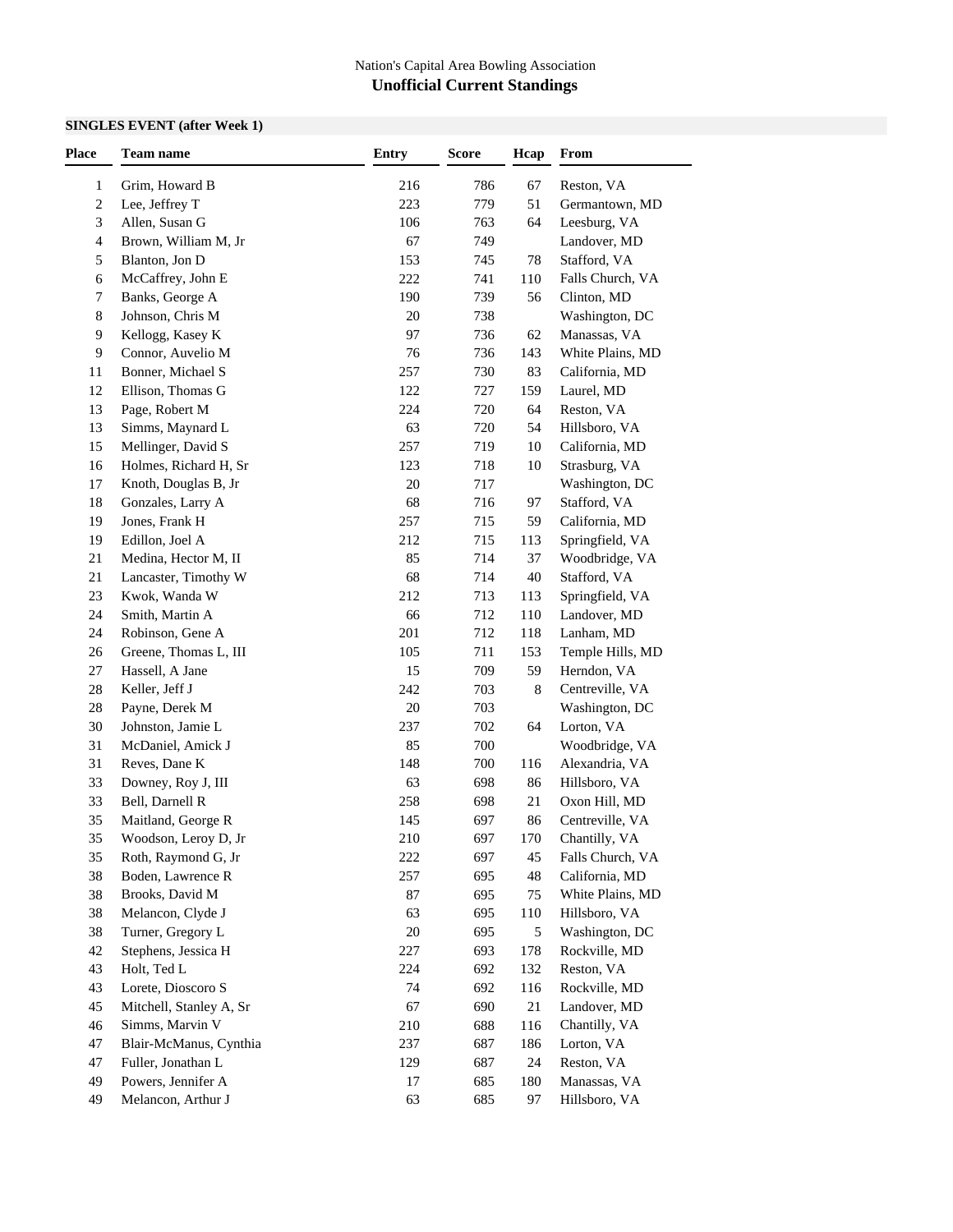| 51  | Constantino, Dennis R              | 216                     | 683 | 48  | Reston, VA        |
|-----|------------------------------------|-------------------------|-----|-----|-------------------|
| 51  | Burroughs, Clifton E, Jr           | 223                     | 683 | 102 | Germantown, MD    |
| 53  | Adams-Johnson, Cheryl I            | 31                      | 682 | 81  | Woodbridge, VA    |
| 54  | Jefferson, Quintina R              | 111                     | 681 | 59  | Ft Washington, MD |
| 55  | Fronda, David B                    | 259                     | 680 | 78  | Gainesville, VA   |
| 55  | Purcell, Douglas W                 | $\overline{4}$          | 680 | 75  | Springfield, VA   |
| 55  | Glover, Mark R                     | 20                      | 680 |     | Washington, DC    |
| 55  | Mohler, Carol L                    | 25                      | 680 | 145 | Rockville, MD     |
| 55  | Dadisman, Patrick, Sr              | 98                      | 680 | 75  | Silver Spring, MD |
| 60  | Foskey, Tom                        | 145                     | 679 | 37  | Centreville, VA   |
| 61  | Burns, Bobby J                     | 65                      | 677 | 67  | Upper Marlboro, M |
| 62  | Williams, Justin M                 | $\boldsymbol{2}$        | 676 | 75  | Silver Spring, MD |
| 62  | Bogan, John F, Jr                  | 129                     | 676 | 67  | Reston, VA        |
| 64  | Smith, Jason A                     | 68                      | 675 | 51  | Stafford, VA      |
| 64  | Cunningham, Darryl K               | 242                     | 675 | 126 | Centreville, VA   |
| 64  | Simmons, Ronald A                  | 66                      | 675 | 21  | Landover, MD      |
| 67  | Blackmore, Christopher J           | 12                      | 673 |     | Falls Church, VA  |
| 67  | Mabry, Aaron H                     | 105                     | 673 | 137 | Temple Hills, MD  |
| 67  | Hamlett, Deon L                    | 87                      | 673 | 72  | White Plains, MD  |
| 67  | Dupree, Jimmy C                    | 30                      | 673 | 164 | Woodbridge, VA    |
| 71  | Dillard, Sharon L                  | 190                     | 672 | 189 | Clinton, MD       |
| 71  | Meade, David L, Jr                 | 97                      | 672 | 40  | Manassas, VA      |
| 73  | Allen, Thomas M                    | 106                     | 671 | 94  | Leesburg, VA      |
| 73  | Woskobunik, Anthony A              | 32                      | 671 | 81  | Woodbridge, VA    |
| 73  | Bell, Veronica M                   | 258                     | 671 | 153 | Oxon Hill, MD     |
| 76  | Rhea, Melissa                      | 15                      | 670 | 54  | Herndon, VA       |
| 76  | Bowman, Michael D                  | 76                      | 670 | 64  | White Plains, MD  |
| 78  | Reeves, Charles E                  | 69                      | 669 | 116 | Forestville, MD   |
| 79  | Proctor, Sterling L, Sr            | 88                      | 668 | 102 | White Plains, MD  |
| 79  | Thompson, Thomas L                 | 63                      | 668 | 81  | Hillsboro, VA     |
| 81  | Brown, Carolyn A                   | 217                     | 667 | 148 | Seat Pleasant, MD |
| 81  | Meadows, Kimberly A                | 216                     | 667 | 40  | Reston, VA        |
| 81  | Dysart, Noel K                     | $\overline{\mathbf{c}}$ | 667 | 62  | Silver Spring, MD |
| 84  | Ward, Joseph C, IV                 | 189                     | 666 | 13  | Washington, DC    |
| 84  | Savage, Paul A                     | $\overline{2}$          | 666 | 145 | Silver Spring, MD |
| 86  | Wallace, Larry K                   | 96                      | 664 |     | Manassas, VA      |
| 87  | Carreon, Darryl V                  | 12                      | 663 |     | Falls Church, VA  |
| 88  | Willis, Dee L                      | $227\,$                 | 662 | 194 | Rockville, MD     |
| 88  | Opoien, Thomas P                   | 29                      | 662 | 153 | Woodbridge, VA    |
| 90  | Cornwell, Joyce A                  | 96                      | 661 | 51  | Manassas, VA      |
| 90  | Grant, Larry V                     | 30                      | 661 | 86  | Woodbridge, VA    |
| 90  | Hutko, Richard B                   | 2                       | 661 | 59  | Silver Spring, MD |
| 93  | Hall-Sutton, Theresa G             | 236                     | 660 | 156 | Lorton, VA        |
| 94  | Arrington, Phillip E               | 87                      | 659 | 91  | White Plains, MD  |
| 95  | Keen, Merle W                      | 224                     | 658 | 64  | Reston, VA        |
| 96  |                                    | 35                      | 657 | 99  | Washington, DC    |
| 96  | Hurley, Max W                      | 67                      | 657 | 54  | Landover, MD      |
|     | Roy, Kevin A<br>Jaramillo, Linda L | 37                      |     |     |                   |
| 96  |                                    |                         | 657 | 195 | Washington, DC    |
| 96  | Harris, Robert E                   | 4                       | 657 | 51  | Springfield, VA   |
| 100 | Hawkes, Matthew J                  | 118                     | 656 | 86  | Manassas, VA      |
| 101 | Smith, Alfred D                    | 86                      | 655 | 78  | Woodbridge, VA    |
| 101 | Peterson, Allen W                  | 223                     | 655 | 29  | Germantown, MD    |
| 103 | Herbert, Albert P, Sr              | 88                      | 654 | 94  | White Plains, MD  |
| 103 | Luk, Andrew W                      | 212                     | 654 | 48  | Springfield, VA   |
| 103 | Kirkman, James D                   | 129                     | 654 | 35  | Reston, VA        |
| 103 | Marchanyvalentin, Willmundo J      | 74                      | 654 |     | Rockville, MD     |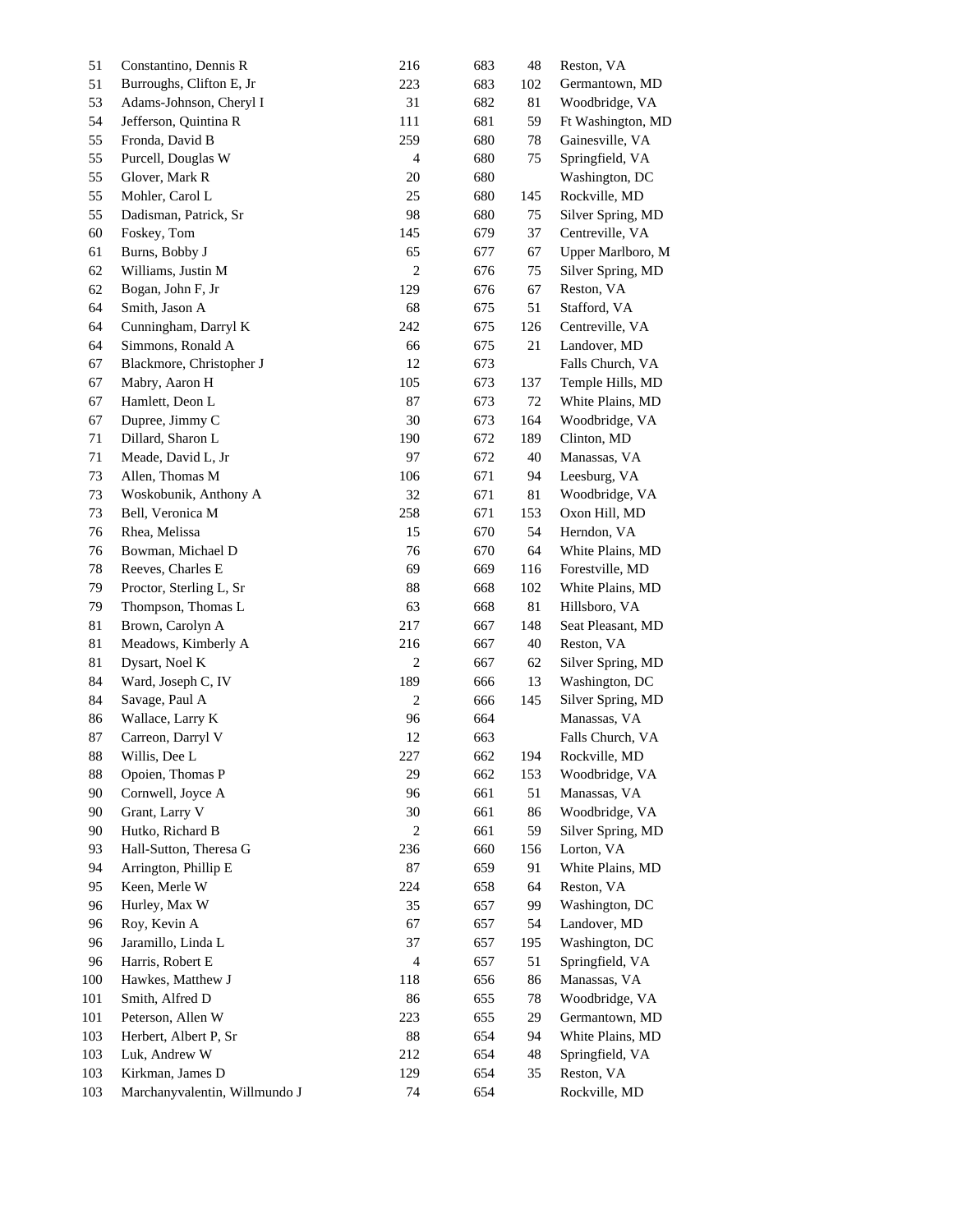| 107 | Black, Cheryl           | 36             | 653 | 183 | Washington, DC    |
|-----|-------------------------|----------------|-----|-----|-------------------|
| 108 | Moore, Daniel C         | 29             | 652 | 137 | Woodbridge, VA    |
| 108 | Veney, Andre' T         | 210            | 652 | 180 | Chantilly, VA     |
| 110 | Strickland, Michael     | 258            | 651 | 29  | Oxon Hill, MD     |
| 111 | Hall, Jeffrey E         | 17             | 650 | 118 | Manassas, VA      |
| 111 | Sherrill, Margaret J    | 69             | 650 | 162 | Forestville, MD   |
| 111 | Fraim, Jonathan E       | 224            | 650 | 70  | Reston, VA        |
| 111 | Schless, Stephen E      | 148            | 650 | 113 | Alexandria, VA    |
| 115 | Pratt, Robert           | 65             | 649 | 45  | Upper Marlboro, M |
| 115 | Greene, Kenneth J       | 217            | 649 | 110 | Seat Pleasant, MD |
| 115 | Tinsley, Michael        | 217            | 649 | 99  | Seat Pleasant, MD |
| 115 | McManus, Gilbert S      | 237            | 649 | 118 | Lorton, VA        |
| 115 | Jones, A Lamont         | 102            | 649 | 89  | Temple Hills, MD  |
| 120 | Dawson, Joyce L         | 236            | 648 | 99  | Lorton, VA        |
| 120 | Hoskins, Roy L          | 197            | 648 | 89  | Accokeek, MD      |
| 120 | Bailey, DuWayne S       | 201            | 648 | 108 | Lanham, MD        |
| 123 | Dadisman, Patrick M, Jr | 98             | 647 | 64  | Silver Spring, MD |
|     |                         |                |     |     |                   |
| 123 | Stewart, Deloid M       | 66             | 647 | 21  | Landover, MD      |
| 125 | Jarrett, Tim T          | 32             | 646 | 45  | Woodbridge, VA    |
| 125 | Ward, Kathleen J        | 96             | 646 | 145 | Manassas, VA      |
| 127 | Anderson, Jeffery D     | 87             | 645 | 35  | White Plains, MD  |
| 127 | Sinkular, Francis J     | 10             | 645 | 94  | Lexingtn Park, MD |
| 129 | Budynas, Donald M       | 273            | 644 | 51  | Vienna, VA        |
| 130 | Grice, Wendy Y          | 236            | 643 | 164 | Lorton, VA        |
| 131 | Brantley, Wendee G      | 98             | 642 | 118 | Silver Spring, MD |
| 131 | Johnson, Willard R      | 197            | 642 | 132 | Accokeek, MD      |
| 131 | Wynkoop, Kevin L        | 273            | 642 | 81  | Vienna, VA        |
| 131 | Hinton, Raynell         | 111            | 642 | 83  | Ft Washington, MD |
| 135 | Blatt, Brian A          | 85             | 641 | 27  | Woodbridge, VA    |
| 135 | Rivers, Paul L, Jr      | 227            | 641 | 129 | Rockville, MD     |
| 137 | Yasutis, William C      | 35             | 640 | 118 | Washington, DC    |
| 137 | Willoughby, Leamon      | 101            | 640 | 113 | Upper Marlboro, M |
| 139 | Limtrakul, Pera         | 223            | 639 |     | Germantown, MD    |
| 140 | Daugette, Michael D     | 4              | 638 | 32  | Springfield, VA   |
| 141 | Woodson, Milton L       | 210            | 637 | 137 | Chantilly, VA     |
| 141 | Campbell, Charles R     | 8              | 637 | 94  | Fairfax, VA       |
| 141 | Myers, Michael S        | 257            | 637 | 54  | California, MD    |
| 141 | Woo, Richard L          | 212            | 637 | 56  | Springfield, VA   |
| 141 | Halsall, Robert J, Jr   | 16             | 637 | 116 | Bealeton, VA      |
| 141 | Cewe, Katie M           | 106            | 637 | 89  | Leesburg, VA      |
| 141 | Oetker, Michael F       | 31             | 637 | 113 | Woodbridge, VA    |
| 141 | Fortier, Annette S      | 16             | 637 | 167 | Bealeton, VA      |
| 149 | Bell, Robert F          | 258            | 636 | 89  | Oxon Hill, MD     |
| 149 | Turley, Geoffrey M      | $\overline{c}$ | 636 | 121 | Silver Spring, MD |
| 149 | Bush, Victoria M        | 15             | 636 | 72  | Herndon, VA       |
| 149 | Cherryholmes, James E   | 86             | 636 | 59  | Woodbridge, VA    |
| 149 | Griffin, William, Jr    | 236            | 636 | 81  | Lorton, VA        |
| 154 | Inouye, Gregory S       | 94             | 635 | 67  | Bealeton, VA      |
| 154 | Hile, Andrew M          | 5              | 635 | 8   | Burke, VA         |
| 154 | Bell, Thomas F          | 258            | 635 | 121 | Oxon Hill, MD     |
| 154 | Rumbaugh, Paul L, II    | 153            | 635 |     | Stafford, VA      |
| 158 | Jaramillo, Gilbert D    | 37             | 634 | 195 | Washington, DC    |
| 158 | Kilby, Carl W, Sr       | 36             | 634 | 108 | Washington, DC    |
| 158 | West, Becky L           | 36             | 634 | 195 | Washington, DC    |
| 158 | Barbour, Dorothy A      | 71             | 634 | 178 | Centreville, VA   |
| 162 | Shipe, Glenwood A       | 37             | 633 | 89  | Washington, DC    |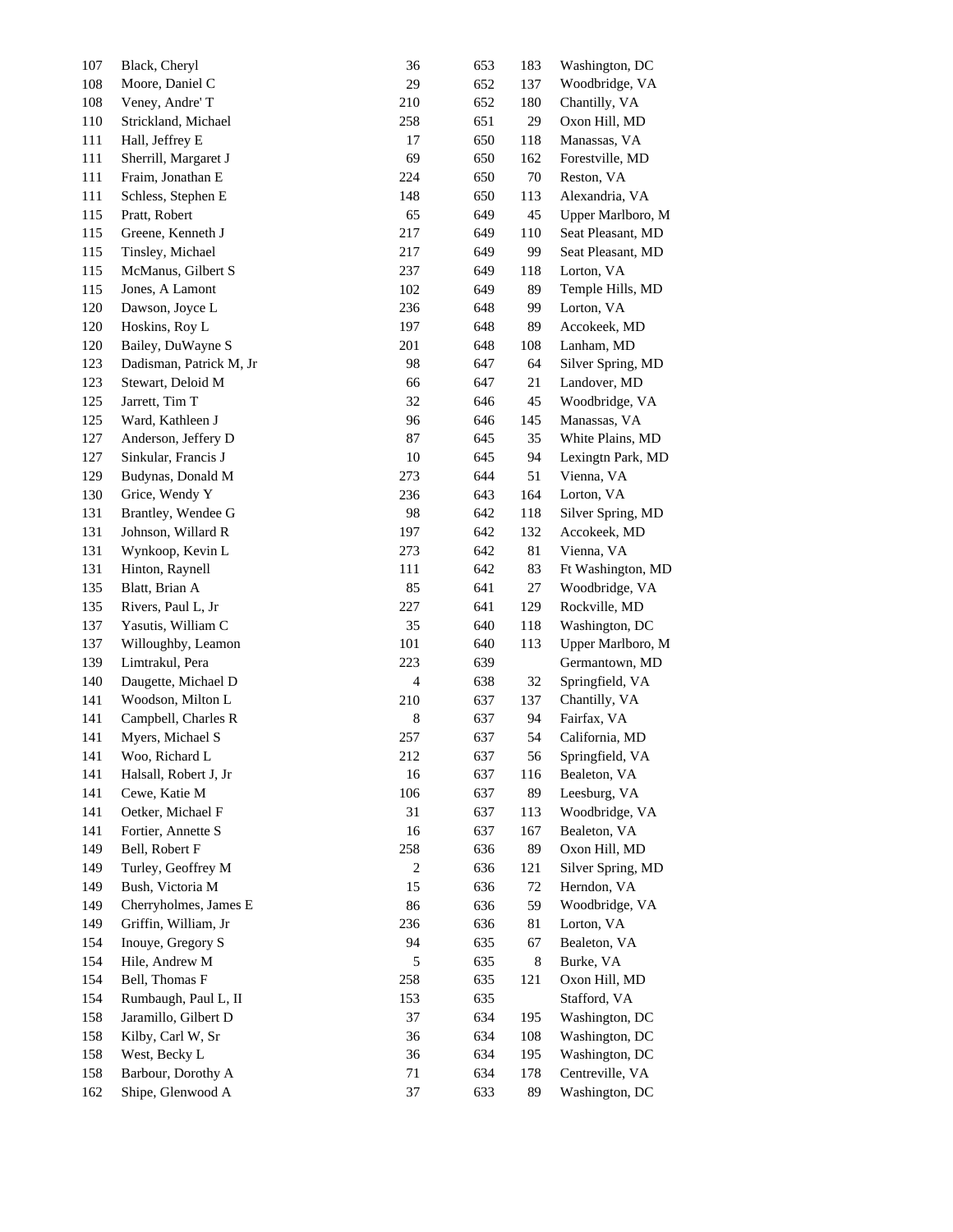| 162 | Hunt, Annie L                     | 15             | 633 | 43  | Herndon, VA       |
|-----|-----------------------------------|----------------|-----|-----|-------------------|
| 162 | Lucey, Richard, Jr                | 106            | 633 | 8   | Leesburg, VA      |
| 162 | Shore, Daniel A                   | 129            | 633 | 18  | Reston, VA        |
| 162 | Dyson, Charles A                  | 11             | 633 | 56  | Waldorf, MD       |
| 167 | Dawson, Johnnie S                 | 236            | 632 | 121 | Lorton, VA        |
| 167 | Foxwell, Henry W, Jr              | 8              | 632 | 51  | Fairfax, VA       |
| 167 | Bock, Cathy A                     | 95             | 632 | 45  | Jeffersonton, VA  |
| 167 | Williams, Derrick                 | 177            | 632 | 143 | Forestville, MD   |
| 171 | McNeal, Jeff J                    | 201            | 630 | 105 | Lanham, MD        |
| 172 | Kwakopien, Jae I                  | 31             | 629 | 153 | Woodbridge, VA    |
| 172 | Wilson, John R, Jr                | 34             | 629 | 78  | Alexandria, VA    |
| 172 | Trimble, Steven D                 | 5              | 629 | 27  | Burke, VA         |
| 175 | Moran, Jerry L                    | 148            | 628 | 59  | Alexandria, VA    |
| 176 | Point, Gregory L                  | 16             | 627 | 13  | Bealeton, VA      |
| 176 | West, Roger L                     | 36             | 627 | 172 | Washington, DC    |
|     |                                   |                |     |     |                   |
| 178 | Hughes, Ricky L                   | 259            | 626 | 43  | Gainesville, VA   |
| 178 | Zabko, Ronald E                   | 32             | 626 | 110 | Woodbridge, VA    |
| 180 | Flemming, Gerry J                 | 11             | 625 |     | Waldorf, MD       |
| 180 | Smith, Marc D                     | 201            | 625 | 105 | Lanham, MD        |
| 180 | Zinkus, John C                    | 148            | 625 | 137 | Alexandria, VA    |
| 180 | Moleski, Walter F                 | 122            | 625 | 54  | Laurel, MD        |
| 180 | Ellison, Thomas A                 | 122            | 625 | 110 | Laurel, MD        |
| 185 | Kilpatrick, Dennis L              | 228            | 624 | 121 | Lorton, VA        |
| 185 | Mehio, Bryant C                   | 95             | 624 | 5   | Jeffersonton, VA  |
| 185 | Jarbeau, Penny J                  | 94             | 624 | 64  | Bealeton, VA      |
| 185 | Shumaker, Kenneth E               | 16             | 624 | 110 | Bealeton, VA      |
| 185 | Anderson-Dupree, Noni N           | 30             | 624 | 194 | Woodbridge, VA    |
| 190 | Tomlin, Paul D                    | 153            | 623 | 13  | Stafford, VA      |
| 190 | Lorence, Richard M                | 35             | 623 | 172 | Washington, DC    |
| 192 | Dickens, Samuels L                | 25             | 622 | 56  | Rockville, MD     |
| 192 | Borbajo, Eli A                    | 74             | 622 | 129 | Rockville, MD     |
| 192 | Edwards, Ronald R                 | 177            | 622 | 135 | Forestville, MD   |
| 195 | Simmons, Donald L                 | 16             | 621 | 105 | Bealeton, VA      |
| 195 | Drakes, Luis A                    | 66             | 621 | 62  | Landover, MD      |
| 195 | Warden, Michael G                 | $\overline{c}$ | 621 | 75  | Silver Spring, MD |
| 195 | Richardson, Mark P                | 122            | 621 | 51  | Laurel, MD        |
| 199 | Beghtol, Linda A                  | 29             | 620 | 153 | Woodbridge, VA    |
| 200 | Kwak, Jae J                       | 31             | 619 | 99  | Woodbridge, VA    |
| 200 | Deitterick, Deanie                | 31             | 619 | 132 | Woodbridge, VA    |
| 200 | Opoien, Sun                       | 29             | 619 | 180 | Woodbridge, VA    |
| 203 | Smoaks, Aaron D                   | 101            | 618 | 126 | Upper Marlboro, M |
| 204 | Bourdon, Richard J                | 242            | 617 | 132 | Centreville, VA   |
| 204 | Guilliams, Roger L                | 35             | 617 | 105 | Washington, DC    |
| 204 | Baucum, George D                  | 25             | 617 | 118 | Rockville, MD     |
| 207 | Reid, Jessica D                   | 227            | 616 | 159 | Rockville, MD     |
| 207 | Wilson, Samuel B                  | 190            | 616 | 116 | Clinton, MD       |
| 207 | Partlow, Keith A                  | 201            | 616 | 37  | Lanham, MD        |
| 207 | Vega, Jose M                      | 273            | 616 | 113 | Vienna, VA        |
| 207 | Whitman, Christopher W            | 173            | 616 | 43  | Reston, VA        |
|     |                                   | 15             | 616 | 54  | Herndon, VA       |
| 207 | Pereira, Karla L<br>Jones, Samuel | 88             | 614 | 81  | White Plains, MD  |
| 213 |                                   |                |     |     |                   |
| 213 | Roberson, Alonzo                  | 236            | 614 | 72  | Lorton, VA        |
| 213 | Dyson, Stephanie A                | 15             | 614 | 59  | Herndon, VA       |
| 213 | Smith, Robert J                   | 106            | 614 | 72  | Leesburg, VA      |
| 213 | Felker, Kent R                    | 10             | 614 | 105 | Lexingtn Park, MD |
| 218 | Fraim, Lester J                   | 224            | 613 | 108 | Reston, VA        |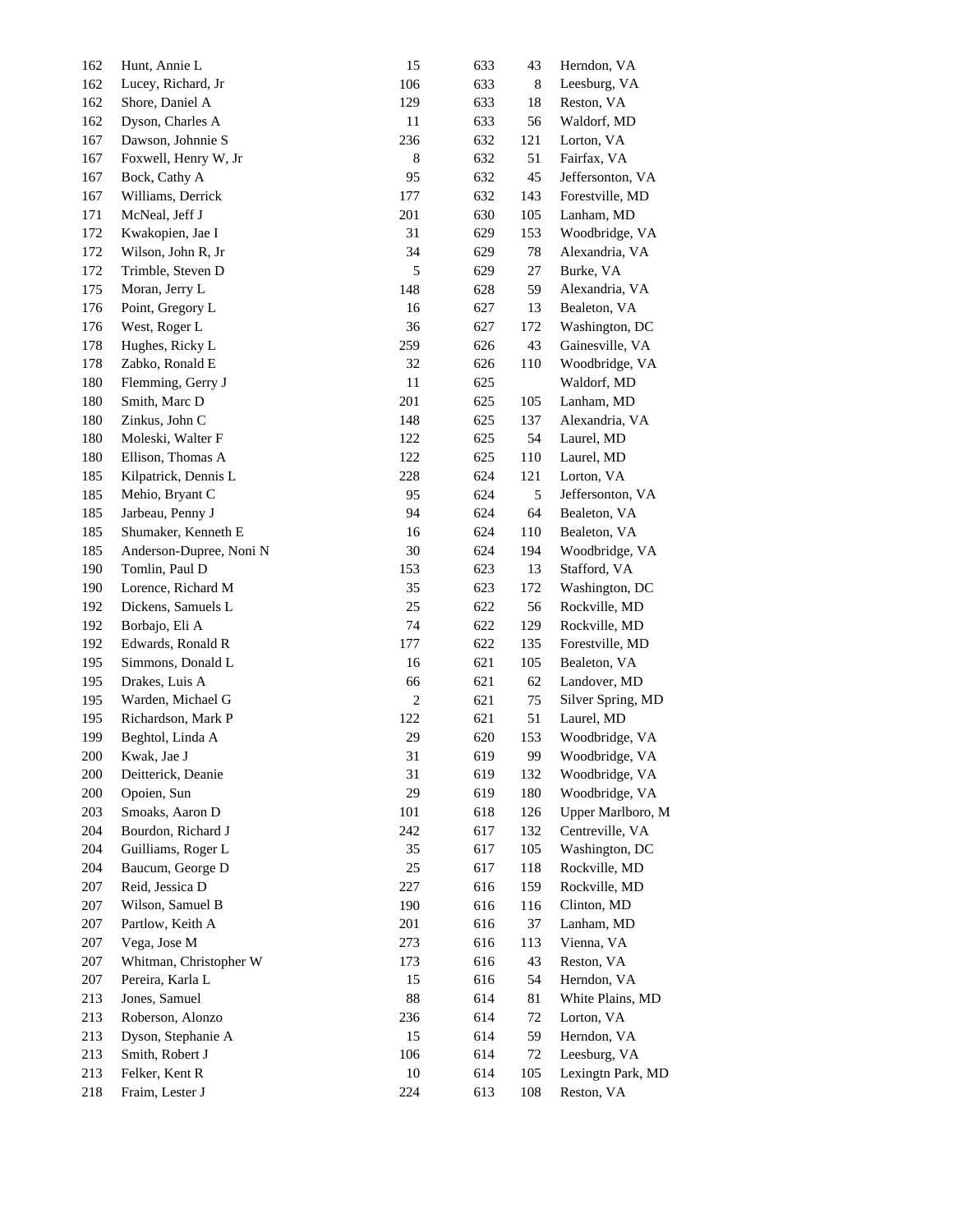| 218 | Baker, Jeffrey A        | 88  | 613 | 105 | White Plains, MD  |
|-----|-------------------------|-----|-----|-----|-------------------|
| 220 | Ward, Harlan A          | 96  | 612 | 16  | Manassas, VA      |
| 221 | Hosler, Jeffrey C       | 122 | 611 | 195 | Laurel, MD        |
| 221 | Powell, Charles E       | 122 | 611 | 78  | Laurel, MD        |
| 223 | Vail, David W           | 216 | 610 | 89  | Reston, VA        |
| 223 | Smith, Roland D         | 34  | 610 | 83  | Alexandria, VA    |
| 223 | Chulick, Nelson E       | 8   | 610 | 99  | Fairfax, VA       |
| 223 | Dishner, Patrick L      | 106 | 610 | 94  | Leesburg, VA      |
| 223 | Fowler, Clarence J      | 85  | 610 | 45  | Woodbridge, VA    |
| 228 | Kirland, Christopher W  | 212 | 609 | 40  | Springfield, VA   |
| 228 | Miller, Bill R          | 98  | 609 | 89  | Silver Spring, MD |
| 230 | Jennings, Donald G      | 63  | 608 | 118 | Hillsboro, VA     |
| 230 | Kitaguchi, Allan N      | 129 | 608 | 40  | Reston, VA        |
| 230 | Dorsey, William C       | 76  | 608 | 59  | White Plains, MD  |
| 233 | Proctor, Sterling L, Jr | 87  | 607 | 59  | White Plains, MD  |
| 233 | Osborne, Troy H         | 34  | 607 | 102 | Alexandria, VA    |
| 233 | Boehm, Alan F           | 29  | 607 | 195 | Woodbridge, VA    |
| 233 | Phannavong, John B, Jr  | 98  | 607 | 91  | Silver Spring, MD |
| 237 | Franck, Randy L         | 95  | 606 | 64  | Jeffersonton, VA  |
| 238 | Gruber, Raymond S       | 5   | 605 | 10  | Burke, VA         |
| 238 | Bass, David L           | 71  | 605 | 81  | Centreville, VA   |
| 240 | Johnson, Brian J        | 30  | 604 | 89  | Woodbridge, VA    |
| 241 | Thompson, Tubar J       | 66  | 603 | 27  | Landover, MD      |
| 241 | Hameed, Malaki          | 10  | 603 | 86  | Lexingtn Park, MD |
| 241 | Mace, Leslie H          | 173 | 603 | 67  | Reston, VA        |
| 244 | O'Connor, John H        | 223 | 601 | 43  | Germantown, MD    |
| 244 | Graves, Willie H, Jr    | 102 | 601 | 108 | Temple Hills, MD  |
| 244 | Boehm, Joan P           | 29  | 601 | 164 | Woodbridge, VA    |
| 244 | Marlin, Carl B          | 4   | 601 | 67  | Springfield, VA   |
| 248 | Clark, Karen L          | 95  | 600 | 64  | Jeffersonton, VA  |
| 248 | Mehio, Kevin D          | 95  | 600 | 27  | Jeffersonton, VA  |
| 250 | Parsons, George W       | 97  | 599 | 64  | Manassas, VA      |
| 250 | Poe, David C, Jr        | 87  | 599 | 54  | White Plains, MD  |
| 252 | Lotter, Kenneth R       | 10  | 598 | 116 | Lexingtn Park, MD |
| 252 | Wallace, Barry K        | 94  | 598 |     | Bealeton, VA      |
| 252 | Crouch, Charles W       | 145 | 598 | 43  | Centreville, VA   |
| 255 | Horwath, Michael J      | 4   | 597 | 48  | Springfield, VA   |
| 255 | Wilson, Deborah A       | 190 | 597 | 143 | Clinton, MD       |
| 257 | Biroonak, Rose          | 11  | 596 | 129 | Waldorf, MD       |
| 257 | Clark, Barbara J        | 25  | 596 | 151 | Rockville, MD     |
| 257 | Rodriguez, Jason C      | 228 | 596 | 81  | Lorton, VA        |
| 257 | Thomas, Danny L         | 242 | 596 | 108 | Centreville, VA   |
| 261 | Green, Robert M, Sr     | 242 | 595 | 70  | Centreville, VA   |
| 261 | Hall, Chris D           | 201 | 595 | 67  | Lanham, MD        |
| 263 | Page, James R           | 224 | 594 | 43  | Reston, VA        |
| 263 | Chulick, David C        | 8   | 594 | 70  | Fairfax, VA       |
| 265 | Velasco, Rodolfo G      | 74  | 593 | 91  | Rockville, MD     |
| 265 | Gregory, Wilson S, Jr   | 242 | 593 | 72  | Centreville, VA   |
| 267 | Blakey, Sondra A        | 69  | 592 | 151 | Forestville, MD   |
| 267 | Portman, Jerry L        | 145 | 592 | 102 | Centreville, VA   |
| 267 | Butler, Curtis W, Jr    | 190 | 592 | 64  | Clinton, MD       |
| 267 | Morgan, Michael B       | 217 | 592 | 35  | Seat Pleasant, MD |
| 267 | Webb, Jim R             | 259 | 592 | 91  | Gainesville, VA   |
| 267 | Jenkins, Jerry L        | 37  | 592 | 89  | Washington, DC    |
| 273 | Lawson, Edward S, Jr    | 67  | 591 | 32  | Landover, MD      |
| 274 | Spriggs, Ernest W       | 20  | 590 |     | Washington, DC    |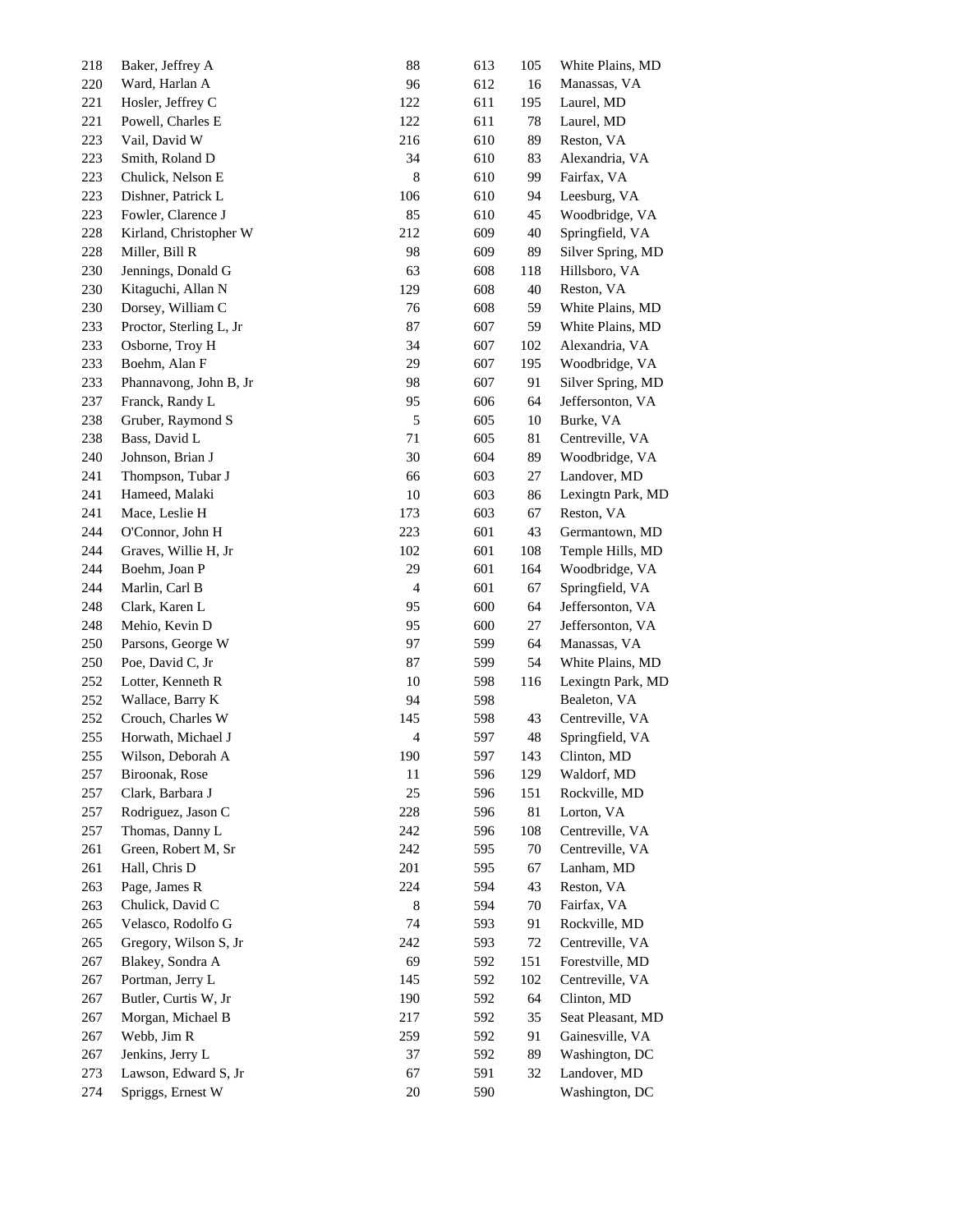| 274 | Clark, Samuel A, Jr   | 25  | 590 | 56             | Rockville, MD     |  |
|-----|-----------------------|-----|-----|----------------|-------------------|--|
| 276 | Thomas, Jacqueline    | 34  | 589 | 132            | Alexandria, VA    |  |
| 276 | Fritter, Tom W        | 216 | 589 | 126            | Reston, VA        |  |
| 276 | Lindsey, Lawrence L   | 217 | 589 | 48             | Seat Pleasant, MD |  |
| 279 | Zabko, Kara           | 32  | 588 | 195            | Woodbridge, VA    |  |
| 279 | Villoso, Frank A      | 74  | 588 | 116            | Rockville, MD     |  |
| 281 | Guilliams, Raymond L  | 36  | 586 | 27             | Washington, DC    |  |
| 281 | Sheppard, Curtis E    | 210 | 586 | 108            | Chantilly, VA     |  |
| 283 | Gray, Keith L, Jr     | 153 | 584 | 51             | Stafford, VA      |  |
| 284 | Deitterick, Charlie W | 31  | 583 | 178            | Woodbridge, VA    |  |
| 285 | Weber, Ronald L       | 145 | 582 | 45             | Centreville, VA   |  |
| 285 | Keating, Paul A       | 129 | 582 | 16             | Reston, VA        |  |
| 285 | Hicks, Daniel L       | 123 | 582 | 21             | Strasburg, VA     |  |
| 288 | Dale, Thomas E, Jr    | 68  | 581 | 75             | Stafford, VA      |  |
| 289 | New, James W, Jr      | 8   | 580 | 56             | Fairfax, VA       |  |
| 289 | Friend, Phyllis B     | 71  | 580 | 110            | Centreville, VA   |  |
| 289 | Bock, Donald B, Jr    | 95  | 580 | $\overline{2}$ | Jeffersonton, VA  |  |
| 289 | Johnson, Shirley A    | 197 | 580 | 180            | Accokeek, MD      |  |
| 293 | Fortier, Laurence R   | 16  | 579 | 8              | Bealeton, VA      |  |
| 293 | Exten, David C        | 259 | 579 | 54             | Gainesville, VA   |  |
| 295 | Black, Kevin R, Sr    | 36  | 578 | 143            | Washington, DC    |  |
| 295 | Bush, Lamont M        | 11  | 578 | 32             | Waldorf, MD       |  |
| 297 | Romberger, Gary G     | 259 | 576 | 62             | Gainesville, VA   |  |
| 297 | Sprague, Richard J    | 228 | 576 | 124            | Lorton, VA        |  |
| 297 | Guillams, Kay E       | 35  | 576 | 91             | Washington, DC    |  |
| 300 | Coates, James G       | 217 | 575 | 59             | Seat Pleasant, MD |  |
| 301 | Smith, Thomas A       | 76  | 574 | 116            | White Plains, MD  |  |
| 301 | Lemmel, Charles S     | 17  | 574 | 37             | Manassas, VA      |  |
| 301 | Leonard, Jack W       | 17  | 574 | 75             | Manassas, VA      |  |
| 304 | Ryan, Susan M         | 12  | 573 | 40             | Falls Church, VA  |  |
| 305 | Pugh, Floyd L, Jr     | 111 | 571 | 24             | Ft Washington, MD |  |
| 305 | Hankerson, Willie M   | 35  | 571 | 75             | Washington, DC    |  |
| 305 | Borbajo, Lee S        | 74  | 571 | 183            | Rockville, MD     |  |
| 308 | Davis, Edwin A        | 111 | 568 |                | Ft Washington, MD |  |
| 309 | Bustle, John K        | 4   | 567 | 16             | Springfield, VA   |  |
| 309 | Flanagan, Michael K   | 97  | 567 | 35             | Manassas, VA      |  |
| 309 | Somerville, Allen F   | 257 | 567 | 16             | California, MD    |  |
| 312 | Wilson, John A        | 237 | 566 | 35             | Lorton, VA        |  |
| 313 | Blanton, Brandon P    | 153 | 565 | 51             | Stafford, VA      |  |
| 313 | Barbour, Eddie L      | 71  | 565 | 48             | Centreville, VA   |  |
| 313 | Salgado, Jaime G      | 118 | 565 | 129            | Manassas, VA      |  |
| 316 | Lee, Herman E, Jr     | 189 | 563 | 18             | Washington, DC    |  |
| 317 | Leatherman, David J   | 123 | 560 |                | Strasburg, VA     |  |
| 318 | Compton, Harold M     | 145 | 558 | 97             | Centreville, VA   |  |
| 319 | Hoskins, Bery D       | 197 | 557 | 156            | Accokeek, MD      |  |
| 319 | Meadows, John L       | 216 | 557 | 70             | Reston, VA        |  |
| 321 | Lawson, John R, Jr    | 94  | 556 | 10             | Bealeton, VA      |  |
| 321 | Whetsell, Clifton E   | 94  | 556 | 121            | Bealeton, VA      |  |
| 323 | Charite, Gilbert      | 210 | 555 | 195            | Chantilly, VA     |  |
| 323 | Powers, Keith B       | 17  | 555 | 54             | Manassas, VA      |  |
| 325 | Patchan, Andrew, Jr   | 118 | 554 | 32             | Manassas, VA      |  |
| 326 | Pires, Robert E       | 123 | 552 | 72             | Strasburg, VA     |  |
| 326 | Holt, Alice           | 190 | 552 | 195            | Clinton, MD       |  |
| 328 | Fullmer, Ronald W     | 273 | 550 | 75             | Vienna, VA        |  |
| 329 | Rogers, Michael L     | 97  | 549 |                | Manassas, VA      |  |
| 330 | Michell, Richard E    | 118 | 548 | 102            | Manassas, VA      |  |
|     |                       |     |     |                |                   |  |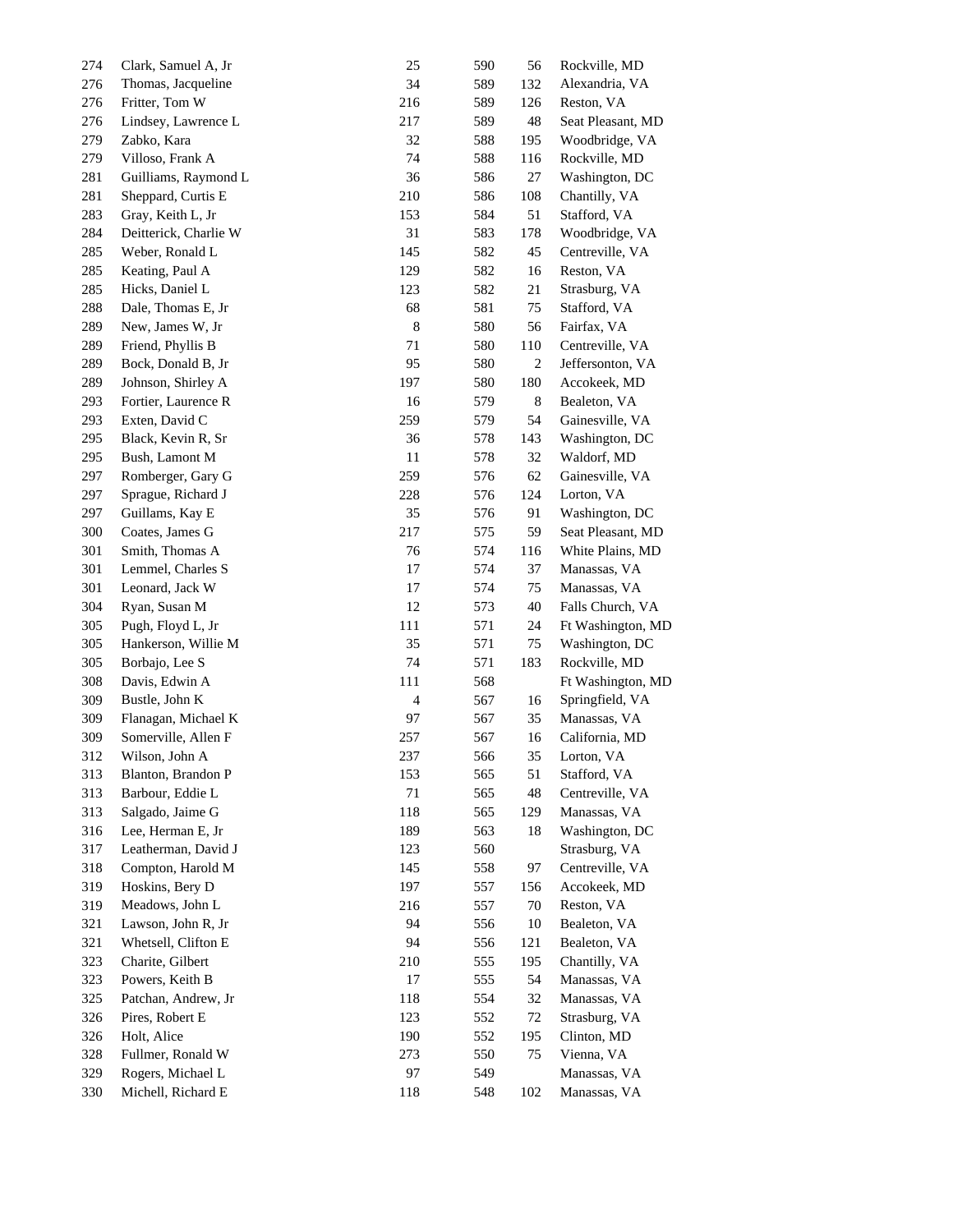| 331 | Jarbeau, Raymond J, Jr | 94  | 545 | 27  | Bealeton, VA     |
|-----|------------------------|-----|-----|-----|------------------|
| 332 | Chappell, Darryl E     | 25  | 544 | 37  | Rockville, MD    |
| 333 | Luk, Sunny W           | 212 | 542 | 159 | Springfield, VA  |
| 333 | Fronda, Fe B           | 259 | 542 | 78  | Gainesville, VA  |
| 333 | Green, Gerald M        | 177 | 542 | 72  | Forestville, MD  |
| 336 | Lenc, Joseph E         | 177 | 539 | 48  | Forestville, MD  |
| 337 | Havens, Joseph A       | 223 | 538 |     | Germantown, MD   |
| 338 | LaRocca, George T      | 118 | 536 | 72  | Manassas, VA     |
| 339 | Tomlin, Gregory A      | 5   | 534 | 29  | Burke, VA        |
| 340 | Meadows, E Anthony     | 189 | 524 |     | Washington, DC   |
| 341 | Bolden, James T        | 17  | 510 | 62  | Manassas, VA     |
| 342 | Jones, Tiffanie        | 258 | 507 | 153 | Oxon Hill, MD    |
| 343 | Richards, David C      | 228 | 501 |     | Lorton, VA       |
| 344 | Stennett, Joevon A     | 12  | 493 | 162 | Falls Church, VA |
| 345 | Burd, Ronald P         | 153 | 489 | 64  | Stafford, VA     |
| 346 | Lee, Alonzo            | 69  | 481 | 108 | Forestville, MD  |
| 347 | Brenneisen, Richard B  | 97  | 474 | 40  | Manassas, VA     |
| 348 | Hinton, Stanley T      | 66  | 303 | 108 | Landover, MD     |
| 349 | Lyon, John S           | 118 | 111 | 51  | Manassas, VA     |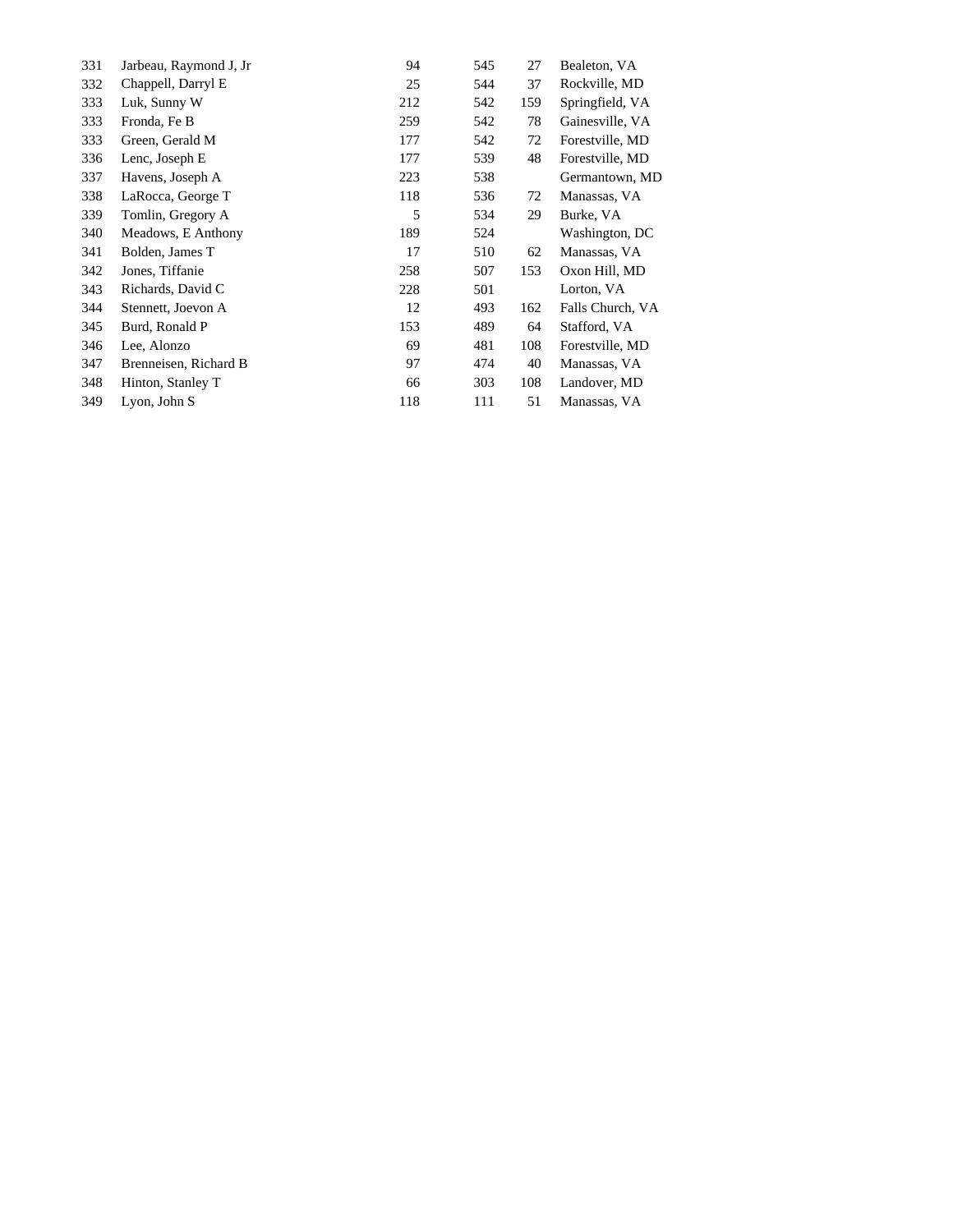### **SCRATCH SINGLES EVENT (after Week 1)**

| <b>Place</b> | Team name                | <b>Entry</b> | <b>Score</b> | From              |
|--------------|--------------------------|--------------|--------------|-------------------|
| 1            | Brown, William M, Jr     | 67           | 749          | Landover, MD      |
| 2            | Johnson, Chris M         | 20           | 738          | Washington, DC    |
| 3            | Lee, Jeffrey T           | 223          | 728          | Germantown, MD    |
| 4            | Knoth, Douglas B, Jr     | 20           | 717          | Washington, DC    |
| 5            | Mellinger, David S       | 257          | 709          | California, MD    |
| 6            | Payne, Derek M           | 20           | 703          | Washington, DC    |
| 7            | Allen, Susan G           | 106          | 699          | Leesburg, VA      |
| 8            | Turner, Gregory L        | 20           | 690          | Washington, DC    |
| 9            | Banks, George A          | 190          | 683          | Clinton, MD       |
| 10           | Glover, Mark R           | 20           | 680          | Washington, DC    |
| 11           | Bell, Darnell R          | 258          | 677          | Oxon Hill, MD     |
| 12           | Lancaster, Timothy W     | 68           | 674          | Stafford, VA      |
| 13           | Blackmore, Christopher J | 12           | 673          | Falls Church, VA  |
| 14           | Mitchell, Stanley A, Sr  | 67           | 669          | Landover, MD      |
| 15           | Blanton, Jon D           | 153          | 667          | Stafford, VA      |
| 16           | Wallace, Larry K         | 96           | 664          | Manassas, VA      |
| 17           | Carreon, Darryl V        | 12           | 663          | Falls Church, VA  |
| 17           | Fuller, Jonathan L       | 129          | 663          | Reston, VA        |
| 19           | Jones, Frank H           | 257          | 656          | California, MD    |
| 20           | Simmons, Ronald A        | 66           | 654          | Landover, MD      |
| 21           | Ward, Joseph C, IV       | 189          | 653          | Washington, DC    |
| 22           | Roth, Raymond G, Jr      | 222          | 652          | Falls Church, VA  |
| 23           | Hassell, A Jane          | 15           | 650          | Herndon, VA       |
| 24           | Boden, Lawrence R        | 257          | 647          | California, MD    |
| 24           | Bonner, Michael S        | 257          | 647          | California, MD    |
| 26           | Limtrakul, Pera          | 223          | 639          | Germantown, MD    |
| 27           | Rumbaugh, Paul L, II     | 153          | 635          | Stafford, VA      |
| 28           | McCaffrey, John E        | 222          | 631          | Falls Church, VA  |
| 29           | Hile, Andrew M           | 5            | 627          | Burke, VA         |
| 30           | Stewart, Deloid M        | 66           | 626          | Landover, MD      |
| 30           | Peterson, Allen W        | 223          | 626          | Germantown, MD    |
| 32           | Flemming, Gerry J        | 11           | 625          | Waldorf, MD       |
| 32           | Lucey, Richard, Jr       | 106          | 625          | Leesburg, VA      |
| 34           | Smith, Jason A           | 68           | 624          | Stafford, VA      |
| 35           | Jefferson, Quintina R    | 111          | 622          | Ft Washington, MD |
| 35           | Strickland, Michael      | 258          | 622          | Oxon Hill, MD     |
| 37           | Brooks, David M          | 87           | 620          | White Plains, MD  |
| 38           | Gonzales, Larry A        | 68           | 619          | Stafford, VA      |
| 38           | Kirkman, James D         | 129          | 619          | Reston, VA        |
| 40           | Rhea, Melissa            | 15           | 616          | Herndon, VA       |
| 41           | Shore, Daniel A          | 129          | 615          | Reston, VA        |
| 42           | Bogan, John F, Jr        | 129          | 609          | Reston, VA        |
|              |                          |              |              | Springfield, VA   |
| 43           | Luk, Andrew W            | 212          | 606          |                   |
| 44           | Purcell, Douglas W       | 4            | 605          | Springfield, VA   |
| 45           | Roy, Kevin A             | 67           | 603          | Landover, MD      |
| 46           | Trimble, Steven D        | 5            | 602          | Burke, VA         |
| 46           | Smith, Martin A          | 66           | 602          | Landover, MD      |
| 48           | Hamlett, Deon L          | 87           | 601          | White Plains, MD  |
| 49           | Gruber, Raymond S        | 5            | 595          | Burke, VA         |
| 50           | Budynas, Donald M        | 273          | 593          | Vienna, VA        |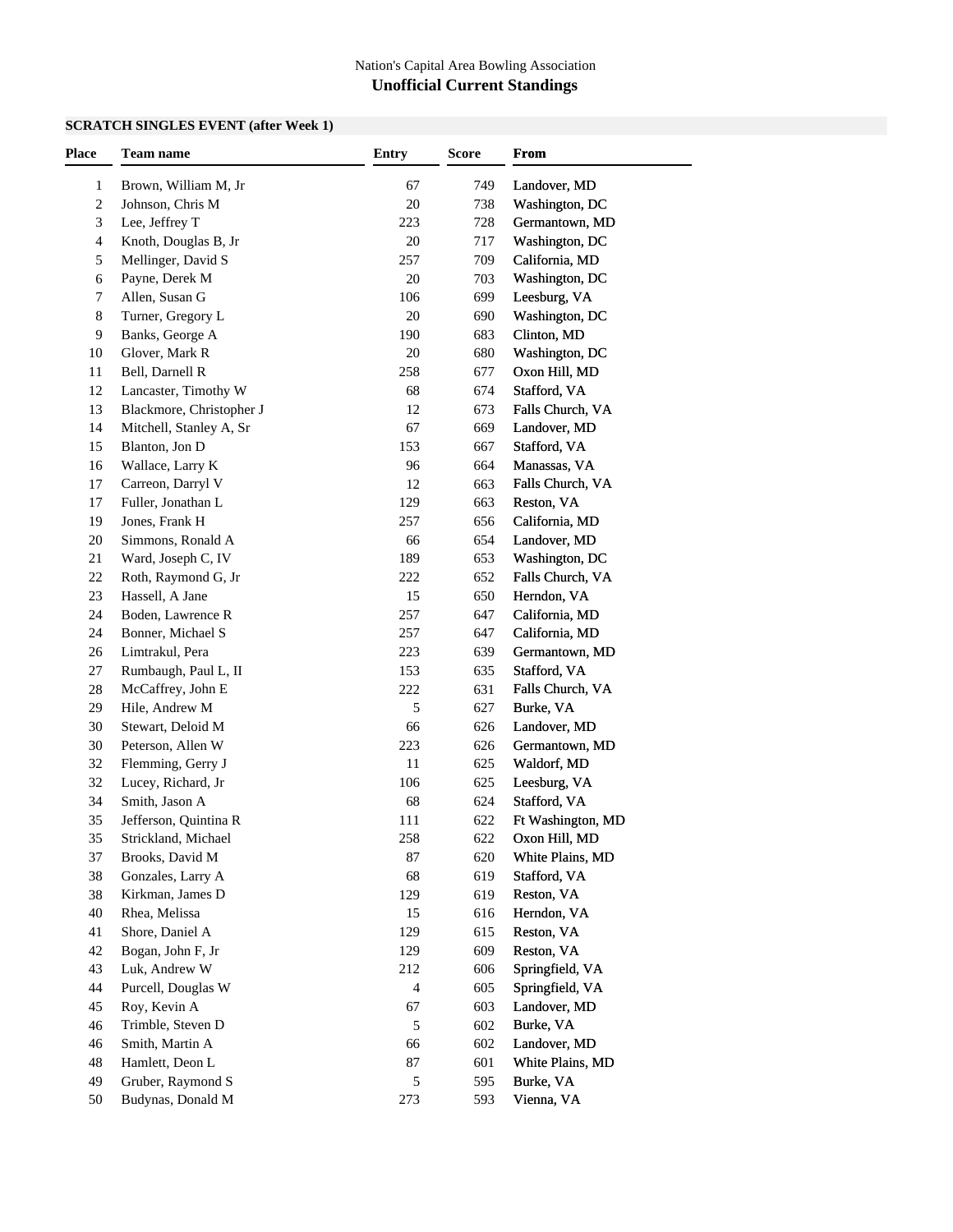| 51  | Spriggs, Ernest W        | $20\,$         | 590 | Washington, DC    |
|-----|--------------------------|----------------|-----|-------------------|
| 51  | Hunt, Annie L            | 15             | 590 | Herndon, VA       |
| 53  | Myers, Michael S         | 257            | 583 | California, MD    |
| 54  | Foxwell, Henry W, Jr     | $\,$ 8 $\,$    | 581 | Fairfax, VA       |
| 54  | Woo, Richard L           | 212            | 581 | Springfield, VA   |
| 54  | Burroughs, Clifton E, Jr | 223            | 581 | Germantown, MD    |
| 57  | Partlow, Keith A         | 201            | 579 | Lanham, MD        |
| 58  | Dyson, Charles A         | 11             | 577 | Waldorf, MD       |
| 58  | Allen, Thomas M          | 106            | 577 | Leesburg, VA      |
| 60  | Thompson, Tubar J        | 66             | 576 | Landover, MD      |
| 61  | Whitman, Christopher W   | 173            | 573 | Reston, VA        |
| 62  | Kitaguchi, Allan N       | 129            | 568 | Reston, VA        |
| 62  | Davis, Edwin A           | 111            | 568 | Ft Washington, MD |
| 64  | Keating, Paul A          | 129            | 566 | Reston, VA        |
| 65  | Bush, Victoria M         | 15             | 564 | Herndon, VA       |
| 66  | Pereira, Karla L         | 15             | 562 | Herndon, VA       |
| 67  | Wynkoop, Kevin L         | 273            | 561 | Vienna, VA        |
| 68  | Drakes, Luis A           | 66             | 559 | Landover, MD      |
| 68  | Lawson, Edward S, Jr     | 67             | 559 | Landover, MD      |
| 68  | Hinton, Raynell          | 111            | 559 | Ft Washington, MD |
| 71  | O'Connor, John H         | 223            | 558 | Germantown, MD    |
| 72  | Dyson, Stephanie A       | 15             | 555 | Herndon, VA       |
| 73  | Bustle, John K           | $\overline{4}$ | 551 | Springfield, VA   |
| 73  | Somerville, Allen F      | 257            | 551 | California, MD    |
| 75  | Pugh, Floyd L, Jr        | 111            | 547 | Ft Washington, MD |
| 76  | Bush, Lamont M           | 11             | 546 | Waldorf, MD       |
| 77  | Lee, Herman E, Jr        | 189            | 545 | Washington, DC    |
| 78  | Smith, Robert J          | 106            | 542 | Leesburg, VA      |
| 79  | Havens, Joseph A         | 223            | 538 | Germantown, MD    |
| 80  | Mace, Leslie H           | 173            | 536 | Reston, VA        |
| 81  | Clark, Samuel A, Jr      | $25\,$         | 534 | Rockville, MD     |
| 82  | Ryan, Susan M            | 12             | 533 | Falls Church, VA  |
| 82  | Gray, Keith L, Jr        | 153            | 533 | Stafford, VA      |
| 84  | Butler, Curtis W, Jr     | 190            | 528 | Clinton, MD       |
| 84  | Hall, Chris D            | 201            | 528 | Lanham, MD        |
| 86  | Meadows, E Anthony       | 189            | 524 | Washington, DC    |
| 87  | Patchan, Andrew, Jr      | 118            | 522 | Manassas, VA      |
| 88  | Smith, Marc D            | $201\,$        | 520 | Lanham, MD        |
| 89  | Blanton, Brandon P       | 153            | 514 | Stafford, VA      |
| 90  | Chappell, Darryl E       | 25             | 507 | Rockville, MD     |
| 91  | Dale, Thomas E, Jr       | 68             | 506 | Stafford, VA      |
| 92  | Tomlin, Gregory A        | 5              | 505 | Burke, VA         |
| 93  | Wilson, Samuel B         | 190            | 500 | Clinton, MD       |
| 94  | Lenc, Joseph E           | 177            | 491 | Forestville, MD   |
| 95  | Williams, Derrick        | 177            | 489 | Forestville, MD   |
| 96  | Edwards, Ronald R        | 177            | 487 | Forestville, MD   |
| 97  | Green, Gerald M          | 177            | 470 | Forestville, MD   |
| 98  | Biroonak, Rose           | 11             | 467 | Waldorf, MD       |
| 99  | Brenneisen, Richard B    | 97             | 434 | Manassas, VA      |
| 100 | Stennett, Joevon A       | 12             | 331 | Falls Church, VA  |
| 101 | Hinton, Stanley T        | 66             | 195 | Landover, MD      |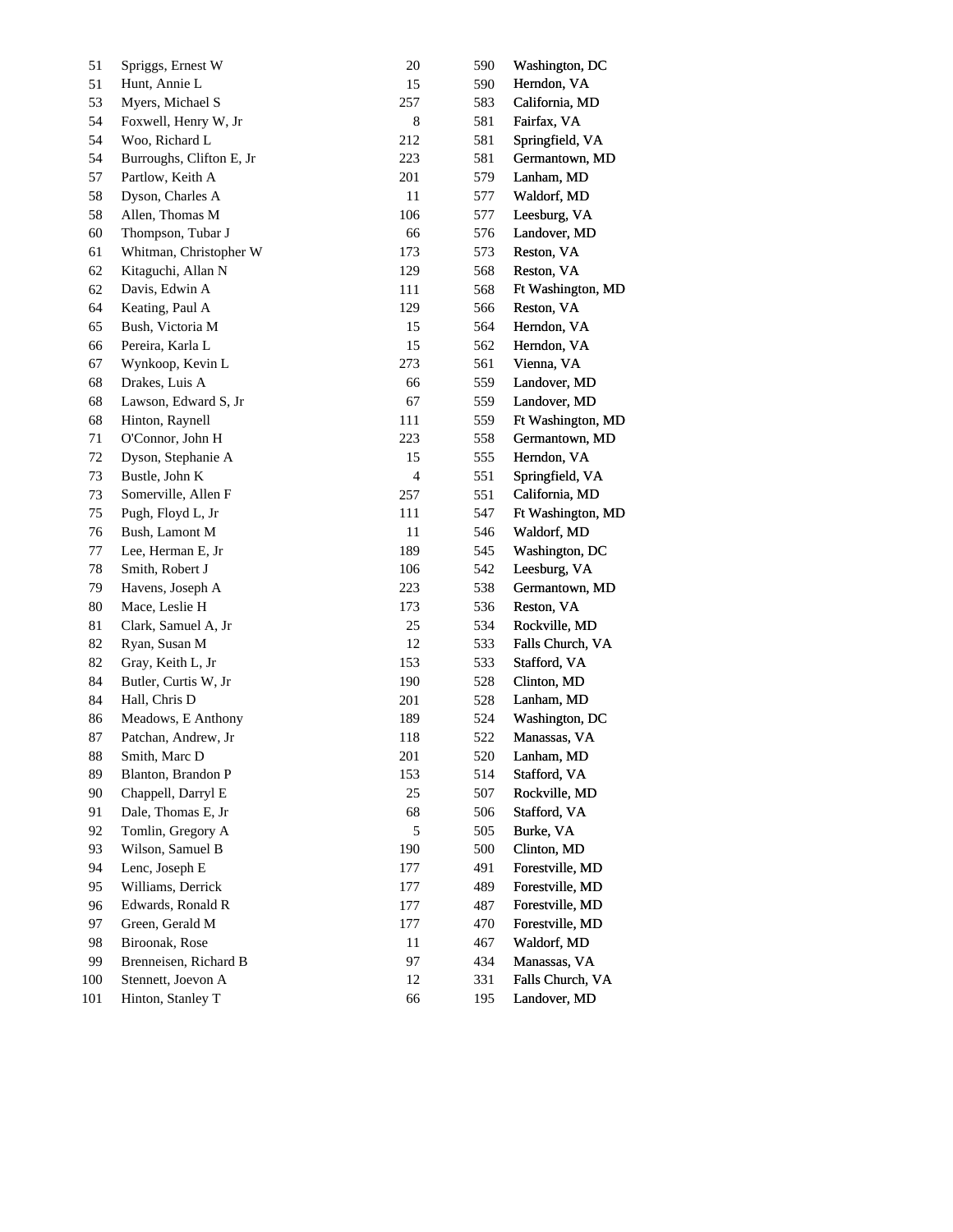### **ALL EVENTS (after Week 1)**

| Place          | <b>Team name</b>                      | <b>Entry</b> | <b>Score</b>   | Hcap       | From                            |
|----------------|---------------------------------------|--------------|----------------|------------|---------------------------------|
| $\mathbf{1}$   | Lee, Jeffrey T                        | 223          | 2,196          | 153        | Germantown, MD                  |
| $\overline{c}$ | Blanton, Jon D                        | 153          | 2,177          | 234        | Stafford, VA                    |
| 3              | Grim, Howard B                        | 216          | 2,152          | 201        | Reston, VA                      |
| 4              | Meade, David L, Jr                    | 97           | 2,144          | 120        | Manassas, VA                    |
| 5              | Page, Robert M                        | 224          | 2,134          | 192        | Reston, VA                      |
| 6              | Wallace, Larry K                      | 96           | 2,133          |            | Manassas, VA                    |
| 6              | Burroughs, Clifton E, Jr              | 223          | 2,133          | 306        | Germantown, MD                  |
| 8              | Allen, Susan G                        | 106          | 2,119          | 192        | Leesburg, VA                    |
| 8              | Cunningham, Darryl K                  | 242          | 2,119          | 378        | Centreville, VA                 |
| 10             | Hile, Andrew M                        | 5            | 2,115          | 24         | Burke, VA                       |
| 11             | Turner, Gregory L                     | 20           | 2,110          | 15         | Washington, DC                  |
| 12             | Bailey, DuWayne S                     | 201          | 2,105          | 324        | Lanham, MD                      |
| 13             | Gonzales, Larry A                     | 68           | 2,103          | 291        | Stafford, VA                    |
| 14             | Kellogg, Kasey K                      | 97           | 2,102          | 186        | Manassas, VA                    |
| 15             | Payne, Derek M                        | 20           | 2,101          |            | Washington, DC                  |
| 15             | Grant, Larry V                        | 30           | 2,101          | 258        | Woodbridge, VA                  |
| 17             | Greene, Thomas L, III                 | 105          | 2,094          | 459        | Temple Hills, MD                |
| 18             | Glover, Mark R                        | 20           | 2,089          |            | Washington, DC                  |
| 19             | West, Roger L                         | 36           | 2,086          | 516        | Washington, DC                  |
| $20\,$         | Blair-McManus, Cynthia                | 237          | 2,085          | 558        | Lorton, VA                      |
| 21             | Reeves, Charles E                     | 69           | 2,084          | 348        | Forestville, MD                 |
| $22\,$         | Spriggs, Ernest W                     | 20           | 2,083          |            | Washington, DC                  |
| 22             | Rivers, Paul L, Jr                    | 227          | 2,083          | 387        | Rockville, MD                   |
| 22             | Rhea, Melissa                         | 15           | 2,083          | 162        | Herndon, VA                     |
| 25             | Allen, Thomas M                       | 106          | 2,077          | 282        | Leesburg, VA                    |
| $26\,$         | Holt, Ted L                           | 224          | 2,076          | 396        | Reston, VA                      |
| 27             | Jefferson, Quintina R                 | 111          | 2,074          | 177        | Ft Washington, MD               |
| 28             | Ellison, Thomas G                     | 122          | 2,071          | 477        | Laurel, MD                      |
| 29             | Dadisman, Patrick M, Jr               | 98           | 2,069          | 192        | Silver Spring, MD               |
| $30\,$         | Lucey, Richard, Jr                    | 106          | 2,065          | 24         | Leesburg, VA                    |
| 31             | Robinson, Gene A                      | 201          | 2,064          | 354        | Lanham, MD                      |
| 32             | Connor, Auvelio M                     | 76           | 2,062          | 429        | White Plains, MD                |
| 33             | Smith, Jason A                        | 68           | 2,052          |            | Stafford, VA                    |
| 34             | Hall, Jeffrey E                       | 17           | 2,048          | 153<br>354 | Manassas, VA                    |
| 35             | Bock, Cathy A                         | 95           | 2,043          | 135        |                                 |
| 35             | Banks, George A                       | 190          |                | 168        | Jeffersonton, VA<br>Clinton, MD |
| 37             | Johnson, Chris M                      | 20           | 2,043<br>2,040 |            | Washington, DC                  |
|                |                                       | 29           |                |            |                                 |
| 38             | Opoien, Thomas P                      |              | 2,039          | 459        | Woodbridge, VA                  |
| 39             | Kwok, Wanda W<br>Medina, Hector M, II | 212          | 2,038          | 339        | Springfield, VA                 |
| 40             |                                       | 85           | 2,036          | 111        | Woodbridge, VA                  |
| 40             | Arrington, Phillip E                  | 87           | 2,036          | 273        | White Plains, MD                |
| $42\,$         | Woo, Richard L                        | 212          | 2,035          | 168        | Springfield, VA                 |
| 43             | Dadisman, Patrick, Sr                 | 98           | 2,034          | 225        | Silver Spring, MD               |
| 44             | Lorete, Dioscoro S                    | 74           | 2,031          | 348        | Rockville, MD                   |
| 45             | Mohler, Carol L                       | $25\,$       | 2,030          | 435        | Rockville, MD                   |
| 45             | Johnston, Jamie L                     | 237          | 2,030          | 192        | Lorton, VA                      |
| 47             | Miller, Bill R                        | 98           | 2,026          | 267        | Silver Spring, MD               |
| 48             | Herbert, Albert P, Sr                 | 88           | 2,024          | 282        | White Plains, MD                |
| 49             | Cewe, Katie M                         | 106          | 2,023          | 267        | Leesburg, VA                    |
| 50             | Brooks, David M                       | $87\,$       | 2,022          | 225        | White Plains, MD                |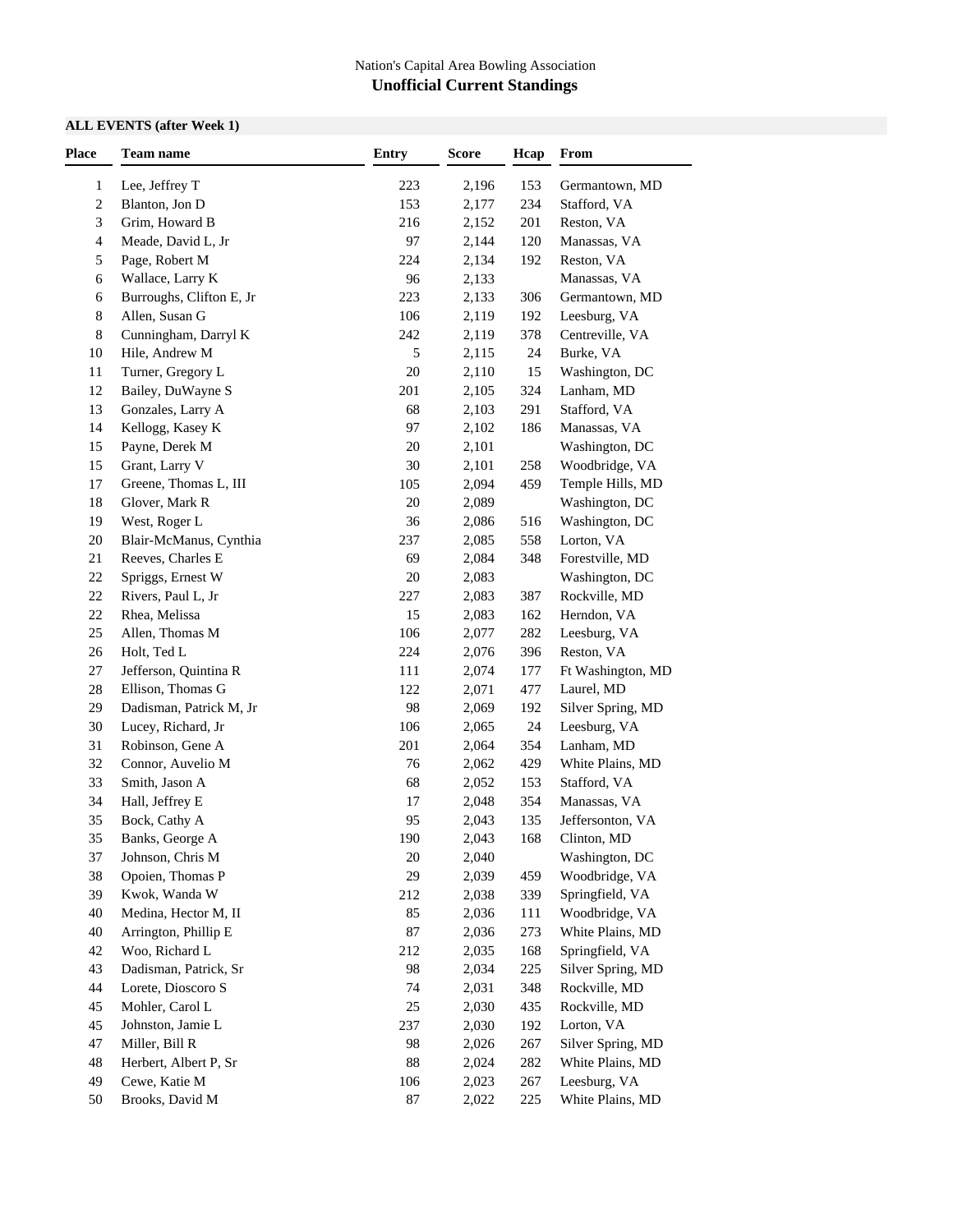| 51     | Bonner, Michael S       | 257                      | 2,020 | 249    | California, MD    |  |
|--------|-------------------------|--------------------------|-------|--------|-------------------|--|
| 52     | Brantley, Wendee G      | 98                       | 2,019 | 354    | Silver Spring, MD |  |
| 53     | Melancon, Clyde J       | 63                       | 2,018 | 330    | Hillsboro, VA     |  |
| 53     | Trimble, Steven D       | 5                        | 2,018 | 81     | Burke, VA         |  |
| 53     | Greene, Kenneth J       | 217                      | 2,018 | 330    | Seat Pleasant, MD |  |
| 53     | Exten, David C          | 259                      | 2,018 | 162    | Gainesville, VA   |  |
| 57     | Dupree, Jimmy C         | 30                       | 2,017 | 492    | Woodbridge, VA    |  |
| 58     | Bogan, John F, Jr       | 129                      | 2,015 | 201    | Reston, VA        |  |
| 59     | Moore, Daniel C         | 29                       | 2,013 | 411    | Woodbridge, VA    |  |
| 60     | Holmes, Richard H, Sr   | 123                      | 2,011 | $30\,$ | Strasburg, VA     |  |
| 61     | Stephens, Jessica H     | 227                      | 2,010 | 534    | Rockville, MD     |  |
| 61     | Simms, Marvin V         | 210                      | 2,010 | 348    | Chantilly, VA     |  |
| 63     | McDaniel, Amick J       | 85                       | 2,008 |        | Woodbridge, VA    |  |
| 63     | Shumaker, Kenneth E     | 16                       | 2,008 | 330    | Bealeton, VA      |  |
| 65     | Hamlett, Deon L         | 87                       | 2,005 | 216    | White Plains, MD  |  |
| 65     | Woskobunik, Anthony A   | 32                       | 2,005 | 243    | Woodbridge, VA    |  |
| 67     | Edillon, Joel A         | 212                      | 2,004 | 339    | Springfield, VA   |  |
| 68     | Melancon, Arthur J      | 63                       | 2,000 | 291    | Hillsboro, VA     |  |
| 69     | Hassell, A Jane         | 3                        | 1,998 | 177    | Mitchellville, MD |  |
| 69     | Jones, Samuel           | 88                       | 1,998 | 243    | White Plains, MD  |  |
| 71     | Wallace, Barry K        | 94                       | 1,996 |        | Bealeton, VA      |  |
| $72\,$ | Green, Gerald M         | $77\,$                   | 1,995 | 216    | White Plains, MD  |  |
| 73     | Kirkman, James D        | 129                      | 1,994 | 105    | Reston, VA        |  |
| 74     | Point, Gregory L        | 16                       | 1,993 | 39     | Bealeton, VA      |  |
| 75     | Wynkoop, Kevin L        | 273                      | 1,991 | 243    | Vienna, VA        |  |
| 76     | Dillard, Sharon L       | 190                      | 1,990 | 567    | Clinton, MD       |  |
| 77     | Schless, Stephen E      | 148                      | 1,989 | 339    | Alexandria, VA    |  |
| 78     | Hinton, Raynell         | 111                      | 1,987 | 249    | Ft Washington, MD |  |
| 78     | Thompson, Thomas L      | 63                       | 1,987 | 243    | Hillsboro, VA     |  |
| 80     | Woodson, Leroy D, Jr    | 210                      | 1,985 | 510    | Chantilly, VA     |  |
| $80\,$ | Sheppard, Curtis E      | 210                      | 1,985 | 324    | Chantilly, VA     |  |
| 82     | Williams, Derrick       | 177                      | 1,981 | 429    | Forestville, MD   |  |
| 83     | Purcell, Douglas W      | $\overline{\mathcal{L}}$ | 1,978 | 225    | Springfield, VA   |  |
| 84     | Black, Cheryl           | 36                       | 1,977 | 549    | Washington, DC    |  |
| 85     | Chulick, David C        | 8                        | 1,976 | 210    | Fairfax, VA       |  |
| 85     | Proctor, Sterling L, Sr | 88                       | 1,976 | 306    | White Plains, MD  |  |
| 87     | Mitchell, Stanley A, Sr | 67                       | 1,975 | 63     | Landover, MD      |  |
| 87     | Fraim, Jonathan E       | 224                      | 1,975 | 210    | Reston, VA        |  |
| 87     | Luk, Andrew W           | 212                      | 1,975 | 144    | Springfield, VA   |  |
| 90     | Smith, Alfred D         | 86                       | 1,974 | 234    | Woodbridge, VA    |  |
| 91     | Mabry, Aaron H          | 64                       | 1,973 | 411    | Temple Hills, MD  |  |
| 92     | Jaramillo, Gilbert D    | 37                       | 1,970 | 585    | Washington, DC    |  |
| 93     | Lawson, Edward S, Jr    | 67                       | 1,969 | 96     | Landover, MD      |  |
| 94     | Ward, Kathleen J        | 96                       | 1,967 | 435    | Manassas, VA      |  |
| 95     | Shipe, Glenwood A       | 37                       | 1,966 | 267    | Washington, DC    |  |
| 95     | Budynas, Donald M       | 273                      | 1,966 | 153    | Vienna, VA        |  |
| 97     | Roy, Kevin A            | 67                       | 1,962 | 162    | Landover, MD      |  |
| 98     | Pereira, Karla L        | 15                       | 1,960 | 162    | Herndon, VA       |  |
| 99     | Felker, Kent R          | 1                        | 1,959 | 315    | Lexingtn Park, MD |  |
| 99     | Vega, Jose M            | 273                      | 1,959 | 339    | Vienna, VA        |  |
| 101    | Mellinger, David S      | 257                      | 1,957 | 30     | California, MD    |  |
| 101    | Hurley, Max W           | 35                       | 1,957 | 297    | Washington, DC    |  |
| 103    | Clark, Barbara J        | $25\,$                   | 1,956 | 453    | Rockville, MD     |  |
| 104    | Griffin, William, Jr    | 236                      | 1,955 | 243    | Lorton, VA        |  |
| 105    | Drakes, Luis A          | 66                       | 1,954 | 186    | Landover, MD      |  |
| 106    | Lancaster, Timothy W    | 68                       | 1,953 | 120    | Stafford, VA      |  |
|        |                         |                          |       |        |                   |  |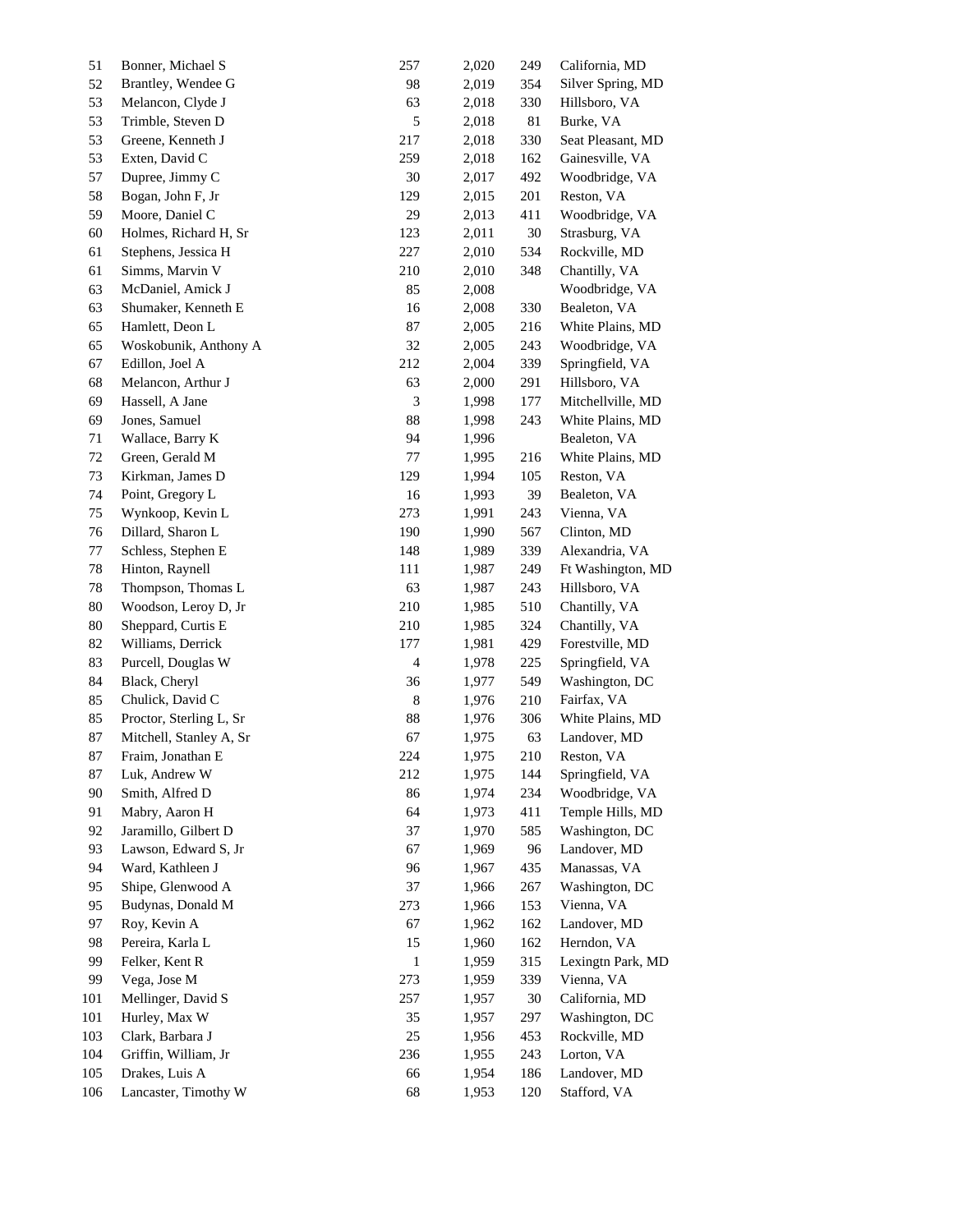| 107        | Wilson, John R, Jr                     | 34          | 1,951          | 234        | Alexandria, VA                      |
|------------|----------------------------------------|-------------|----------------|------------|-------------------------------------|
| 108        | Dyson, Stephanie A                     | 11          | 1,949          | 177        | Waldorf, MD                         |
| 109        | Green, Robert M, Sr                    | 242         | 1,948          | 210        | Centreville, VA                     |
| 110        | Meadows, Kimberly A                    | 216         | 1,947          | 120        | Reston, VA                          |
| 110        | Zabko, Kara                            | 32          | 1,947          | 585        | Woodbridge, VA                      |
| 112        | Jennings, Donald G                     | 63          | 1,946          | 354        | Hillsboro, VA                       |
| 113        | Wilson, John A                         | 237         | 1,945          | 105        | Lorton, VA                          |
| 113        | Anderson-Dupree, Noni N                | 30          | 1,945          | 582        | Woodbridge, VA                      |
| 115        | Dorsey, William C                      | 76          | 1,944          | 177        | White Plains, MD                    |
| 116        | Pratt, Robert                          | 65          | 1,943          | 135        | Upper Marlboro, M                   |
| 116        | Gruber, Raymond S                      | 5           | 1,943          | 30         | Burke, VA                           |
| 118        | Reid, Jessica D                        | 227         | 1,942          | 477        | Rockville, MD                       |
| 119        | Hoskins, Roy L                         | 196         | 1,941          | 267        | Accokeek, MD                        |
| 120        | Moleski, Walter F                      | 122         | 1,940          | 162        | Laurel, MD                          |
| 120        | Bourdon, Richard J                     | 242         | 1,940          | 396        | Centreville, VA                     |
| 122        | McManus, Gilbert S                     | 237         | 1,939          | 354        | Lorton, VA                          |
| 122        | Brown, William M, Jr                   | 67          | 1,939          |            | Landover, MD                        |
| 122        | Kwakopien, Jae I                       | 31          | 1,939          | 459        | Woodbridge, VA                      |
| 125        | Reves, Dane K                          | 148         | 1,937          | 348        | Alexandria, VA                      |
| 126        | Campbell, Charles R                    | $\,$ 8 $\,$ | 1,935          | 282        | Fairfax, VA                         |
| 127        | Sinkular, Francis J                    | 10          | 1,933          | 282        | Lexingth Park, MD                   |
| 128        | Luk, Sunny W                           | 212         | 1,932          | 477        | Springfield, VA                     |
| 129        | Inouye, Gregory S                      | 94          | 1,931          | 201        | Bealeton, VA                        |
| 130        | Fowler, Clarence J                     | 85          | 1,930          | 135        | Woodbridge, VA                      |
| 131        | Edwards, Ronald R                      | 177         | 1,928          | 405        | Forestville, MD                     |
| 131        | Johnson, Brian J                       | 30          | 1,928          | 267        | Woodbridge, VA                      |
| 133        | Baker, Jeffrey A                       | 88          | 1,927          | 315        | White Plains, MD                    |
| 134        | Wilson, Samuel B                       | 190         | 1,925          | 348        | Clinton, MD                         |
| 134        | Boden, Lawrence R                      | 257         | 1,925          | 144        | California, MD                      |
| 134        | Marchanyvalentin, Willmundo J          | 74          | 1,925          |            | Rockville, MD                       |
| 137        | Dishner, Patrick L                     | 106         | 1,924          | 282        | Leesburg, VA                        |
| 137        | Halsall, Robert J, Jr                  | 16          | 1,924          | 348        | Bealeton, VA                        |
| 137        | Beghtol, Linda A                       | 29          | 1,924          | 459        | Woodbridge, VA                      |
| 140        | Hall, Chris D                          | 201         | 1,922          | 201        | Lanham, MD                          |
| 141        | Pires, Robert E                        | 123         | 1,921          | 216        | Strasburg, VA                       |
| 141        | Poe, David C, Jr                       | 87          | 1,921          | 162        | White Plains, MD                    |
| 143        | Velasco, Rodolfo G                     | 74          | 1,920          | 273        | Rockville, MD                       |
| 144        | Somerville, Allen F                    | 257         | 1,919          | 48         | California, MD                      |
| 144        | Rumbaugh, Paul L, II                   | 153         | 1,919          |            | Stafford, VA                        |
| 146        | Foxwell, Henry W, Jr                   | 8           | 1,918          | 153        | Fairfax, VA                         |
| 146        | Dickens, Samuels L                     | 25          | 1,918          | 168        | Rockville, MD                       |
| 146        | Bowman, Michael D                      | 76          | 1,918          | 192        | White Plains, MD                    |
| 146        | Kilpatrick, Dennis L                   | 228         | 1,918          | 363        | Lorton, VA                          |
| 150        | Smith, Martin A                        | 66          | 1,916          | 330        | Landover, MD                        |
| 151        | Willis, Dee L                          | 227         | 1,915          | 582        | Rockville, MD                       |
| 151        | Dawson, Johnnie S                      | 236         | 1,915          | 363        | Lorton, VA                          |
| 153        | Moran, Jerry L                         | 148         | 1,914          | 177        | Alexandria, VA                      |
| 154        | West, Becky L                          | 36          | 1,913          | 585        | Washington, DC                      |
| 155        | Jarbeau, Penny J                       | 94          | 1,910          | 192        | Bealeton, VA                        |
| 156        | Fronda, Fe B                           | 259         | 1,908          | 234        | Gainesville, VA                     |
| 157        | Proctor, Sterling L, Jr                | 87          | 1,907          | 177        | White Plains, MD                    |
| 158        | Oetker, Michael F                      | 31          | 1,906          | 339        | Woodbridge, VA                      |
|            |                                        |             |                |            |                                     |
|            |                                        | 63          |                |            |                                     |
| 158        | Downey, Roy J, III                     |             | 1,906          | 258        | Hillsboro, VA                       |
| 158<br>161 | Deitterick, Deanie<br>Tinsley, Michael | 31<br>217   | 1,906<br>1,904 | 396<br>297 | Woodbridge, VA<br>Seat Pleasant, MD |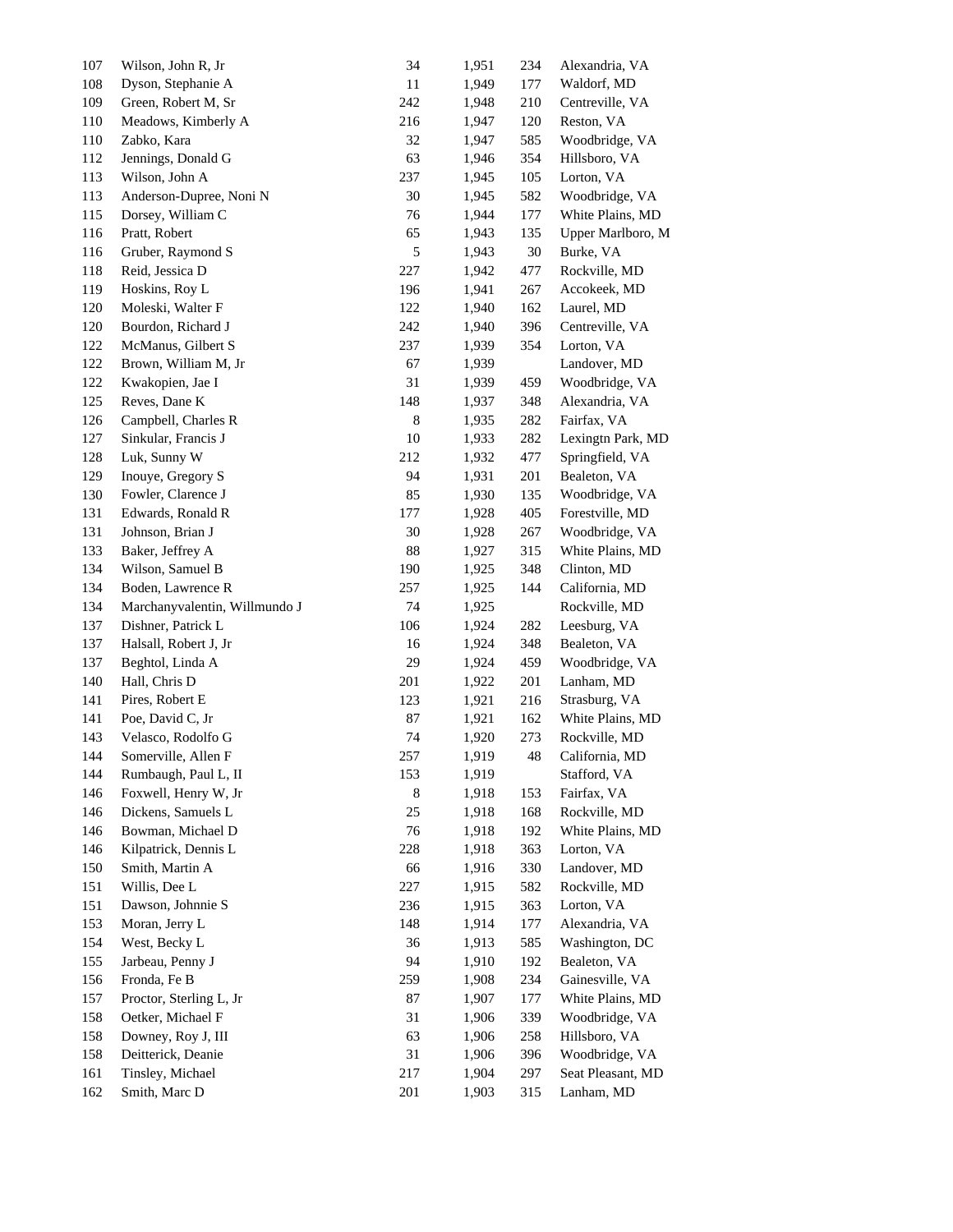| 163 | Roberson, Alonzo        | 236 | 1,901 | 216 | Lorton, VA        |
|-----|-------------------------|-----|-------|-----|-------------------|
| 164 | Burns, Bobby J          | 27  | 1,899 | 201 | Rockville, MD     |
| 164 | Sherrill, Margaret J    | 69  | 1,899 | 486 | Forestville, MD   |
| 164 | Leatherman, David J     | 89  | 1,899 |     | Woodbridge, VA    |
| 167 | Wilson, Deborah A       | 190 | 1,897 | 429 | Clinton, MD       |
| 168 | Keen, Merle W           | 224 | 1,896 | 192 | Reston, VA        |
| 169 | Willoughby, Leamon      | 101 | 1,895 | 339 | Upper Marlboro, M |
| 170 | Jarbeau, Raymond J, Jr  | 94  | 1,893 | 81  | Bealeton, VA      |
| 171 | Anderson, Jeffery D     | 87  | 1,892 | 105 | White Plains, MD  |
| 171 | Franck, Randy L         | 95  | 1,892 | 192 | Jeffersonton, VA  |
| 173 | Baucum, George D        | 25  | 1,891 | 354 | Rockville, MD     |
| 174 | Dawson, Joyce L         | 236 | 1,889 | 297 | Lorton, VA        |
| 175 | Blanton, Brandon P      | 153 | 1,888 | 153 | Stafford, VA      |
| 176 | Page, James R           | 224 | 1,887 | 129 | Reston, VA        |
| 177 | Ellison, Thomas A       | 122 | 1,886 | 330 | Laurel, MD        |
| 178 | Kitaguchi, Allan N      | 129 | 1,885 | 120 | Reston, VA        |
| 178 | Osborne, Troy H         | 34  | 1,885 | 306 | Alexandria, VA    |
| 180 | Graves, Willie H, Jr    | 64  | 1,883 | 324 | Temple Hills, MD  |
| 180 | Yasutis, William C      | 35  | 1,883 | 354 | Washington, DC    |
| 182 | Peterson, Allen W       | 223 | 1,881 | 87  | Germantown, MD    |
| 182 | Smith, Thomas A         | 76  | 1,881 | 348 | White Plains, MD  |
| 184 | Richardson, Mark P      | 122 | 1,880 | 153 | Laurel, MD        |
| 184 | Phannavong, John B, Jr  | 98  | 1,880 | 273 | Silver Spring, MD |
| 184 | Gray, Keith L, Jr       | 153 | 1,880 | 153 | Stafford, VA      |
| 187 | Smoaks, Aaron D         | 101 | 1,879 | 378 | Upper Marlboro, M |
| 187 | Constantino, Dennis R   | 216 | 1,879 | 144 | Reston, VA        |
| 189 | Johnson, Willard R      | 197 | 1,878 | 396 | Accokeek, MD      |
| 190 | Grice, Wendy Y          | 236 | 1,877 | 492 | Lorton, VA        |
| 191 | Blatt, Brian A          | 85  | 1,876 | 81  | Woodbridge, VA    |
| 192 | Simmons, Ronald A       | 66  | 1,875 | 63  | Landover, MD      |
| 193 | Lotter, Kenneth R       | 10  | 1,874 | 348 | Lexingtn Park, MD |
| 193 | Jones, Frank H          | 257 | 1,874 | 177 | California, MD    |
| 195 | Boehm, Alan F           | 29  | 1,872 | 585 | Woodbridge, VA    |
| 195 | Kilby, Carl W, Sr       | 36  | 1,872 | 324 | Washington, DC    |
| 197 | Villoso, Frank A        | 74  | 1,869 | 348 | Rockville, MD     |
| 198 | Opoien, Sun             | 29  | 1,868 | 540 | Woodbridge, VA    |
| 199 | Smith, Roland D         | 34  | 1,866 | 249 | Alexandria, VA    |
| 199 | Jaramillo, Linda L      | 37  | 1,866 | 585 | Washington, DC    |
| 201 | Partlow, Keith A        | 201 | 1,865 | 111 | Lanham, MD        |
| 202 | Meadows, John L         | 216 | 1,863 | 210 | Reston, VA        |
| 203 | Salgado, Jaime G        | 118 | 1,860 | 387 | Manassas, VA      |
| 204 | O'Connor, John H        | 223 | 1,859 | 129 | Germantown, MD    |
| 205 | Fritter, Tom W          | 216 | 1,858 | 378 | Reston, VA        |
| 206 | Powell, Charles E       | 122 | 1,857 | 234 | Laurel, MD        |
| 207 | Hughes, Ricky L         | 259 | 1,856 | 129 | Gainesville, VA   |
| 208 | Blakey, Sondra A        | 69  | 1,855 | 453 | Forestville, MD   |
| 209 | Bush, Victoria M        | 11  | 1,854 | 216 | Waldorf, MD       |
| 209 | Adams-Johnson, Cheryl I | 31  | 1,854 | 243 | Woodbridge, VA    |
| 209 | Tomlin, Gregory A       | 5   | 1,854 | 87  | Burke, VA         |
| 212 | Woodson, Milton L       | 210 | 1,853 | 411 | Chantilly, VA     |
| 212 | Simmons, Donald L       | 16  | 1,853 | 315 | Bealeton, VA      |
| 214 | Zabko, Ronald E         | 32  | 1,851 | 330 | Woodbridge, VA    |
| 215 | Dale, Thomas E, Jr      | 68  | 1,849 | 225 | Stafford, VA      |
| 216 | Guilliams, Roger L      | 35  | 1,848 | 315 | Washington, DC    |
| 216 | Powers, Jennifer A      | 17  | 1,848 | 540 | Manassas, VA      |
| 218 | Hankerson, Willie M     | 35  | 1,846 | 225 | Washington, DC    |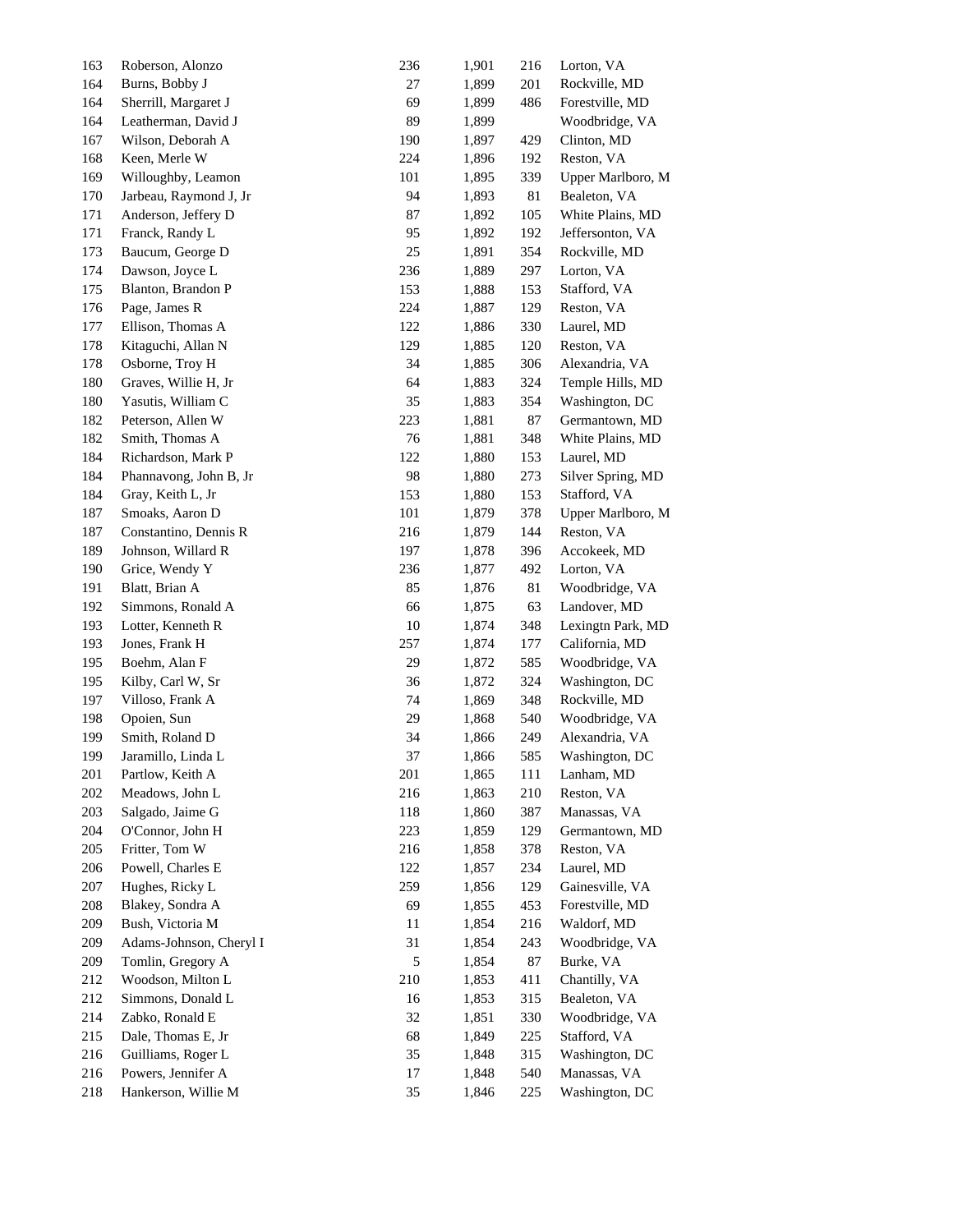| 218 | Fullmer, Ronald W     | 273            | 1,846 | 225 | Vienna, VA        |
|-----|-----------------------|----------------|-------|-----|-------------------|
| 220 | Clark, Samuel A, Jr   | 25             | 1,843 | 168 | Rockville, MD     |
| 220 | Ward, Harlan A        | 96             | 1,843 | 48  | Manassas, VA      |
| 222 | Zinkus, John C        | 148            | 1,842 | 411 | Alexandria, VA    |
| 223 | Thomas, Danny L       | 242            | 1,841 | 324 | Centreville, VA   |
| 224 | Lorence, Richard M    | 35             | 1,839 | 516 | Washington, DC    |
| 224 | Rodriguez, Jason C    | 228            | 1,839 | 243 | Lorton, VA        |
| 226 | Stewart, Deloid M     | 66             | 1,838 | 63  | Landover, MD      |
| 227 | Lawson, John R, Jr    | 94             | 1,837 | 30  | Bealeton, VA      |
| 228 | Richards, David C     | 228            | 1,835 |     | Lorton, VA        |
| 229 | Fortier, Laurence R   | 16             | 1,833 | 24  | Bealeton, VA      |
| 229 | Boehm, Joan P         | 29             | 1,833 | 492 | Woodbridge, VA    |
| 231 | Lindsey, Lawrence L   | 217            | 1,832 | 144 | Seat Pleasant, MD |
| 232 | Borbajo, Eli A        | 74             | 1,831 | 387 | Rockville, MD     |
| 233 | Guilliams, Raymond L  | 36             | 1,830 | 81  | Washington, DC    |
| 234 | Charite, Gilbert      | 210            | 1,828 | 585 | Chantilly, VA     |
| 234 | Romberger, Gary G     | 259            | 1,828 | 186 | Gainesville, VA   |
| 236 | Jarrett, Tim T        | 32             | 1,826 | 135 | Woodbridge, VA    |
| 237 | Davis, Edwin A        | 111            | 1,825 |     | Ft Washington, MD |
| 238 | Havens, Joseph A      | 223            | 1,822 |     | Germantown, MD    |
| 239 | Webb, Jim R           | 259            | 1,821 | 273 | Gainesville, VA   |
| 240 | Thomas, Jacqueline    | 34             | 1,819 | 396 | Alexandria, VA    |
| 241 | Cherryholmes, James E | 86             | 1,818 | 177 | Woodbridge, VA    |
| 242 | Coates, James G       | 217            | 1,813 | 177 | Seat Pleasant, MD |
| 243 | Johnson, Shirley A    | 197            | 1,809 | 540 | Accokeek, MD      |
| 244 | Hicks, Daniel L       | 123            | 1,807 | 63  | Strasburg, VA     |
| 245 | Whetsell, Clifton E   | 94             | 1,804 | 363 | Bealeton, VA      |
| 246 | Parsons, George W     | 97             | 1,801 | 192 | Manassas, VA      |
| 247 | Sprague, Richard J    | 228            | 1,796 | 372 | Lorton, VA        |
| 248 | Deitterick, Charlie W | 31             | 1,795 | 534 | Woodbridge, VA    |
| 249 | Pugh, Floyd L, Jr     | 111            | 1,792 | 72  | Ft Washington, MD |
| 250 | Gregory, Wilson S, Jr | 242            | 1,790 | 216 | Centreville, VA   |
| 251 | Bustle, John K        | 4              | 1,789 | 48  | Springfield, VA   |
| 252 | Hoskins, Bery D       | 196            | 1,786 | 468 | Accokeek, MD      |
| 253 | Lemmel, Charles S     | 17             | 1,785 | 111 | Manassas, VA      |
| 254 | Thompson, Tubar J     | 66             | 1,784 | 81  | Landover, MD      |
| 254 | Clark, Karen L        | 95             | 1,784 | 192 | Jeffersonton, VA  |
| 256 | New, James W, Jr.     | 8              | 1,783 | 168 | Fairfax, VA       |
| 257 | Bock, Donald B, Jr    | 95             | 1,778 | 6   | Jeffersonton, VA  |
| 258 | Black, Kevin R, Sr    | 36             | 1,768 | 429 | Washington, DC    |
| 259 | Patchan, Andrew, Jr   | 118            | 1,760 | 96  | Manassas, VA      |
| 260 | Flanagan, Michael K   | 97             | 1,743 | 105 | Manassas, VA      |
| 261 | Kwak, Jae J           | 31             | 1,733 | 297 | Woodbridge, VA    |
| 262 | Butler, Curtis W, Jr  | 190            | 1,722 | 192 | Clinton, MD       |
| 263 | Hameed, Malaki        | 10             | 1,719 | 258 | Lexingtn Park, MD |
| 264 | LaRocca, George T     | 118            | 1,696 | 216 | Manassas, VA      |
| 265 | Rogers, Michael L     | 97             | 1,695 |     | Manassas, VA      |
| 265 | Keating, Paul A       | 129            | 1,695 | 48  | Reston, VA        |
| 267 | Lee, Alonzo           | 69             | 1,682 | 324 | Forestville, MD   |
| 268 | Powers, Keith B       | 17             | 1,559 | 162 | Manassas, VA      |
| 269 | Simms, Maynard L      | 63             | 1,506 | 108 | Hillsboro, VA     |
| 270 | Bell, Veronica M      | 258            | 1,500 | 459 | Oxon Hill, MD     |
| 271 | Williams, Justin M    | 2              | 1,459 | 225 | Silver Spring, MD |
| 272 | Hinton, Stanley T     | 66             | 1,418 | 288 | Landover, MD      |
| 273 | Hutko, Richard B      | $\overline{c}$ | 1,412 | 177 | Silver Spring, MD |
| 274 | Turley, Geoffrey M    | 2              | 1,395 | 363 | Silver Spring, MD |
|     |                       |                |       |     |                   |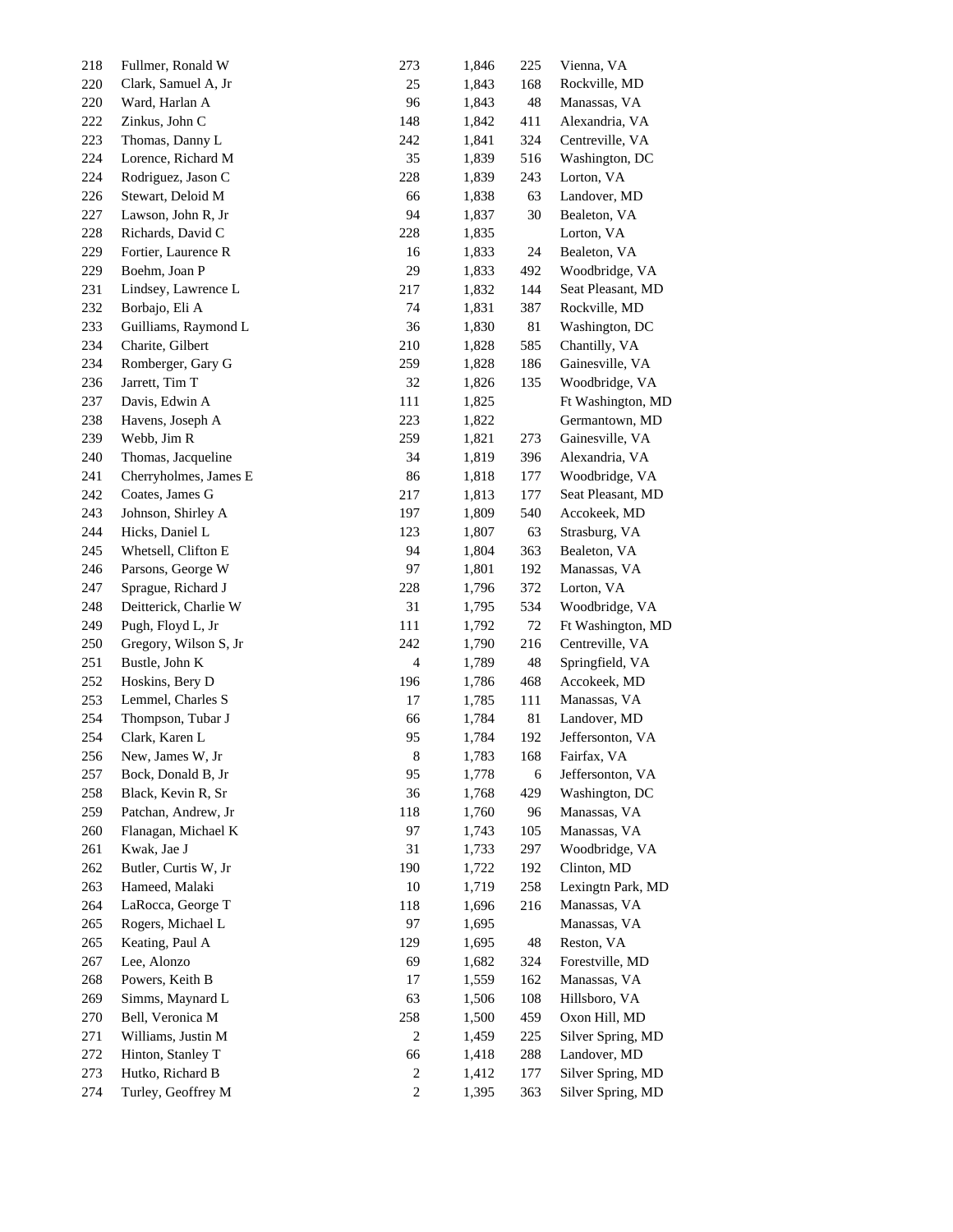| 275 | Strickland, Michael      | 258            | 1,384 | 87  | Oxon Hill, MD     |
|-----|--------------------------|----------------|-------|-----|-------------------|
| 275 | Dysart, Noel K           | $\overline{c}$ | 1,384 | 186 | Silver Spring, MD |
| 277 | Bell, Robert F           | 258            | 1,380 | 267 | Oxon Hill, MD     |
| 278 | Hosler, Jeffrey C        | 122            | 1,369 | 490 | Laurel, MD        |
| 279 | Bell, Thomas F           | 258            | 1,354 | 363 | Oxon Hill, MD     |
| 280 | Ward, Joseph C, IV       | 189            | 1,352 | 39  | Washington, DC    |
| 281 | Lyon, John S             | 118            | 1,349 | 119 | Manassas, VA      |
| 282 | Knoth, Douglas B, Jr     | 20             | 1,346 |     | Washington, DC    |
| 282 | Carreon, Darryl V        | 12             | 1,346 |     | Falls Church, VA  |
| 284 | Biroonak, Rose           | 11             | 1,343 | 387 | Waldorf, MD       |
| 285 | Hunt, Annie L            | 15             | 1,341 | 129 | Herndon, VA       |
| 286 | Dyson, Charles A         | 11             | 1,325 | 168 | Waldorf, MD       |
| 287 | Kirland, Christopher W   | 212            | 1,317 | 120 | Springfield, VA   |
| 288 | Blackmore, Christopher J | 12             | 1,313 |     | Falls Church, VA  |
| 289 | Vail, David W            | 216            | 1,298 | 178 | Reston, VA        |
| 290 | Jones, Tiffanie          | 258            | 1,283 | 459 | Oxon Hill, MD     |
| 291 | Ward, Phillip A          | 8              | 1,249 | 177 | Fairfax, VA       |
| 292 | Warden, Michael G        | $\overline{2}$ | 1,226 | 225 | Silver Spring, MD |
| 292 | Cornwell, Joyce A        | 96             | 1,226 | 102 | Manassas, VA      |
| 294 | Holt, Alice              | 190            | 1,222 | 436 | Clinton, MD       |
| 295 | Lee, Herman E, Jr        | $28\,$         | 1,218 | 54  | Woodbridge, VA    |
| 296 | Flemming, Gerry J        | 11             | 1,215 |     | Waldorf, MD       |
| 297 | Chappell, Darryl E       | 25             | 1,191 | 111 | Rockville, MD     |
| 298 | McNeal, Jeff J           | 201            | 1,189 | 210 | Lanham, MD        |
| 299 | Bush, Lamont M           | 11             | 1,145 | 96  | Waldorf, MD       |
| 300 | Brenneisen, Richard B    | 97             | 1,012 | 80  | Manassas, VA      |
| 301 | Griffin, Bruce W         | 58             | 1,009 | 492 | Bowie, MD         |
| 302 | <b>BROTHERS, W Ray</b>   | 247            | 1,005 | 459 | Alexandria, VA    |
| 303 | Ewell, Randall K         | 261            | 1,001 | 315 | Purcellville, VA  |
| 304 | Badin, James F           | 261            | 991   | 468 | Purcellville, VA  |
| 305 | Marshall, James E        | 104            | 985   | 411 | Temple Hills, MD  |
| 306 | Carlson, Sven B          | 133            | 976   | 459 | Bethesda, MD      |
| 307 | Soho, John M             | 110            | 970   | 405 | Mitchellville, MD |
| 308 | Tate, Fred A             | 104            | 959   | 420 | Temple Hills, MD  |
| 309 | Meadows, E Anthony       | 189            | 955   |     | Washington, DC    |
| 310 | Bowers, Russell W        | 261            | 948   | 282 | Purcellville, VA  |
| 311 | Willoughby, Jasper L     | 100            | 943   | 363 | Upper Marlboro, M |
| 312 | McGREGOR, Ronald A       | 64             | 939   | 387 | Temple Hills, MD  |
| 313 | Bolden, James T          | 17             | 937   | 124 | Manassas, VA      |
| 314 | Greb, Aaron D            | 261            | 907   | 411 | Purcellville, VA  |
| 315 | Madairy, Jason W         | 110            | 888   | 306 | Mitchellville, MD |
| 316 | Hamilton, Brandy F       | 110            | 877   | 396 | Mitchellville, MD |
| 317 | Peterson, Richard J      | 265            | 870   | 306 | Stafford, VA      |
| 318 | Kelly, Joseph W          | 1              | 866   | 273 | Lexingtn Park, MD |
| 319 | Pedersen, Carl A         | 133            | 865   | 243 | Bethesda, MD      |
| 320 | Taylor, Bernard          | 64             | 863   | 339 | Temple Hills, MD  |
| 321 | Shoulars, Johnny L       | 104            | 859   | 378 | Temple Hills, MD  |
| 321 | Wiggins, Curtis G        | 109            | 859   | 234 | Mitchellville, MD |
| 323 | Ribbett, Kristal D       | 58             | 858   | 387 | Bowie, MD         |
| 324 | Foreman, Kelvin T        | 135            | 857   | 297 | Uppr Marlboro, MD |
| 325 | Wilkinson, John H        | 58             | 852   | 201 | Bowie, MD         |
| 326 | Walton, Harold D         | 167            | 848   | 306 | Woodbridge, VA    |
| 327 | McDonald, Ronald L       | 168            | 845   | 378 | Woodbridge, VA    |
| 328 | Spires, Randall D        | 133            | 831   | 306 | Bethesda, MD      |
| 329 | Hamler, James R          | 168            | 830   | 339 | Woodbridge, VA    |
| 330 | Helm, John H, Sr         | 110            | 829   | 225 | Mitchellville, MD |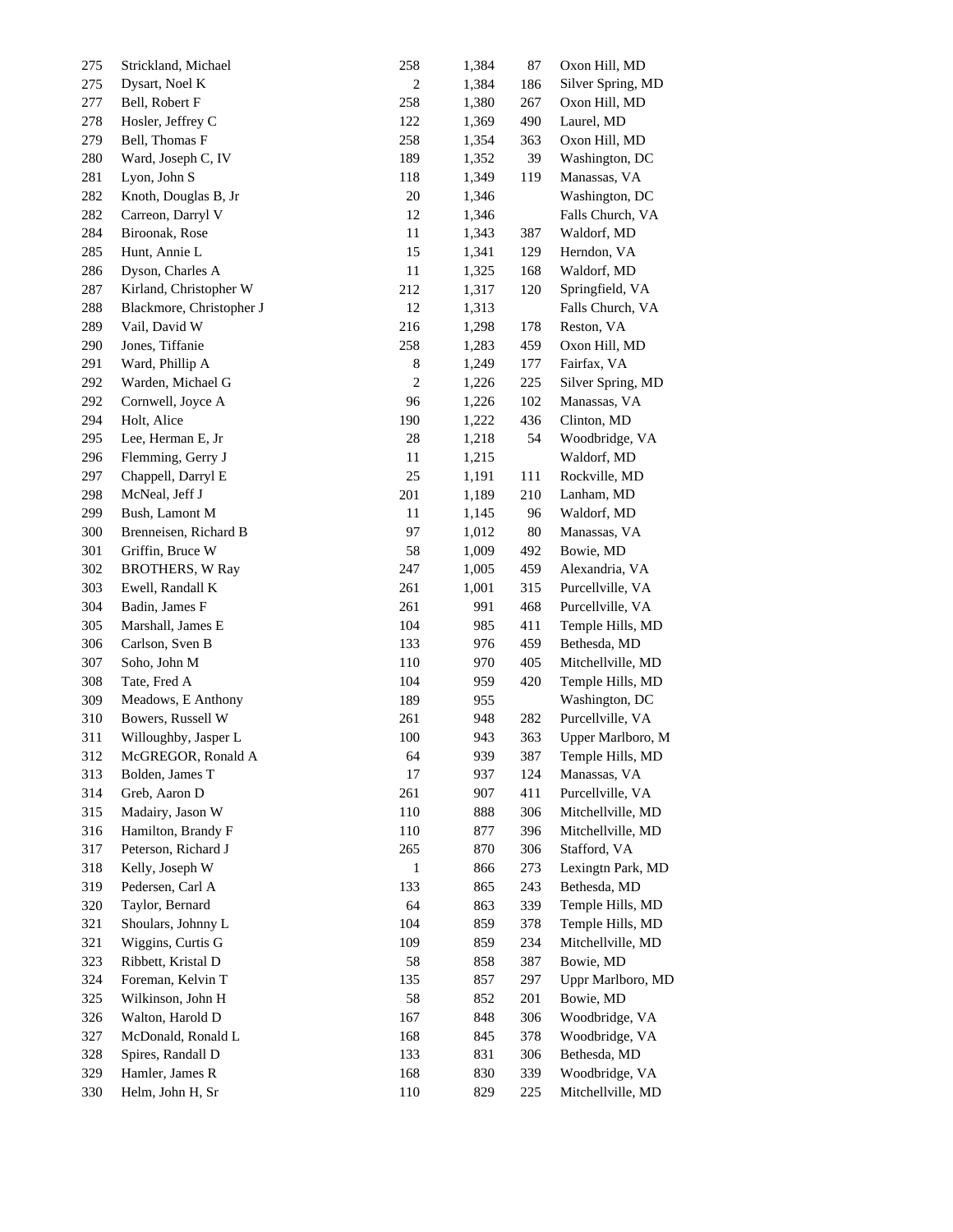| 331 | Whitted, Michael C       | 64  | 823 | 243 | Temple Hills, MD  |
|-----|--------------------------|-----|-----|-----|-------------------|
| 332 | Szamborski, Brian E      | 248 | 821 | 81  | Bethesda, MD      |
| 333 | Hagy, Victor L, Sr       | 167 | 820 | 168 | Woodbridge, VA    |
| 334 | Pitt, Frank A, Jr        | 77  | 811 | 186 | White Plains, MD  |
| 335 | Brown, Richard T, Jr     | 105 | 803 | 192 | Temple Hills, MD  |
| 336 | Sook, George R           | 58  | 786 | 192 | Bowie, MD         |
| 337 | Penn, Johnny L           | 104 | 779 | 249 | Temple Hills, MD  |
| 338 | Handley, John R          | 92  | 770 | 129 | Lorton, VA        |
| 338 | Szamborski, William J    | 247 | 770 | 192 | Alexandria, VA    |
| 340 | Poole, Michael D         | 168 | 762 | 192 | Woodbridge, VA    |
| 340 | Larsen, David S          | 109 | 762 | 120 | Mitchellville, MD |
| 342 | Larsen, David J          | 109 | 760 | 81  | Mitchellville, MD |
| 342 | Ayers, Michael B         | 167 | 760 | 234 | Woodbridge, VA    |
| 344 | Webb, Alton R            | 98  | 759 | 396 | Silver Spring, MD |
| 345 | Evans, Donald R          | 168 | 751 | 81  | Woodbridge, VA    |
| 346 | Stump, David M           | 167 | 727 | 177 | Woodbridge, VA    |
| 347 | Ribblett, Kevin F        | 109 | 713 | 63  | Mitchellville, MD |
| 348 | Sims, John C, Sr         | 255 | 711 | 210 | Woodbridge, VA    |
| 349 | Thomas, Leon A, Jr       | 105 | 706 | 120 | Temple Hills, MD  |
| 350 | Stewart, LaWanda R       | 191 | 663 | 168 | Temple Hills, MD  |
| 351 | Payton, Joey M           | 177 | 653 | 124 | Forestville, MD   |
| 351 | Miller, Fredrick B       | 109 | 653 | 102 | Mitchellville, MD |
| 353 | Easterday, Robert E, Jr. | 168 | 595 | 48  | Woodbridge, VA    |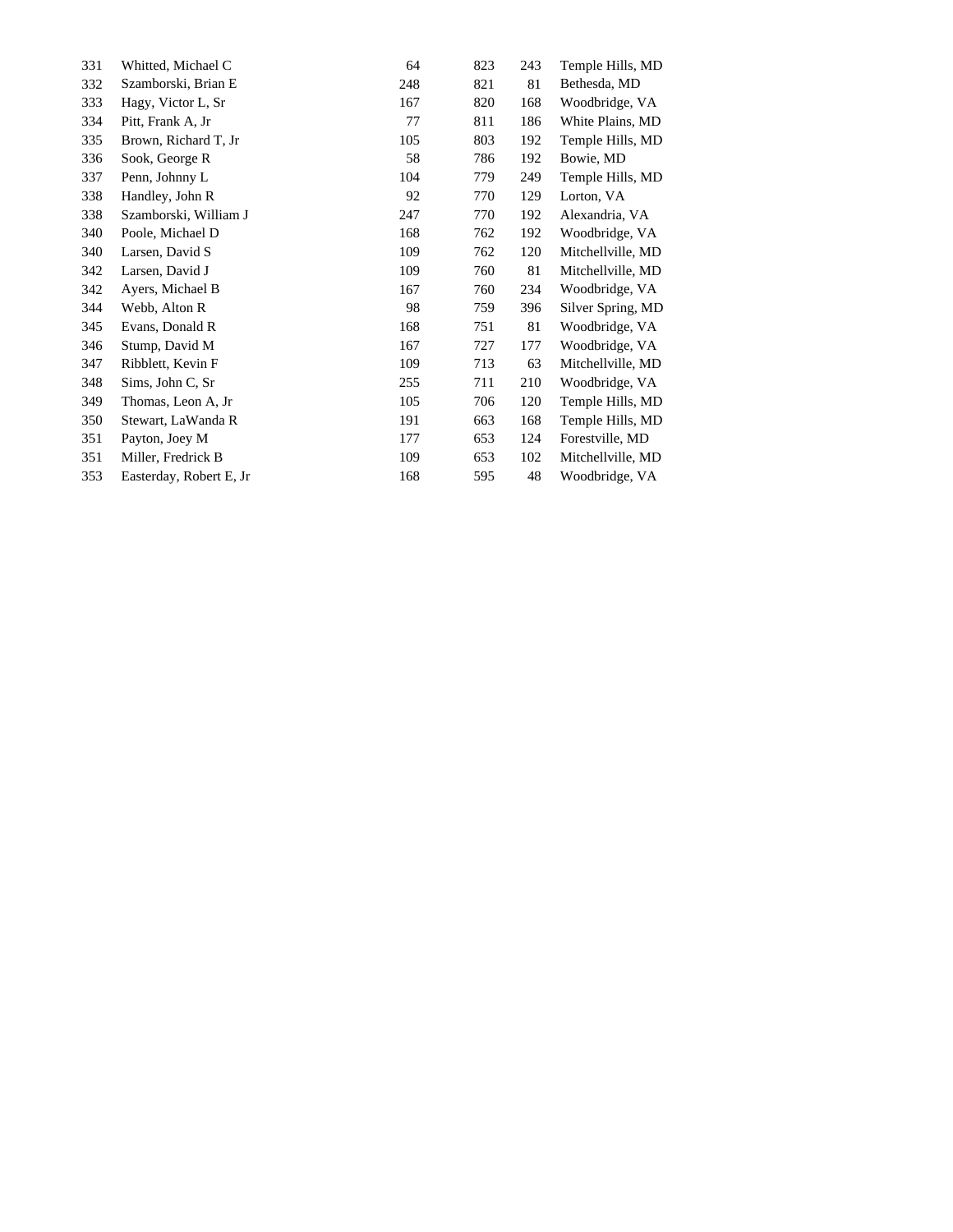### **SCRATCH ALL EVENTS (after Week 1)**

| <b>Place</b> | Team name                | <b>Entry</b> | <b>Score</b> | From              |  |
|--------------|--------------------------|--------------|--------------|-------------------|--|
| 1            | Wallace, Larry K         | 96           | 2,133        | Manassas, VA      |  |
| 2            | Payne, Derek M           | 20           | 2,101        | Washington, DC    |  |
| 3            | Turner, Gregory L        | $20\,$       | 2,095        | Washington, DC    |  |
| 4            | Hile, Andrew M           | 5            | 2,091        | Burke, VA         |  |
| 5            | Glover, Mark R           | 20           | 2,089        | Washington, DC    |  |
| 6            | Spriggs, Ernest W        | 20           | 2,083        | Washington, DC    |  |
| 7            | Lee, Jeffrey T           | 223          | 2,043        | Germantown, MD    |  |
| 8            | Lucey, Richard, Jr       | 106          | 2,041        | Leesburg, VA      |  |
| 9            | Johnson, Chris M         | 20           | 2,040        | Washington, DC    |  |
| 10           | Blanton, Jon D           | 153          | 1,943        | Stafford, VA      |  |
| 11           | Brown, William M, Jr     | 67           | 1,939        | Landover, MD      |  |
| 12           | Trimble, Steven D        | 5            | 1,937        | Burke, VA         |  |
| 13           | Mellinger, David S       | 257          | 1,927        |                   |  |
| 13           | Allen, Susan G           | 106          | 1,927        | California, MD    |  |
|              |                          |              |              | Leesburg, VA      |  |
| 15           | Rhea, Melissa            | 15           | 1,921        | Herndon, VA       |  |
| 16           | Rumbaugh, Paul L, II     | 153          | 1,919        | Stafford, VA      |  |
| 17           | Gruber, Raymond S        | 5            | 1,913        | Burke, VA         |  |
| 18           | Mitchell, Stanley A, Sr  | 67           | 1,912        | Landover, MD      |  |
| 19           | Leatherman, David J      | 89           | 1,899        | Woodbridge, VA    |  |
| 19           | Smith, Jason A           | 68           | 1,899        | Stafford, VA      |  |
| 21           | Jefferson, Quintina R    | 111          | 1,897        | Ft Washington, MD |  |
| 22           | Kirkman, James D         | 129          | 1,889        | Reston, VA        |  |
| 23           | Lawson, Edward S, Jr     | 67           | 1,873        | Landover, MD      |  |
| 24           | Somerville, Allen F      | 257          | 1,871        | California, MD    |  |
| 25           | Woo, Richard L           | 212          | 1,867        | Springfield, VA   |  |
| 26           | Lancaster, Timothy W     | 68           | 1,833        | Stafford, VA      |  |
| $27\,$       | Luk, Andrew W            | 212          | 1,831        | Springfield, VA   |  |
| 28           | Burroughs, Clifton E, Jr | 223          | 1,827        | Germantown, MD    |  |
| 29           | Davis, Edwin A           | 111          | 1,825        | Ft Washington, MD |  |
| 30           | Havens, Joseph A         | 223          | 1,822        | Germantown, MD    |  |
| 31           | Hassell, A Jane          | 15           | 1,821        | Herndon, VA       |  |
| 32           | Bogan, John F, Jr        | 129          | 1,814        | Reston, VA        |  |
| 33           | Simmons, Ronald A        | 66           | 1,812        | Landover, MD      |  |
| 33           | Gonzales, Larry A        | 68           | 1,812        | Stafford, VA      |  |
| 35           | Roy, Kevin A             | 67           | 1,800        | Landover, MD      |  |
| 36           | Pereira, Karla L         | 15           | 1,798        | Herndon, VA       |  |
| 37           | Allen, Thomas M          | 106          | 1,795        | Leesburg, VA      |  |
| 38           | Peterson, Allen W        | 223          | 1,794        | Germantown, MD    |  |
| 39           | Boden, Lawrence R        | 257          | 1,781        | California, MD    |  |
| 40           | Green, Gerald M          | 77           | 1,779        | White Plains, MD  |  |
| 41           | Stewart, Deloid M        | 66           | 1,775        | Landover, MD      |  |
| 42           | Dyson, Stephanie A       | 11           | 1,772        | Waldorf, MD       |  |
| 43           | Bonner, Michael S        | 257          | 1,771        | California, MD    |  |
| 44           | Drakes, Luis A           | 66           | 1,768        | Landover, MD      |  |
| 45           | Dorsey, William C        | 77           | 1,767        | White Plains, MD  |  |
| 45           | Tomlin, Gregory A        | 5            | 1,767        | Burke, VA         |  |
| 47           | Foxwell, Henry W, Jr     | 8            | 1,765        | Fairfax, VA       |  |
| 47           | Kitaguchi, Allan N       | 129          | 1,765        | Reston, VA        |  |
| 49           | Jones, Samuel            | 156          | 1,755        | Bowie, MD         |  |
| 50           | Partlow, Keith A         | 201          | 1,754        | Lanham, MD        |  |